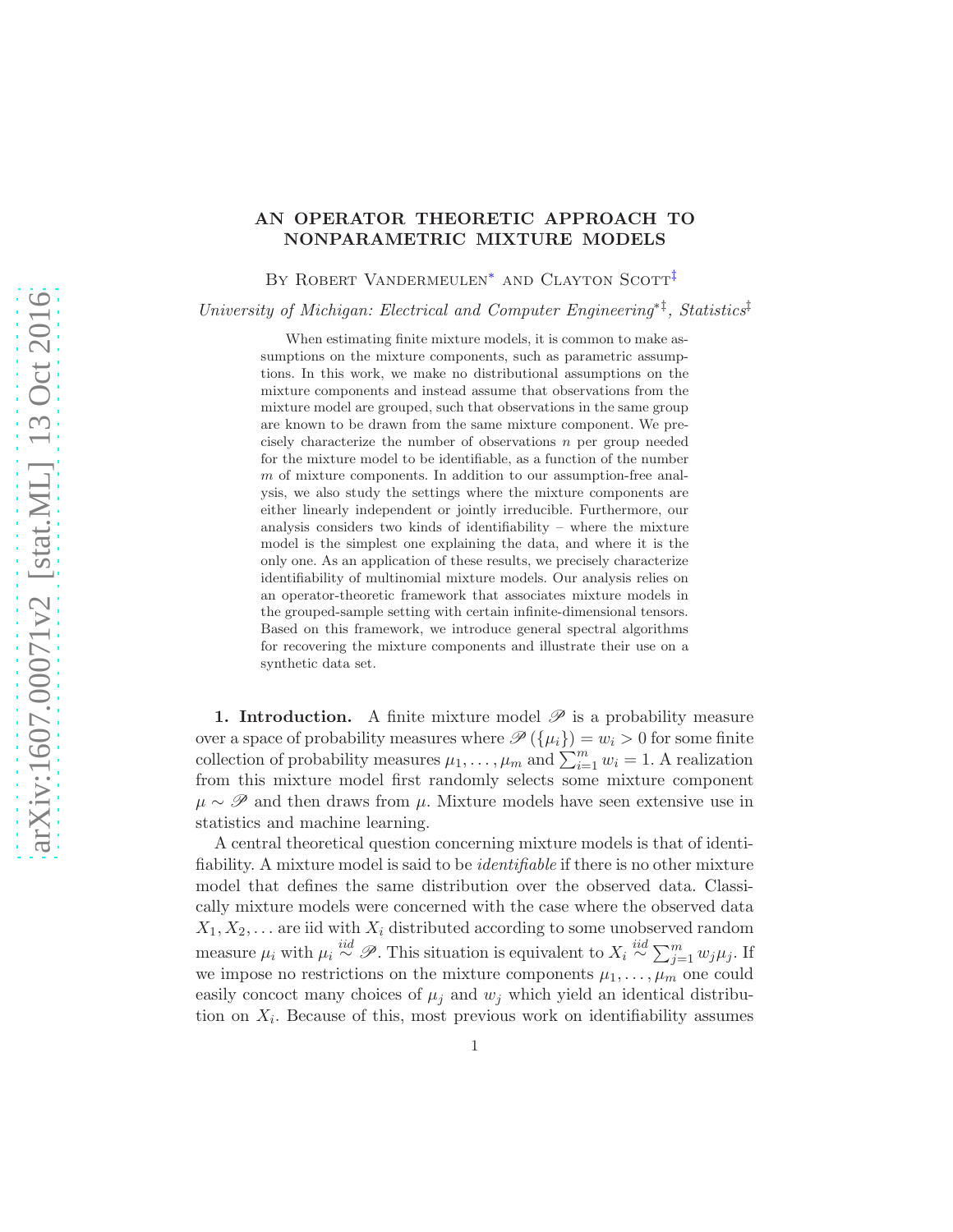## 2 VANDERMEULEN AND SCOTT

some sort of structure on  $\mu_1, \ldots, \mu_m$ , such as Gaussianity [\[3](#page-51-0), [7,](#page-51-1) [30](#page-52-0)]. In this work we consider an alternative scenario where we make no assumptions on  $\mu_1, \ldots, \mu_m$  and instead have access to groups of samples that are known to come from the same component. We will call these groups of samples "random groups." Mathematically a random group is a random element  $\mathbf{X}_i$ where  $\mathbf{X}_i = (X_{i,1}, \ldots, X_{i,n})$  with  $X_{i,1}, \ldots, X_{i,n} \stackrel{iid}{\sim} \mu_i$  and  $\mu_i \stackrel{iid}{\sim} \mathcal{P}$ .

In this paper we show that every mixture model with  $m$  components is  $(2m - 1)$ -identifiable and  $2m$ -determined. Furthermore we show that any mixture model with linearly independent components is 3-identifiable and 4-determined, and any mixture model with jointly irreducible components is 2-determined. These results, presented in Section [4,](#page-4-0) hold for any mixture model over any space and cannot be improved. The operator theoretic framework underlying our analysis is presented in Section [5,](#page-7-0) and the proofs our our main results appear in Section [6.](#page-9-0) In Section [7,](#page-24-0) we apply our main results to demonstrate some new and old results on the identifiability of multinomial mixture models. Section [8](#page-29-0) describes and analyzes a spectral algorithm for the recovery of the mixture components and weights, and experimental results on simulated data are presented in Section [9.](#page-41-0) Related work, the problem formulation, and a concluding discussion are offered in Sections [2,](#page-1-0) [3,](#page-2-0) and [10,](#page-42-0) respectively.

This paper contains and greatly expands on the results in our other work [\[29\]](#page-52-1). Consequently there is some amount of overlap with this paper and [\[29](#page-52-1)].

<span id="page-1-0"></span>2. Previous Work. In classical mixture model theory identifiability is achieved by making assumptions about the mixture components. Some assumptions which yield identifiability are Gaussian or binomial mixture components [\[7](#page-51-1), [27](#page-52-2)]. If one makes no assumptions on the mixture components then one must leverage some other type of structure in order to achieve identifiability. An example of such structure exists in the context of multiview models. In a multiview model samples have the form  $\mathbf{X}_i = (X_{i,1}, \ldots, X_{i,n})$ and the distribution of  $\mathbf{X}_i$  is defined by  $\sum_{i=1}^m w_i \prod_{j=1}^n \mu_i^j$  $\int_i^j$ . In [\[1](#page-51-2)] it was shown that if  $\mu_i^j$  $i$  are probability distributions on  $\mathbb R$  with  $\mu_1^j$  $j_1, \ldots, \mu_m^j$  linearly independent for all j and  $n \geq 3$ , then the model is identifiable.

The setting which we investigate is a special case of the multiview model where  $\mu_i^j = \mu_i^{j'}$  $i_i$  for all  $i, j, j'$ . If the sample space of the  $\mu_i$  is finite then this problem is exactly the topic modelling problem with a finite number of topics and one topic for each document. In topic modelling each  $\mu_i$  is a "topic" and the sample space is a finite collection of words. This setting is well studied and it has been shown that one can recover the true topics provided certain assumptions on the topics are satisfied  $[1, 2, 4]$  $[1, 2, 4]$  $[1, 2, 4]$  $[1, 2, 4]$  $[1, 2, 4]$ . This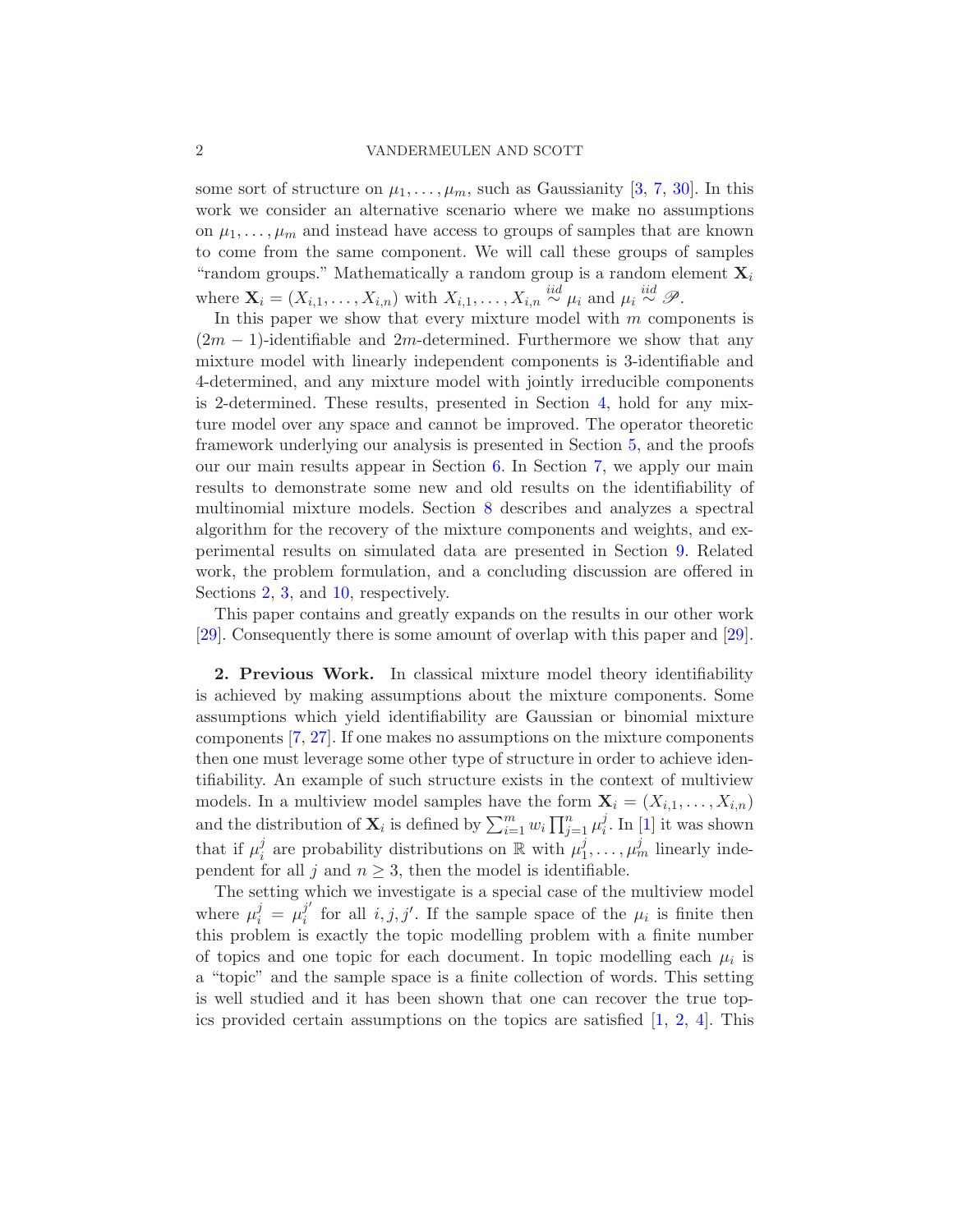problem was studied for arbitrary topics in [\[25](#page-52-3)]. In this paper the authors introduce an algorithm that recovers any mixture of m topics provided  $2m-1$ words per document. They also show, in a result analogous to our own, that this  $2m - 1$  value cannot be improved. Our proof techniques are quite different than those used in [\[25](#page-52-3)], hold for arbitrary sample spaces, and are less complex. In Lemma [7.1](#page-26-0) we show that, when restricted to categorical spaces, the grouped sample setting introduced in this paper is equivalent to a multinomial mixture model. Fundamental bounds on the identifiability of multinomial mixture models can be found in [\[17](#page-51-5), [10\]](#page-51-6). We will reproduce these results (and develop some new results) using techniques developed in this paper. Additional connections to previous work are given later.

<span id="page-2-0"></span>3. Problem Setup. We treat this problem in a general setting. For any measurable space we define  $\delta_x$  as the Dirac measure at x. For  $\Upsilon$  a set,  $\sigma$ -algebra, or measure, we denote  $\Upsilon^{\times a}$  to be the standard a-fold product associated with that object. Let N be the set of integers greater than or equal to zero and  $\mathbb{N}_+$  be the integers strictly greater than 0. For  $k \in \mathbb{N}_+$ , we define  $[k] \triangleq \mathbb{N}_+ \cap [1, k]$ . Let  $\Omega$  be a set containing more than one element. This set is the sample space of our data. Let  $\mathcal F$  be a  $\sigma$ -algebra over  $\Omega$ . Assume  $\mathcal{F} \neq \{\emptyset, \Omega\},$  i.e. F contains nontrivial events. We denote the space of probability measures over this space as  $\mathcal{D}(\Omega, \mathcal{F})$ , which we will shorten to D. We will equip D with the  $\sigma$ -algebra  $2^{\mathcal{D}}$  so that each Dirac measure over D is unique. Define  $\Delta(\mathcal{D}) \triangleq \text{span}(\{\delta_x : x \in \mathcal{D}\})$ . This is the ambient space where our mixtures of probability measures live. Let  $\mathscr{P} = \sum_{i=1}^{m} w_i \delta_{\mu_i}$ be a probability measure in  $\Delta(\mathcal{D})$ . Let  $\mu \sim \mathscr{P}$  and  $X_1, \ldots, X_n \stackrel{iid}{\sim} \mu$ . Here X is a random group sample, which was described in the introduction. We will denote  $\mathbf{X} = (X_1, \ldots, X_n)$ .

We now derive the probability law of **X**. Let  $A \in \mathcal{F}^{\times n}$ . Letting  $\mathbb{P}$  reflect both the draw of  $\mu \sim \mathscr{P}$  and  $X_1, \ldots, X_n \stackrel{iid}{\sim} \mu$ , we have

$$
\mathbb{P}(\mathbf{X} \in A) = \sum_{i=1}^{m} \mathbb{P}(\mathbf{X} \in A | \mu = \mu_i) \mathbb{P}(\mu = \mu_i)
$$

$$
= \sum_{i=1}^{m} w_i \mu_i^{x_n}(A).
$$

The second equality follows from Lemma 3.10 in [\[15](#page-51-7)]. So the probability law of X is

$$
\sum_{i=1}^m w_i \mu_i^{\times n}.
$$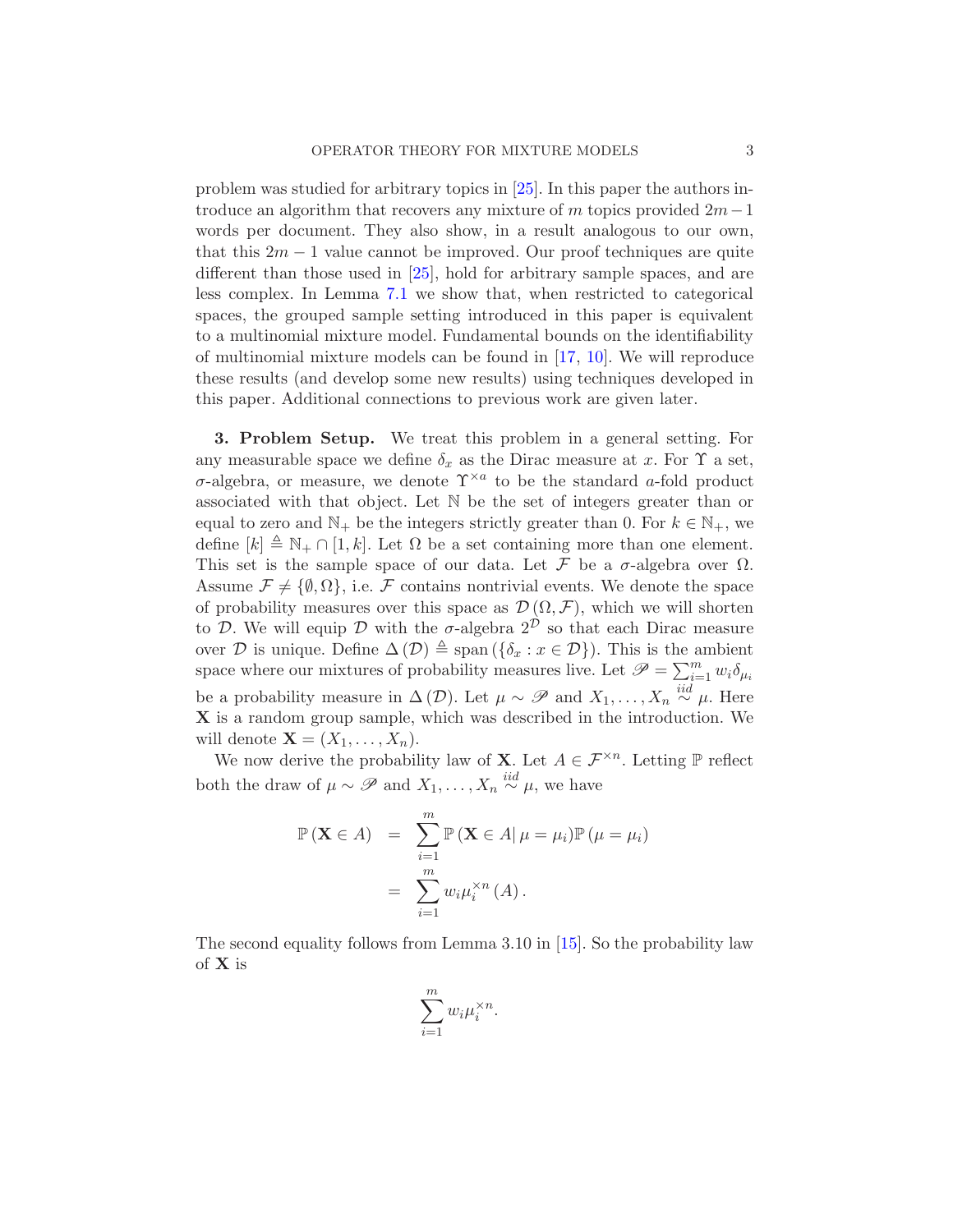We want to view the probability law of **X** as a function of  $\mathscr P$  in a mathematically rigorous way, which requires a bit of technical buildup. Let  $\mathscr{Q} \in \Delta(\mathcal{D})$ . From the definition of  $\Delta(\mathcal{D})$  it follows that  $\mathcal Q$  admits the representation

$$
\mathcal{Q} = \sum_{i=1}^r \alpha_i \delta_{\nu_i}.
$$

From the well-ordering principle there must exist some representation with minimal r and we define this r as the *order* of  $\mathscr{Q}$ . We can show that the minimal representation of any  $\mathscr{Q} \in \Delta(\mathcal{D})$  is unique up to permutation of its indices.

<span id="page-3-0"></span> $\sum_{i=1}^r \alpha_i \delta_{\nu_i} = \sum_{j=1}^r \alpha'_j \delta_{\nu'_j}$ . There exists some permutation  $\psi : [r] \to [r]$  such LEMMA 3.1. Let  $\mathscr{Q} \in \Delta(\mathcal{D})$  and admit minimal representations  $\mathscr{Q} =$ that  $\nu_{\psi(i)} = \nu'_i$  and  $\alpha_{\psi(i)} = \alpha'_i$  for all i.

Henceforth when we define an element of  $\Delta(\mathcal{D})$  with a summation we will assume that the summation is a minimal representation.

DEFINITION 3.1. We call  $\mathscr{P} = \sum_{i=1}^{m} w_i \delta_{\mu_i}$  a mixture of measures if it is a probability measure in  $\Delta(\mathcal{D})$ . The elements  $\mu_1, \ldots, \mu_m$ , are called mixture components.

Any minimal representation of a mixture of measures  $\mathscr P$  with m components satisfies  $\mathscr{P} = \sum_{i=1}^m w_i \delta_{\mu_i}$  with  $w_i > 0$  for all i and  $\sum_{i=1}^m w_i = 1$ . Hence any mixture of measures is a convex combination of Dirac measures at elements in D.

For a measurable space  $(\Psi, \mathcal{G})$  we define  $\mathcal{M}(\Psi, \mathcal{G})$  as the space of all finite signed measures over  $(\Psi, \mathcal{G})$ . We can now introduce the operator  $V_n$ :  $\Delta(\mathcal{D}) \to \mathcal{M}(\Omega^{\times n}, \mathcal{F}^{\times n})$ . For a minimal representation  $\mathcal{Q} = \sum_{i=1}^r \alpha_i \delta_{\nu_i}$ , we define  $V_n$ , with  $n \in \mathbb{N}_+$ , as

$$
V_n(\mathcal{Q}) = \sum_{i=1}^r \alpha_i \nu_i^{\times n}.
$$

This mapping is well defined as a consequence of Lemma [3.1.](#page-3-0) From this definition we have that  $V_n(\mathscr{P})$  is simply the law of **X** which we derived earlier. In the following definitions, two mixtures of measures are considered equal if they define the same measure.

<span id="page-3-1"></span>DEFINITION 3.2. We call a mixture of measures,  $\mathscr{P}$ , n-identifiable if there does not exist a different mixture of measures  $\mathscr{P}'$ , with order no greater than the order of  $\mathscr{P}$ , such that  $V_n(\mathscr{P}) = V_n(\mathscr{P}')$ .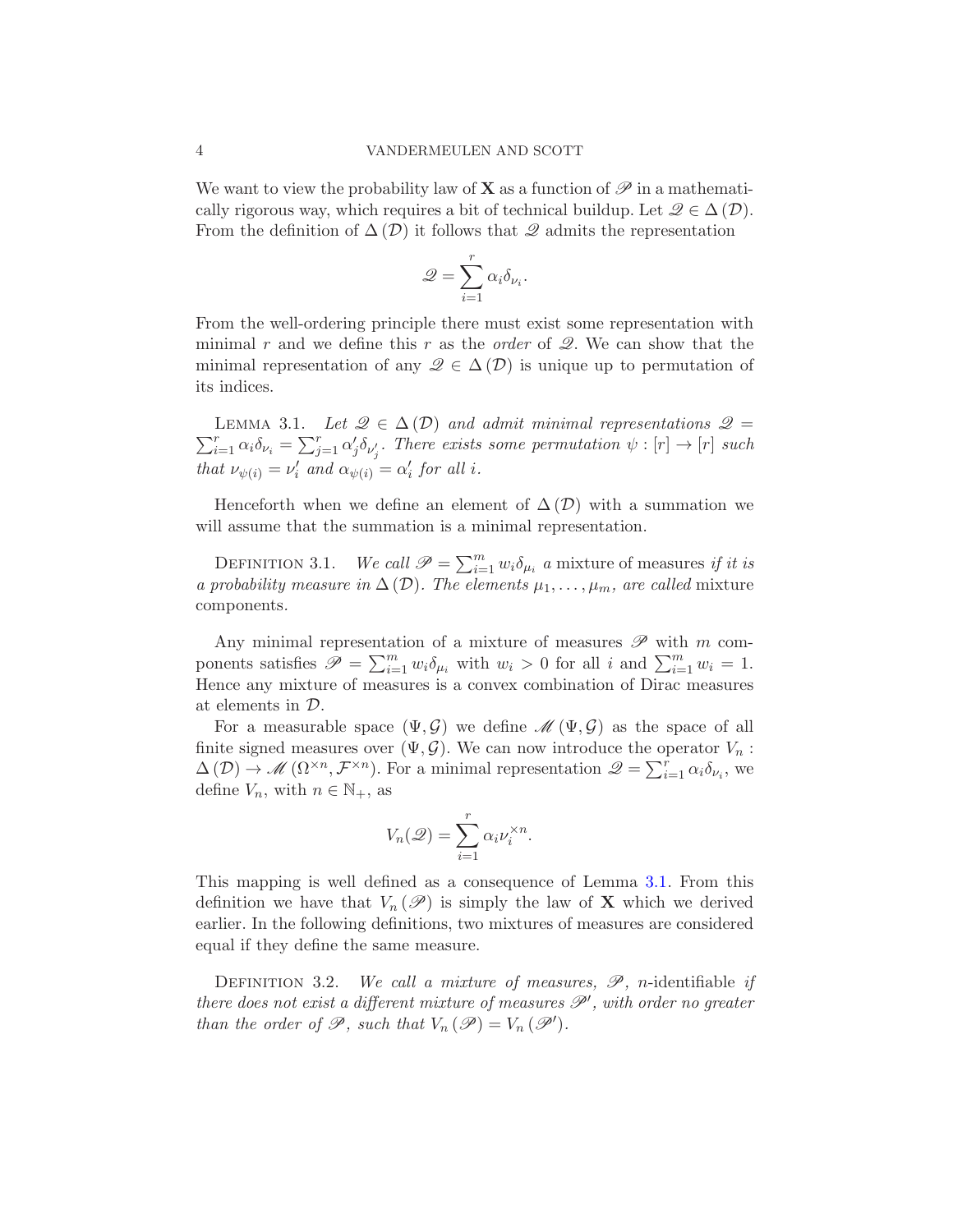<span id="page-4-1"></span>DEFINITION 3.3. We call a mixture of measures,  $\mathscr{P}$ , n-determined if there exists no other mixture of measures  $\mathscr{P}'$  such that  $V_n(\mathscr{P}) = V_n(\mathscr{P}')$ .

Definition [3.2](#page-3-1) and [3.3](#page-4-1) are central objects of interest in this paper. Given a mixture of measures,  $\mathscr{P} = \sum_{i=1}^{m} w_i \delta_{\mu_i}$  then  $V_n(\mathscr{P})$  is equal to  $\sum_{i=1}^{m} w_i \mu_i^{\times n}$ , the measure from which **X** is drawn. If  $\mathscr P$  is not *n*-identifiable then we know that there exists a different mixture of measures that is no more complex (in terms of number of mixture components) than  $\mathscr P$  which induces the same distribution on X. Practically speaking this means we need more samples in each random group **X** in order for the full richness of  $\mathscr{P}$  to be manifested in **X**. A stronger version of *n*-identifiability is *n*-determinedness where we enforce the requirement that our mixture of measures be the *only* mixture of measures (of any order) that admits the distribution on X.

A quick note on terminology. We use the term "mixture of measures" rather than "mixture model" to emphasize that a mixture of measures should be interpreted a bit differently than a typical mixture model. A "mixture model" connotes a probability measure on the sample space of observed data  $\Omega$ , whereas a "mixture of measures" connotes a probability measure on the sample space of the unobserved latent measures D.

<span id="page-4-0"></span>4. Main Results. The first result is a bound on the n-identifiability of all mixtures of measures with  $m$  or fewer components. This bound cannot be uniformly improved.

<span id="page-4-2"></span>THEOREM 4.1. Let  $(\Omega, \mathcal{F})$  be a measurable space. Mixtures of measures with m components are  $(2m - 1)$ -identifiable.

<span id="page-4-3"></span>THEOREM 4.2. Let  $(\Omega, \mathcal{F})$  be a measurable space with  $\mathcal{F} \neq {\emptyset, \Omega}$ . For all  $m > 2$ , there exists a mixture of measures with m components that is not  $(2m-2)$ -identifiable.

The following lemmas convey the unsurprising fact that  $n$ -identifiability is, in some sense, monotonic.

<span id="page-4-4"></span>LEMMA 4.1. If a mixture of measures is n-identifiable then it is  $q$ *identifiable for all*  $q > n$ .

<span id="page-4-5"></span>Lemma 4.2. If a mixture of measures is not n-identifiable then it is not q-identifiable for any  $q < n$ .

Viewed alternatively these results say that  $n = 2m - 1$  is the smallest value for which  $V_n$  is injective over the set of mixtures of measures with m or fewer components.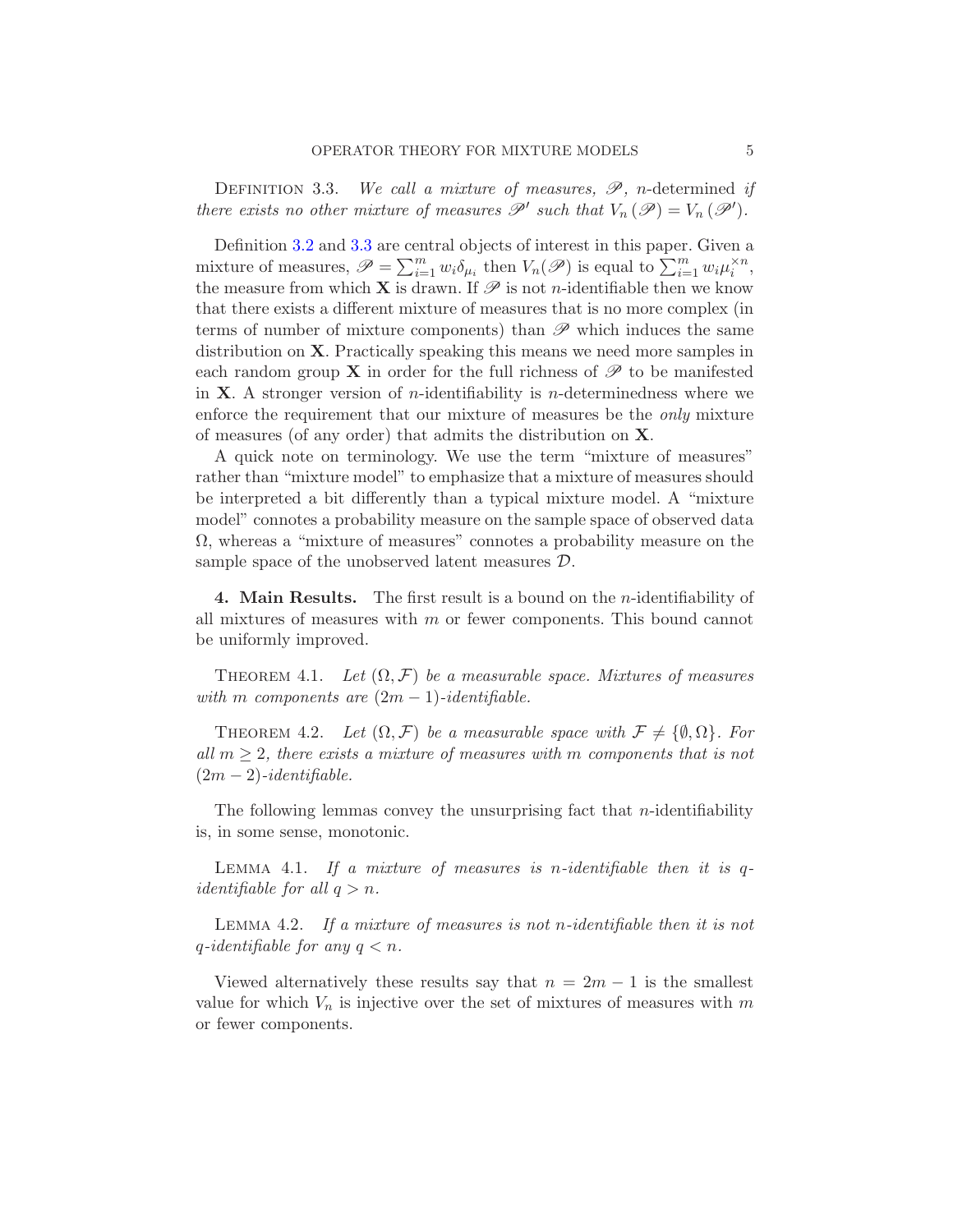We also present an analogous bound for *n*-determinedness. This bound also cannot be improved.

<span id="page-5-0"></span>THEOREM 4.3. Let  $(\Omega, \mathcal{F})$  be a measurable space. Mixtures of measures with *m* components are 2*m*-determined.

<span id="page-5-1"></span>THEOREM 4.4. Let  $(\Omega, \mathcal{F})$  be a measurable space with  $\mathcal{F} \neq {\emptyset, \Omega}$ . For all m, there exists a mixture of measures with m components that is not  $(2m-1)$ -determined.

Again n-determinedness is monotonic in the number of samples per group.

<span id="page-5-2"></span>LEMMA 4.3. If a mixture of measures is n-determined then it is  $q$ determined for all  $q > n$ .

<span id="page-5-3"></span>Lemma 4.4. If a mixture of measures is not n-determined then it is not q-determined for any  $q < n$ .

This collection of results can be interpreted in an alternative way. Consider some pair of mixtures of measures  $\mathscr{P}, \mathscr{P}'$ . If  $n \geq 2m$  and either mixture of measures is of order m or less, then  $V_n(\mathscr{P}) = V_n(\mathscr{P}')$  implies  $\mathscr{P} = \mathscr{P}'$ . Furthermore  $n = 2m$  is the smallest value of n for which the previous statement is true for all pairs of mixtures of measures.

Our definitions of *n*-identifiability, *n*-determinedness, and their relation to previous works on identifiability deserve a bit of discussion. Some previous works on identifiability contain results related to what we call "identifiability" and others contain results related what we call "determinedness." Both of these are simply called "identifiability" in these works. For example in [\[30\]](#page-52-0) it is shown that different finite mixtures of multivariate Gaussian distributions will always yield different distributions, a result which we could call "determinedness." Alternatively, in [\[27](#page-52-2)] it is demonstrated that mixtures of binomial distributions, with a fixed number of trials  $n$  for every mixture component, are identifiable provided we only consider mixtures with  $m$  mixture components and  $n \geq 2m - 1$ . In this result allowing for more mixture components may destroy identifiability and thus this is what we would call an "identifiability" result. The fact that the value  $2m - 1$  occurs in both the previous binomial mixture model result and Theorem [4.1](#page-4-2) is not a coincidence. We will demonstrate a new determinedness result for multinomial mixtures models later in the paper, under the assumption that  $n \geq 2m$ . We will prove these results using Theorems [4.1](#page-4-2) and [4.3.](#page-5-0) To our knowledge our work is the first to consider both identifiability and determinedness.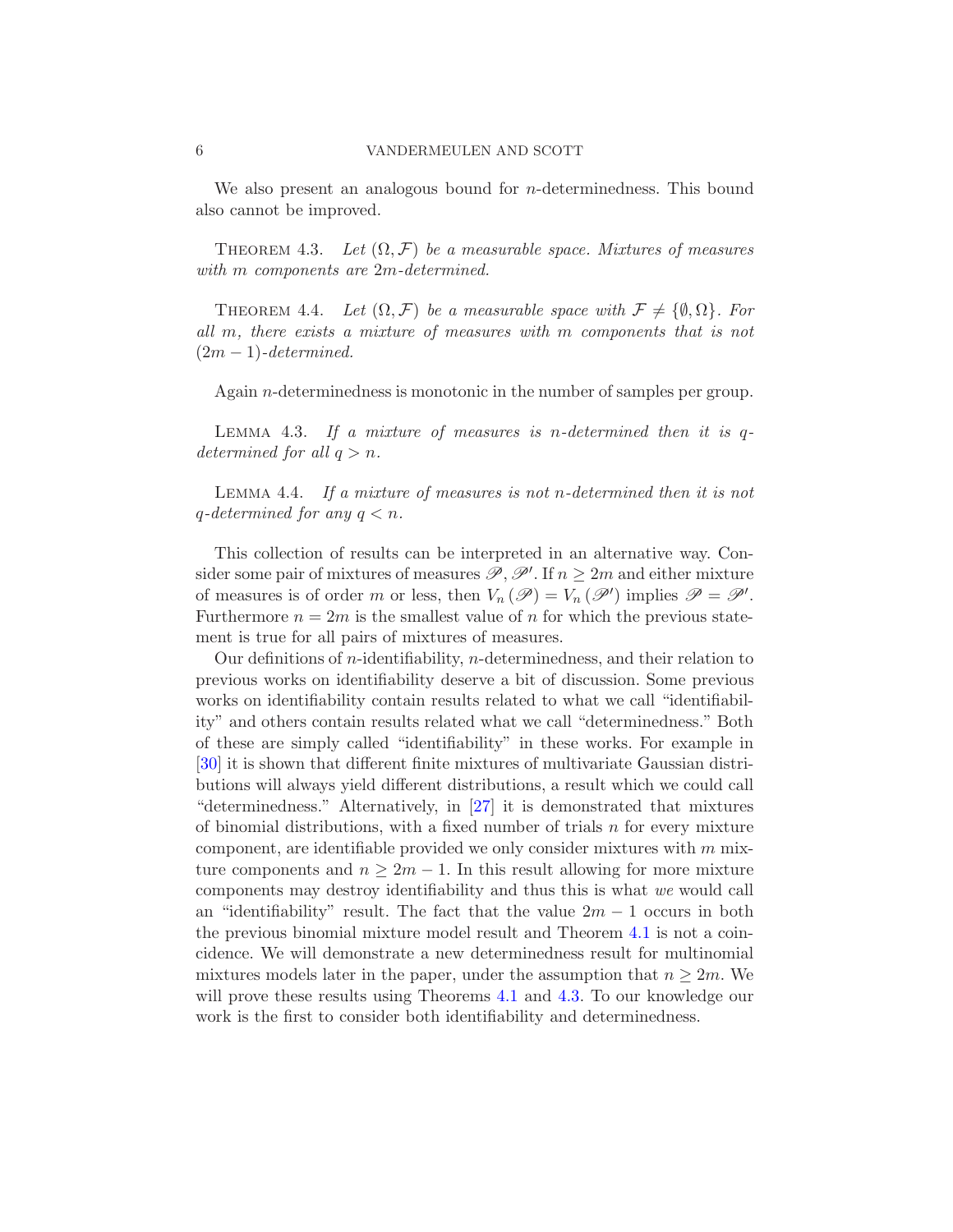Finally we also include results that are analogous to previously shown results for the discrete setting. We note that our proof techniques are markedly different than the previous proofs for the discrete case.

<span id="page-6-1"></span>THEOREM 4.5. If  $\mathscr{P} = \sum_{i=1}^{m} w_i \delta_{\mu_i}$  is a mixture of measures where  $\mu_1, \ldots, \mu_m$  are linearly independent then  $\mathscr P$  is 3-identifiable.

This bound is tight as a consequence of Theorem [4.2](#page-4-3) with  $m = 2$  since any pair of distinct measures must be linearly independent.

A version of this theorem was first proven in [\[1\]](#page-51-2) by making use of Kruskal's Theorem [\[18](#page-51-8)]. Kruskal's Theorem demonstrates that order 3 tensors over  $\mathbb{R}^d$ admit unique decompositions (up to scaling and permutation) given certain linear independence assumptions. Our proof makes no use of Kruskal's Theorem and demonstrates that *n*-identifiability for linearly independent mixture components need not be attached to the discrete version in any way. An efficient algorithm for recovering linearly independent mixture components for discrete sample spaces with 3 samples per random group is described in [\[2](#page-51-3)]. Interestingly, with one more sample per group, these mixtures of measures become determined.

<span id="page-6-2"></span>THEOREM 4.6. If  $\mathscr{P} = \sum_{i=1}^{m} w_i \delta_{\mu_i}$  is a mixture of measures where  $\mu_1, \ldots, \mu_m$  are linearly independent then  $\mathscr P$  is 4-determined.

This bound is tight as a result of Theorem [4.4](#page-5-1) with  $m = 2$ .

Our final result is related to the "separability condition" found in [\[9](#page-51-9)]. The separability condition in the discrete case requires that, for each mixture component  $\mu_i$ , there exists  $B_i \in \mathcal{F}$  such that  $\mu_i(B_i) > 0$  and  $\mu_j(B_i) = 0$  for all  $i \neq j$ . There exists a generalization of the separability condition, known as joint irreducibility.

DEFINITION 4.1. A collection of probability measures  $\mu_1, \ldots, \mu_m$  are said to be jointly irreducible if  $\sum_{i=1}^{m} w_i \mu_i$  being a probability measure implies  $w_i \geq 0$ .

In other words, any probability measure in the span of  $\mu_1, \ldots, \mu_m$  must be a convex combination of those measures. It was shown in  $[6]$  that separability implies joint irreducibility, but not visa-versa. In that paper it was also shown that joint irreducibility implies linear independence, but the converse does not hold.

<span id="page-6-0"></span>THEOREM 4.7. If  $\mathscr{P} = \sum_{i=1}^{m} w_i \delta_{\mu_i}$  is a mixture of measures where  $\mu_1, \ldots, \mu_m$  are jointly irreducible then  $\mathscr P$  is 2-determined.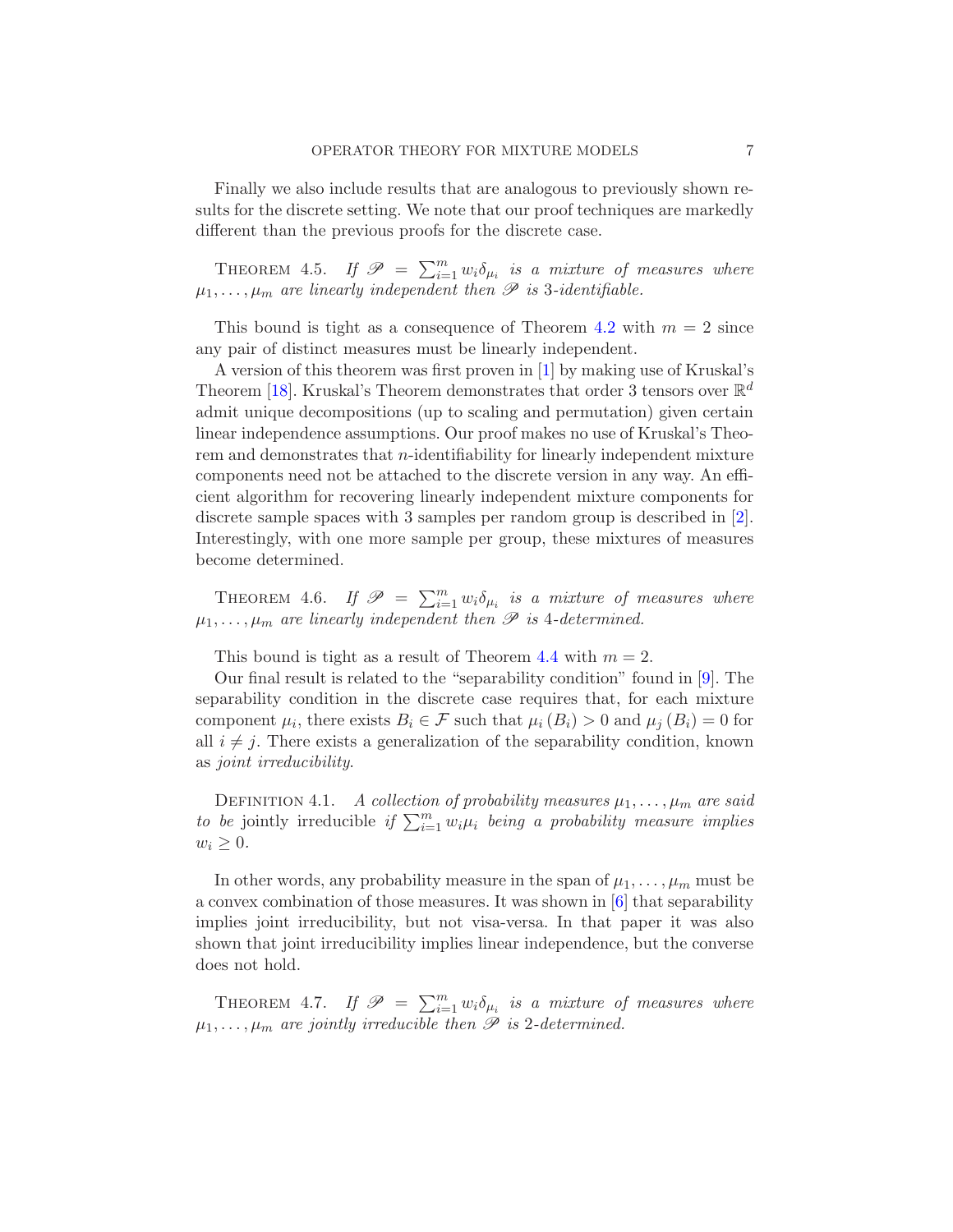### 8 VANDERMEULEN AND SCOTT

A straightforward consequence of the corollary of Theorem 1 in [\[9\]](#page-51-9) is that any mixture of measures on a finite discrete space with jointly irreducible components is 2-identifiable. The result in [\[9\]](#page-51-9) is concerned with the uniqueness of nonnegative matrix factorizations and Theorem [4.7,](#page-6-0) when applied to a finite discrete space, can be posed as a special case of the result in [\[9](#page-51-9)]. In the context of nonnegative matrix factorization the result in  $[9]$  is significantly more general than our result. In another sense our result is more general since it applies to spaces where joint irreducibility and the separability condition are not equivalent. Furthermore [\[9](#page-51-9)] only implies that the mixture of measures in Theorem [4.7](#page-6-0) are identifiable. The determinedness result is, as far as we know, totally new.

<span id="page-7-0"></span>5. Tensor Products of Hilbert Spaces. Our proofs will rely heavily on the geometry of tensor products of Hilbert spaces which we will introduce in this section.

5.1. Overview of Tensor Products. First we introduce tensor products of Hilbert spaces. To our knowledge there does not exist a rigorous construction of the tensor product Hilbert space which is both succinct and intuitive. Because of this we will simply state some basic facts about tensor products of Hilbert spaces and hopefully instill some intuition for the uninitiated by way of example. A thorough treatment of tensor products of Hilbert spaces can be found in [\[14\]](#page-51-11).

Let  $H$  and  $H'$  be Hilbert spaces. From these two Hilbert spaces the "simple tensors" are elements of the form  $h \otimes h'$  with  $h \in H$  and  $h' \in H'$ . We can treat the simple tensors as being the basis for some inner product space  $H_0$ , with the inner product of simple tensors satisfying

$$
\left\langle h_1 \otimes h_1', h_2 \otimes h_2' \right\rangle = \left\langle h_1, h_2 \right\rangle \left\langle h_1', h_2' \right\rangle.
$$

The tensor product of H and  $H'$  is the completion of  $H_0$  and is denoted  $H \otimes H'$ . To avoid potential confusion we note that the notation just described is standard in operator theory literature. In some literature our definition of  $H_0$  is denoted as  $H \otimes H'$  and our definition of  $H \otimes H'$  is denoted  $H \otimes H'$ .

As an illustrative example we consider the tensor product  $L^2(\mathbb{R})\otimes L^2(\mathbb{R})$ . It can be shown that there exists an isomorphism between  $L^2(\mathbb{R}) \otimes L^2(\mathbb{R})$ and  $L^2(\mathbb{R}^2)$  that maps the simple tensors to separable functions [\[14](#page-51-11)],  $f \otimes f' \mapsto$  $f(\cdot) f'(\cdot)$ . We can demonstrate this isomorphism with a simple example. Let  $f, g, f', g' \in L^2(\mathbb{R})$ . Taking the  $L^2(\mathbb{R}^2)$  inner product of  $f(\cdot)f'(\cdot)$  and  $g(\cdot)g'(\cdot)$ gives us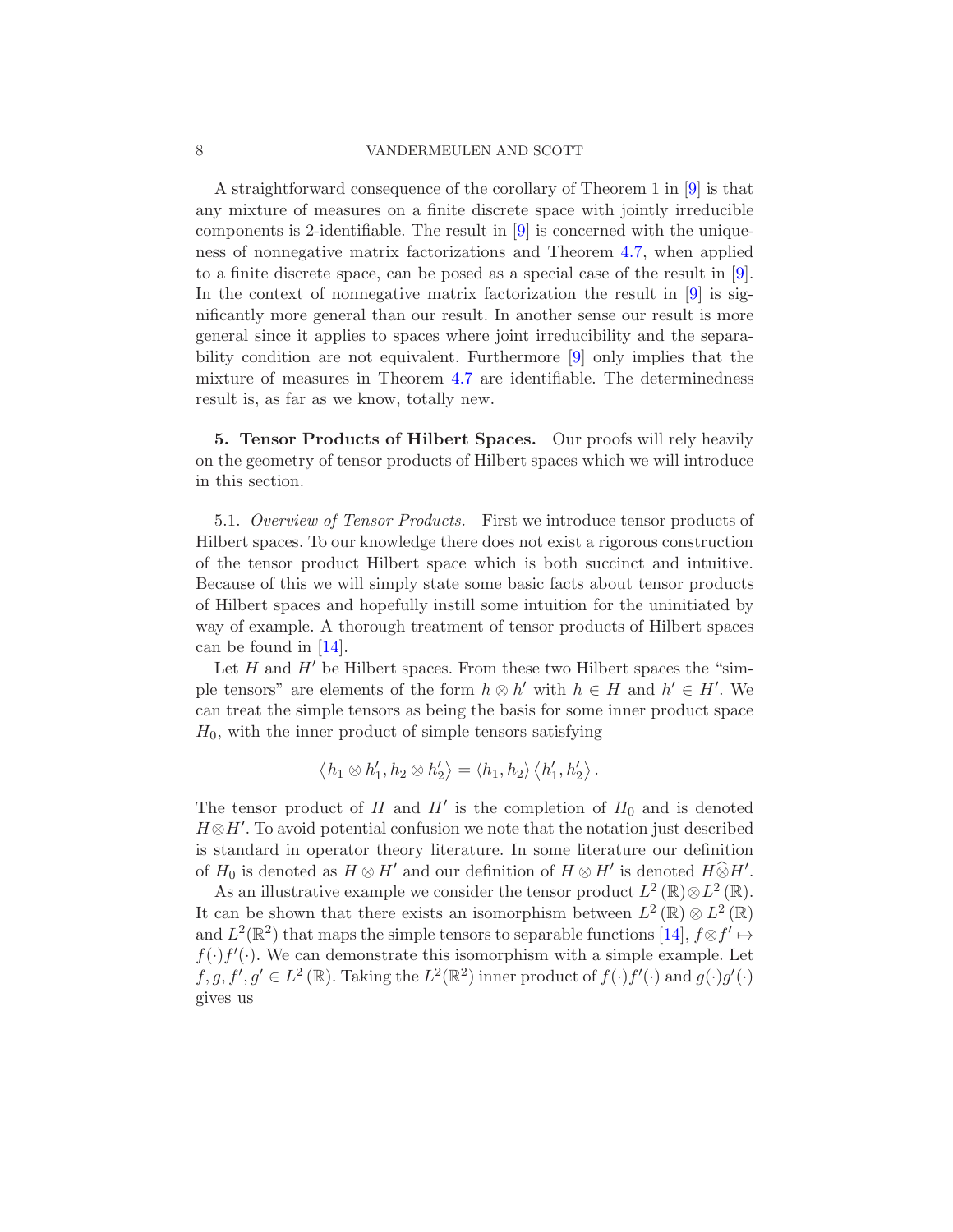$$
\int \int (f(x)f'(y)) (g(x)g'(y))dxdy = \int f(x)g(x)dx \int f'(y)g'(y)dy
$$
  
=  $\langle f, g \rangle \langle f', g' \rangle$   
=  $\langle f \otimes f', g \otimes g' \rangle$ .

Beyond tensor product we will need to define tensor power. To begin we will first show that tensor products are, in a certain sense, associative. Let  $H_1, H_2, H_3$  be Hilbert spaces. Proposition 2.6.5 in [\[14](#page-51-11)] states that there is a unique unitary operator,  $U : (H_1 \otimes H_2) \otimes H_3 \rightarrow H_1 \otimes (H_2 \otimes H_3)$ , that satisfies the following for all  $h_1 \in H_1, h_2 \in H_2, h_3 \in H_3$ ,

$$
U((h_1 \otimes h_2) \otimes h_3) = h_1 \otimes (h_2 \otimes h_3).
$$

This implies that for any collection of Hilbert spaces,  $H_1, \ldots, H_n$ , the Hilbert space  $H_1 \otimes \cdots \otimes H_n$  is defined unambiguously regardless of how we decide to associate the products. In the space  $H_1 \otimes \cdots \otimes H_n$  we define a *simple* tensor as a vector of the form  $h_1 \otimes \cdots \otimes h_n$  with  $h_i \in H_i$ . In [\[14](#page-51-11)] it is shown that  $H_1 \otimes \cdots \otimes H_n$  is the closure of the span of these simple tensors. To conclude this primer on tensor products we introduce the following notation. For a Hilbert space H we denote  $H^{\otimes n} = \underbrace{H \otimes H \otimes \cdots \otimes H}_{n \text{ times}}$  and for  $h \in H$ ,

$$
h^{\otimes n} = \underbrace{h \otimes h \otimes \cdots \otimes h}_{\text{n times}}.
$$

$$
\sum_{\text{n times}}
$$

5.2. Tensor Rank. A tool we will use frequently in our proofs is tensor rank, which is similar to matrix rank.

DEFINITION 5.1. Let  $h \in H^{\otimes n}$  where H is a Hilbert space. The rank of h is the smallest natural number r such that  $h = \sum_{i=1}^{r} h_i$  where  $h_i$  are simple tensors.

In an infinite dimensional Hilbert space it is possible for a tensor to have infinite rank. We will only be concerned with finite rank tensors.

5.3. Some Results for Tensor Product Spaces. We derive some technical results concerning tensor product spaces that will be useful for the rest of the paper. These lemmas are similar to or are straightforward extensions of previous results which we needed to modify for our particular purposes. Let  $(\Psi, \mathcal{G}, \gamma)$  be a  $\sigma$ -finite measure space. We have the following lemma that connects tensor power of a  $L^2$  space to the  $L^2$  space of the product measure. Proofs of many of the lemmas in this paper are deferred to the appendix.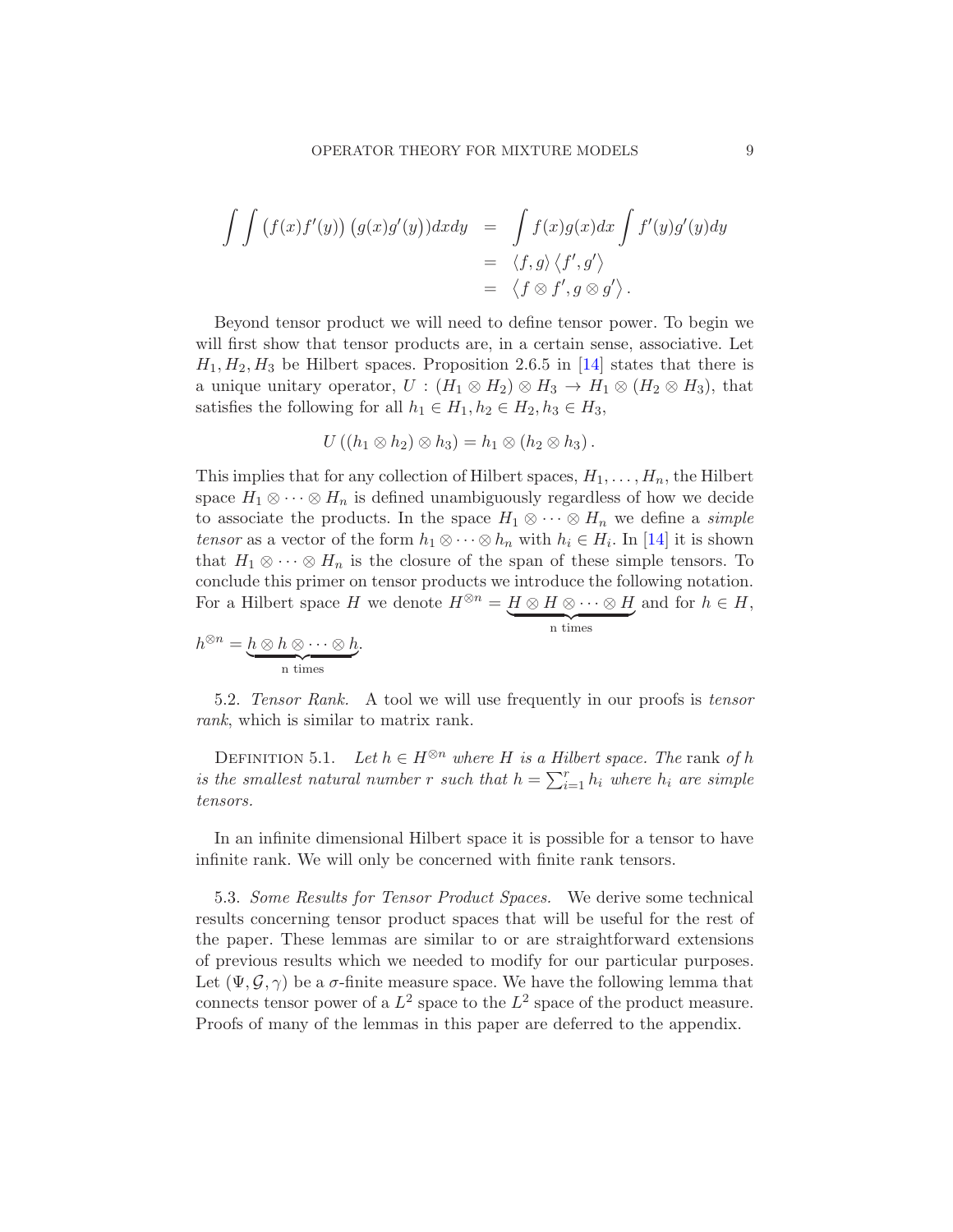<span id="page-9-1"></span>LEMMA 5.1. There exists a unitary transform  $U : L^2(\Psi, \mathcal{G}, \gamma)^{\otimes n} \to$  $L^2(\Psi^{\times n}, \mathcal{G}^{\times n}, \gamma^{\times n})$  such that, for all  $f_1, \ldots, f_n \in L^2(\Psi, \mathcal{G}, \gamma)$ ,

 $U(f_1 \otimes \cdots \otimes f_n) = f_1(\cdot) \cdots f_n(\cdot).$ 

The following lemma is used in the proof of Lemma [5.1](#page-9-1) as well as the proof of Theorem [4.2.](#page-4-3)

<span id="page-9-3"></span>LEMMA 5.2. Let  $H_1, \ldots, H_n, H'_1, \ldots, H'_n$  be a collection of Hilbert spaces and  $U_1, \ldots, U_n$  a collection of unitary operators with  $U_i : H_i \to H'_i$  for all i. There exists a unitary operator  $U: H_1 \otimes \cdots \otimes H_n \to H'_1 \otimes \cdots \otimes H'_n$  satisfying  $U(h_1 \otimes \cdots \otimes h_n) = U_1(h_1) \otimes \cdots \otimes U_n(h_n)$  for all  $h_1 \in H_1, \ldots, h_n \in H_n$ .

A statement of the following lemma for  $\mathbb{R}^d$  can be found in [\[8](#page-51-12)]. We present our own proof for the Hilbert space setting in the appendix.

<span id="page-9-2"></span>LEMMA 5.3. Let  $n > 1$  and let  $h_1, \ldots, h_n$  be elements of a Hilbert space such that no elements are zero and no pairs of elements are collinear. Then  $h_1^{\otimes n-1}, \ldots, h_n^{\otimes n-1}$  are linearly independent.

The following lemma is a Hilbert space version of a well known property for positive semi-definite matrices.

<span id="page-9-4"></span> $\sum_{i=1}^{m} h_i^{\otimes 2}$  is the dimension of span  $(\lbrace h_1, \ldots, h_m \rbrace)$ . LEMMA 5.4. Let  $h_1, \ldots, h_m$  be elements of a Hilbert space. The rank of

<span id="page-9-0"></span>6. Proofs of Theorems. With the tools developed in the previous sections we can now prove our theorems. First we introduce one additional piece of notation. For a function f on a domain X we define  $f^{\times k}$  as simply the product of the function k times on the domain  $\mathcal{X}^{\times k}$ ,  $\underline{f(\cdot)\cdots f(\cdot)}$  $\overline{z}$   $\overline{z}$   $\overline{z}$   $\overline{z}$   $\overline{z}$ . For

a set,  $\sigma$ -algebra, or measure the notation continues to denote the standard k-fold product.

In these proofs we will be making extensive use of various  $L^2$  spaces. These spaces will be equivalence classes of functions which are equal almost everywhere with respect to the measure associated with that space. When considering elements of these spaces, equality will always mean almost everywhere equality with respect to the measure associated with that space. When performing integrals or other manipulations of elements in  $L^2$  spaces, we will be performing operations that do not depend on the representative of the equivalence class. The following lemma will be quite useful.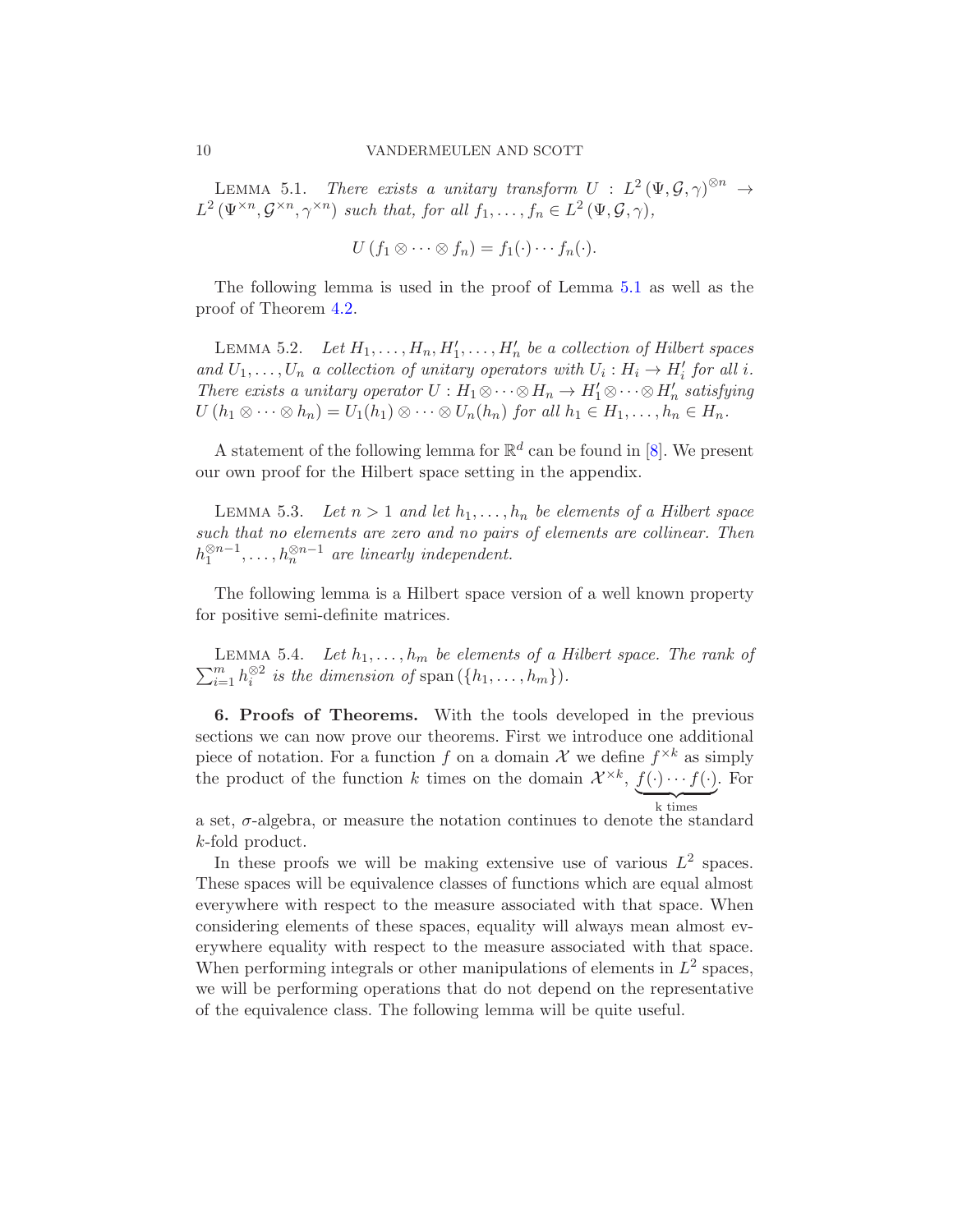<span id="page-10-0"></span>LEMMA 6.1. Let  $\gamma_1 \ldots, \gamma_m, \pi_1 \ldots, \pi_l$  be probability measures on a measurable space  $(\Psi, \mathcal{G}), a_1 \ldots, a_m, b_1, \ldots b_l \in \mathbb{R}, and n \in \mathbb{N}_+$ . If

$$
\sum_{i=1}^{m} a_i \gamma_i^{\times n} = \sum_{j=1}^{l} b_j \pi_j^{\times n}
$$

then for all  $n' \in \mathbb{N}_+$  with  $n' \leq n$  we have that

$$
\sum_{i=1}^{m} a_i \gamma_i^{\times n'} = \sum_{j=1}^{l} b_j \pi_j^{\times n'}.
$$

PROOF OF THEOREM [4.1.](#page-4-2) We proceed by contradiction. Suppose there exist  $m, l \in \mathbb{N}_+$  with  $l \leq m$  such that there two different mixtures of measures  $\mathscr{P} = \sum_{i=1}^{m} a_i \delta_{\mu_i} \neq \mathscr{P}' = \sum_{j=1}^{l} b_j \delta_{\nu_j}$ , and

$$
\sum_{i=1}^{m} a_i \mu_i^{\times 2m-1} = \sum_{j=1}^{l} b_j \nu_j^{\times 2m-1}.
$$

Clearly  $m > 1$  otherwise we immediately arrive at a contradiction. By the well-ordering principle there exists a minimal  $m$  such that the previous statement holds. For that minimal  $m$  there exists a minimal  $l$  such that the previous statement holds. We will assume that the  $m$  and  $l$  are both minimal in this way. This assumption implies that  $\mu_i \neq \nu_j$  for all i, j. To prove this we will assume that there exists i, j such that  $\mu_i = \nu_j$ , and show that this assumption leads to a contradiction. Without loss of generality we will assume that  $\mu_m = \nu_l$ . We will consider the three cases where  $a_m = b_l$ ,  $a_m > b_l$ , and  $a_m < b_l$ .

Case 1. If  $a_m = b_l$  then we have that

$$
\sum_{i=1}^{m-1} \frac{a_i}{1 - a_m} \mu_i^{\times 2m-1} = \sum_{j=1}^{l-1} \frac{b_j}{1 - b_l} \nu^{\times 2m-1}
$$

and from Lemma [6.1](#page-10-0) we have

$$
\sum_{i=1}^{m-1} \frac{a_i}{1 - a_m} \mu_i^{\times 2(m-1)-1} = \sum_{j=1}^{l-1} \frac{b_j}{1 - b_l} \nu^{\times 2(m-1)-1}.
$$

Setting  $\mathscr{P} = \sum_{i=1}^{m-1} \frac{a_i}{1-a_i}$  $\frac{a_i}{1-a_m}\delta_{\mu_i}$  and  $\mathscr{P}' = \sum_{j=1}^{l-1}$  $b_j$  $\frac{\partial_j}{1-b_l}\delta_{\nu_j}$ , we have that  $V_{2(m-1)-1}(\mathscr{P})=V_{2(m-1)-1}(\mathscr{P}')$  which contradicts the minimality of m.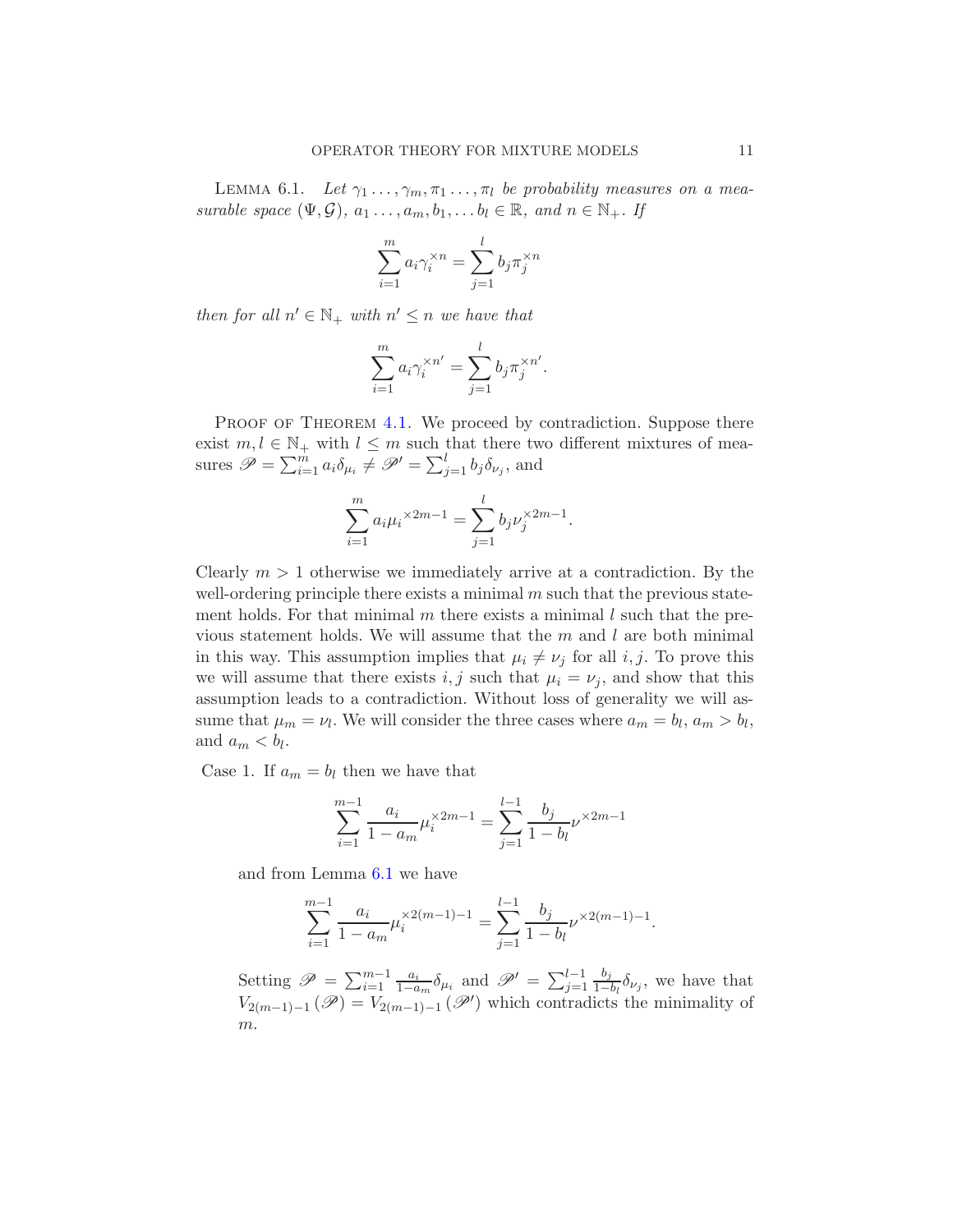Case 2. If  $a_m > b_l$  then we have

$$
\sum_{i=1}^{m-1} \frac{a_i}{1-b_i} \mu_i^{\times 2m-1} + \frac{a_m - b_l}{1-b_l} \mu_m^{\times 2m-1} = \sum_{j=1}^{l-1} \frac{b_j}{1-b_l} \nu_j^{\times 2m-1}
$$

which contradicts the minimality of  $l$  by an argument similar to that in Case 1.

Case 3 If  $a_m < b_l$  we have that

$$
\sum_{i=1}^{m-1} \frac{a_i}{1-a_m} \mu_i^{\times 2m-1} = \sum_{j=1}^{l-1} \frac{b_j}{1-a_m} \nu_j^{\times 2m-1} + \frac{b_l-a_m}{1-a_m} \nu_l^{\times 2m-1}.
$$

Again we will use arguments similar to the one used in Case 1. If  $l = m$ then swapping the mixtures associated with  $m$  and  $l$  gives us a pair of mixtures of measures which violates the minimality of l. If  $l < m$  then from Lemma [6.1](#page-10-0) we have that

$$
\sum_{i=1}^{m-1} \frac{a_i}{1-a_m} \mu_i^{\times 2(m-1)-1} = \sum_{j=1}^{l-1} \frac{b_j}{1-a_m} \nu_j^{\times 2(m-1)-1} + \frac{b_l-a_m}{1-a_m} \nu_l^{\times 2(m-1)-1},
$$

which violates the minimality of  $m$ .

We have now established that  $\mu_i \neq \nu_j$ , for all i, j. We will use the following lemma to embed the mixture components in a Hilbert space.

<span id="page-11-0"></span>LEMMA 6.2. Let  $\gamma_1, \ldots, \gamma_n$  be finite measures on a measurable space  $(\Psi, \mathcal{G})$ . There exists a finite measure  $\pi$  and non-negative functions  $f_1, \ldots, f_n \in$  $L^1(\Psi, \mathcal{G}, \pi) \cap L^2(\Psi, \mathcal{G}, \pi)$  such that, for all  $i$  and all  $B \in \mathcal{G}$ 

$$
\gamma_i(B) = \int_B f_i d\pi.
$$

From Lemma [6.2](#page-11-0) there exists a finite measure  $\xi$  and non-negative functions  $p_1, \ldots, p_m, q_1, \ldots, q_l \in L^1(\Omega, \mathcal{F}, \xi) \cap L^2(\Omega, \mathcal{F}, \xi)$  such that, for all  $B \in \mathcal{F}$ ,  $\mu_i(B) = \int_B p_i d\xi$  and  $\nu_j(B) = \int_B q_j d\xi$  for all *i*, *j*. Clearly no two of these functions are equal (in the  $\xi$ -almost everywhere sense). If one of the functions were a scalar multiple of another, for example  $p_1 = \alpha p_2$  for some  $\alpha \neq 1$ , it would imply

$$
\mu_1(\Omega) = \int p_1 d\xi = \int \alpha p_2 d\xi = \alpha.
$$

This is not true so no pair of these functions are collinear.

We can use the following lemma to extend this new representation to a product measure.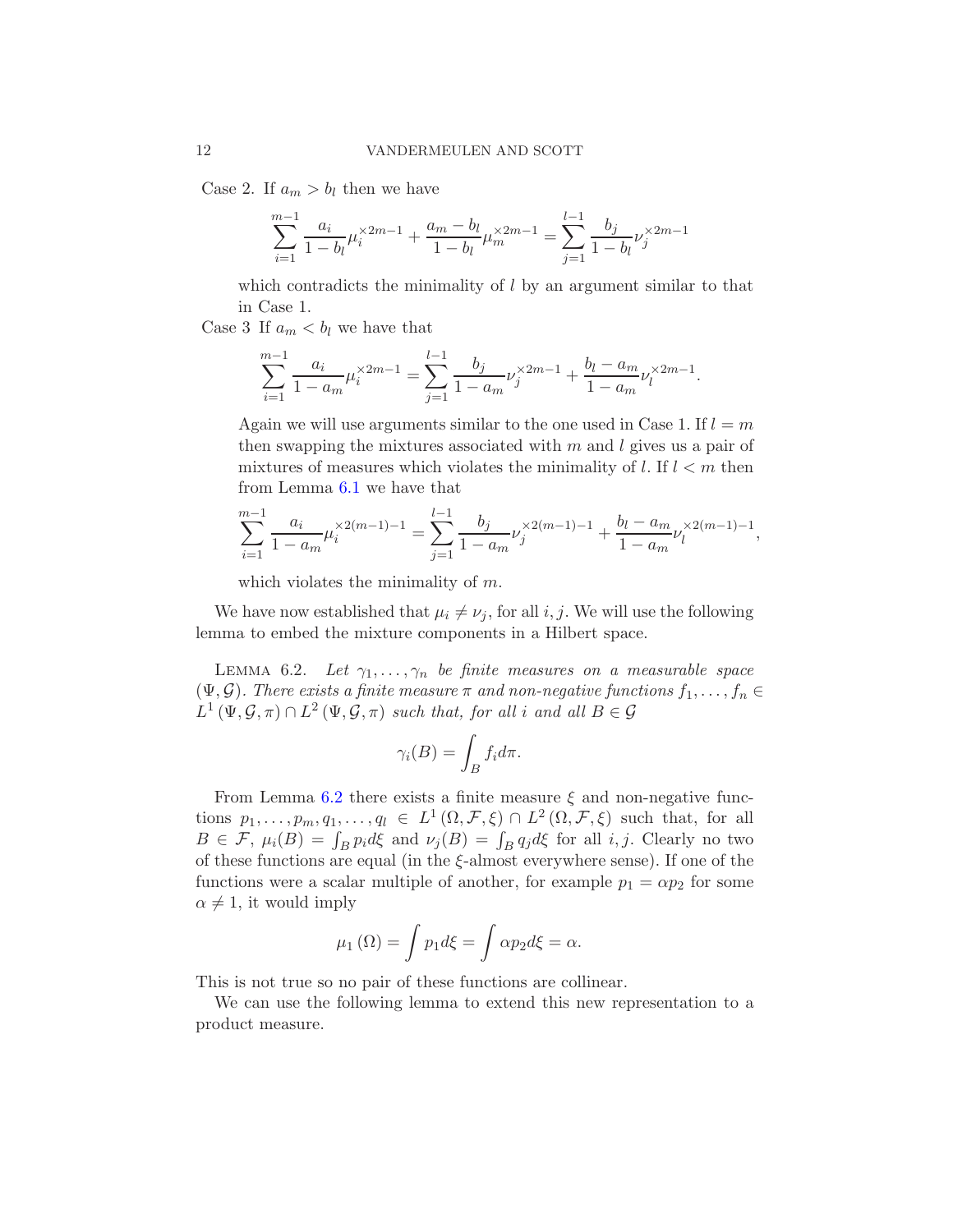<span id="page-12-0"></span>LEMMA 6.3. Let  $(\Psi, \mathcal{G})$  be a measurable space,  $\gamma$  and  $\pi$  a pair of finite measures on that space, and f a nonnegative function in  $L^1(\Psi, \mathcal{G}, \pi)$  such that, for all  $A \in \mathcal{G}$ ,  $\gamma(A) = \int_A f d\pi$ . Then for all  $n$ , for all  $B \in \mathcal{G}^{\times n}$  we have

$$
\gamma^{\times n}(B) = \int_B f^{\times n} d\pi^{\times n}.
$$

Thus for any  $R \in \mathcal{F}^{\times 2m-1}$  we have

$$
\int_{R} \sum_{i=1}^{m} a_{i} p_{i}^{\times 2m-1} d\xi^{\times 2m-1} = \sum_{i=1}^{m} a_{i} \mu_{i}^{\times 2m-1} (R)
$$

$$
= \sum_{j=1}^{l} b_{j} \nu_{j}^{\times 2m-1} (R)
$$

$$
= \int_{R} \sum_{j=1}^{l} b_{j} q_{j}^{\times 2m-1} d\xi^{\times 2m-1}
$$

The following lemma is a well known result in real analysis (Proposition 2.23 in [\[11](#page-51-13)]), but it is worth mentioning explicitly.

<span id="page-12-1"></span>LEMMA 6.4. Let  $(\Psi, \mathcal{G}, \gamma)$  be a measure space and  $f, g \in L^1(\Psi, \mathcal{G}, \gamma)$ . Then  $f = g \gamma$ -almost everywhere iff, for all  $A \in \mathcal{G}$ ,  $\int_A f d\gamma = \int_A g d\gamma$ .

From this lemma it follows that

$$
\sum_{i=1}^{m} a_i p_i^{\times 2m-1} = \sum_{j=1}^{l} b_j q_j^{\times 2m-1}.
$$

Applying the  $U^{-1}$  operator from Lemma [5.1](#page-9-1) to the previous equation yields

$$
\sum_{i=1}^{m} a_i p_i^{\otimes 2m-1} = \sum_{j=1}^{l} b_j q_j^{\otimes 2m-1}.
$$

Since  $l + m \leq 2m$  Lemma [5.3](#page-9-2) states that

$$
p_1^{\otimes 2m-1}, \ldots, p_m^{\otimes 2m-1}, q_1^{\otimes 2m-1}, \ldots, q_l^{\otimes 2m-1}
$$

are all linearly independent and thus  $a_i = 0$  and  $b_j = 0$  for all i, j, a contradiction. $\Box$ 

.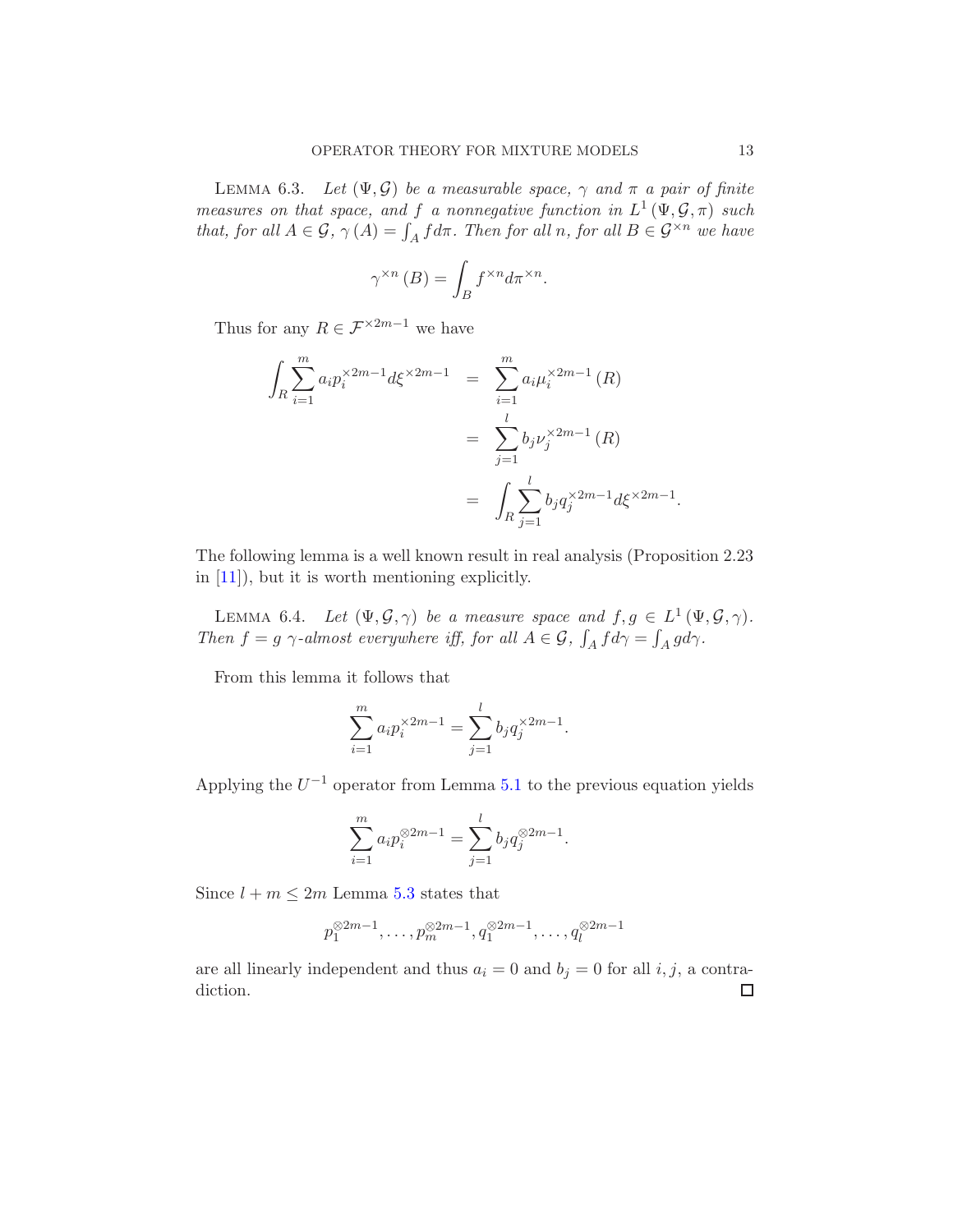PROOF OF THEOREM [4.2.](#page-4-3) To prove this theorem we will construct a pair of mixture of measures,  $\mathscr{P} \neq \mathscr{P}'$  which both contain m components and satisfy  $V_{2m-2}(\mathscr{P})=V_{2m-2}(\mathscr{P}')$ . From our definition of  $(\Omega,\mathcal{F})$  we know there exists  $F \in \mathcal{F}$  such that F and  $F^C$  are nonempty. Let  $x \in F$  and  $x' \in F^C$ . It follows that  $\delta_x$  and  $\delta_{x'}$  are different probability measures on  $(\Omega, \mathcal{F})$ . The theorem follows from the next lemma. We will prove the lemma after the theorem proof.

<span id="page-13-0"></span>LEMMA 6.5. Let  $(\Psi, \mathcal{G})$  be a measurable space and  $\gamma, \gamma'$  be distinct probability measures on that space. Let  $\varepsilon_1, \ldots, \varepsilon_t$  be  $t \geq 3$  distinct values in [0, 1]. Then there exist  $\beta_1, \ldots, \beta_t$ , a permutation  $\sigma : [t] \to [t]$ , and  $l \in \mathbb{N}_+$  such that

$$
\sum_{i=1}^{l} \beta_i \left( \varepsilon_{\sigma(i)} \gamma + \left( 1 - \varepsilon_{\sigma(i)} \right) \gamma' \right)^{\times t-2} = \sum_{j=l+1}^{t} \beta_j \left( \varepsilon_{\sigma(j)} \gamma + \left( 1 - \varepsilon_{\sigma(j)} \right) \gamma' \right)^{\times t-2}
$$

where  $\beta_i > 0$  for all i,  $\sum_{i=1}^l \beta_i = \sum_{j=l+1}^t \beta_j = 1$ , and  $l, t - l \geq \lfloor \frac{t}{2} \rfloor$  $\frac{t}{2}$ .

Let  $\varepsilon_1, \ldots, \varepsilon_{2m} \in [0,1]$  be distinct and let  $\mu_i = \varepsilon_i \delta_x + (1 - \varepsilon_i) \delta_{x'}$  for  $i \in [2m]$ . From Lemma [6.5](#page-13-0) with  $t = 2m$  there exists a permutation  $\sigma$ :  $[2m] \rightarrow [2m]$  and  $\beta_1, \ldots, \beta_{2m}$  such that

$$
\sum_{i=1}^m \beta_i \mu_{\sigma(i)}^{\times 2m-2} = \sum_{j=m+1}^{2m} \beta_j \mu_{\sigma(j)}^{\times 2m-2},
$$

with  $\sum_{i=1}^{m} \beta_i = \sum_{j=m+1}^{2m} \beta_j = 1$  and  $\beta_i > 0$  for all *i*.

If we let  $\mathscr{P} = \sum_{i=1}^m \beta_i \delta_{\mu_{\sigma(i)}}$  and  $\mathscr{P}' = \sum_{j=m+1}^{2m} \beta_j \delta_{\mu_{\sigma(j)}}$ , we have that  $V_{2m-2}(\mathscr{P})=V_{2m-2}(\mathscr{P}')$  and  $\mathscr{P} \neq \mathscr{P}'$  since  $\mu_1,\ldots,\mu_{2m}$  are distinct.

For the next proof we will introduce some notation. For a tensor  $U \in$  $\mathbb{R}^{d_1} \otimes \cdots \otimes \mathbb{R}^{d_l}$  we define  $U_{i_1,\ldots,i_l}$  to be the entry in the  $[i_1,\ldots,i_l]$  location of  $U$ .

PROOF OF LEMMA  $6.5$ . From Lemma  $6.2$ , there exists a finite measure  $\pi$  and non-negative functions  $f, f' \in L^1(\Psi, \mathcal{G}, \pi) \cap L^2(\Psi, \mathcal{G}, \pi)$  such that, for all  $A \in \mathcal{G}$ ,  $\gamma(A) = \int_A f d\pi$  and  $\gamma'(A) = \int_A f' d\pi$ .

Let  $H_2$  be the Hilbert space associated with the subspace in  $L^2(\Psi, \mathcal{G}, \pi)$ spanned by f and f'. Let  $(f_i)_{i=1}^t$  be non-negative functions in  $L^1(\Psi, \mathcal{G}, \pi) \cap$  $L^2(\Psi, \mathcal{G}, \pi)$  with  $f_i = \varepsilon_i f + (1 - \varepsilon_i) f'$ . Clearly  $f_i$  is a pdf over  $\pi$  for all i and there are no pair in this collection which are collinear. Since  $H_2$ is isomorphic to  $\mathbb{R}^2$  there exists a unitary operator  $U : H_2 \to \mathbb{R}^2$ . From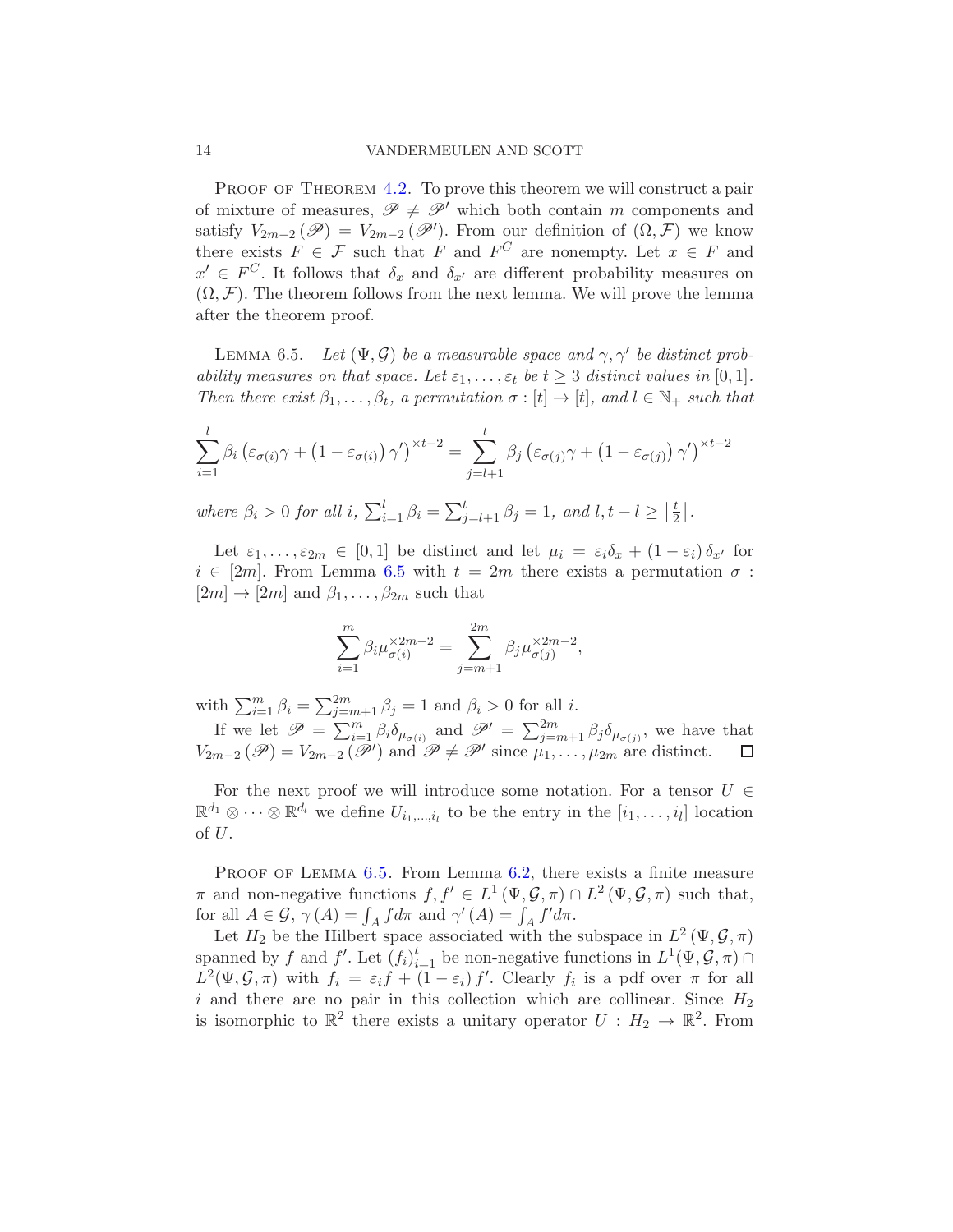Lemma [5.2](#page-9-3) there exists a unitary operator  $U_{t-2}: H_2^{\otimes t-2} \to \mathbb{R}^{2 \otimes t-2}$ , with  $U_{t-2}(h_1 \otimes \cdots \otimes h_{t-2}) = U(h_1) \otimes \cdots \otimes U(h_{t-2}).$  Because U is unitary it follows that

$$
U_{t-2}\left(\text{span}\left(\left\{h^{\otimes t-2} : h \in H_2\right\}\right)\right) = \text{span}\left(\left\{x^{\otimes t-2} : x \in \mathbb{R}^2\right\}\right).
$$

An order r tensor,  $A_{i_1,\dots,i_r}$ , is symmetric if  $A_{i_1,\dots,i_r} = A_{i_{\psi(1)},\dots,i_{\psi(r)}}$  for any  $i_1, \ldots, i_r$  and permutation  $\psi : [r] \to [r]$ . A consequence of Lemma 4.2 in [\[8](#page-51-12)] is that span  $(\lbrace x^{\otimes t-2} : x \in \mathbb{R}^2 \rbrace) \subset S^{t-2}(\mathbb{C}^2)$ , the space of all symmetric order <sup>t</sup>−2 tensors over <sup>C</sup> 2 . Complex symmetric tensor spaces will always be viewed as a vector space over the complex numbers and real symmetric tensor spaces will be always be viewed as a vector space over the real numbers.

From Proposition 3.4 in [\[8](#page-51-12)] it follows that the dimension of  $S^{t-2}(\mathbb{C}^2)$  is  $\begin{pmatrix} 2+t-2-1 \\ 1 \end{pmatrix}$  $t-2$  $\setminus$  $= t - 1$ . From this it follows that dim  $S^{t-2}(\mathbb{R}^2) \leq t - 1$ , where  $S^{t-2}(\mathbb{R}^2)$  is the space of all symmetric order  $t-2$  tensors over  $\mathbb{R}^2$ . To see this consider some set of linearly dependent tensors  $x_1, \ldots, x_r \in$  $S^{t-2}(\mathbb{C}^2)$  each containing only real valued entries, i.e. the tensors are in  $S^{t-2}$  ( $\mathbb{R}^2$ ). Then it follows that there exists  $c_1, \ldots, c_r \in \mathbb{C}$  such that

$$
\sum_{i=1}^{r} c_i x_i = 0.
$$

Let  $\Re$  denote the real component when applied to an element of  $\mathbb{C}$ , and the real component applied entrywise when applied to a tensor. We have that

$$
0 = \Re \left( \sum_{i=1}^{r} c_i x_i \right) = \sum_{i=1}^{r} \Re (c_i x_i) = \sum_{i=1}^{r} \Re (c_i) x_i.
$$

Thus it follows that  $x_1, \ldots x_r$  are linearly dependent in  $S^{t-2}(\mathbb{R}^2)$  and thus the dimensionality bound holds, dim  $S^{t-2}(\mathbb{R}^2) \leq t - 1$ .

From this we get that

<span id="page-14-0"></span>
$$
\dim\left(\text{span}\left(\left\{h^{\otimes t-2} : h \in H_2\right\}\right)\right) \leq t - 1.
$$

The bound on the dimension of span  $(\lbrace h^{\otimes t-2} : h \in H_2 \rbrace)$  implies that  $(f_i^{\otimes t-2})_{i=1}^t$  are linearly dependent. Conversely Lemma [5.3](#page-9-2) implies that removing a single vector from  $(f_i^{\otimes t-2})_{i=1}^t$  yields a set of vectors which are linearly independent. It follows that there exists  $(\alpha_i)_{i=1}^t$  with  $\alpha_i \neq 0$  for all i and

(1) 
$$
\sum_{i=1}^{t} \alpha_i f_i^{\otimes t-2} = 0.
$$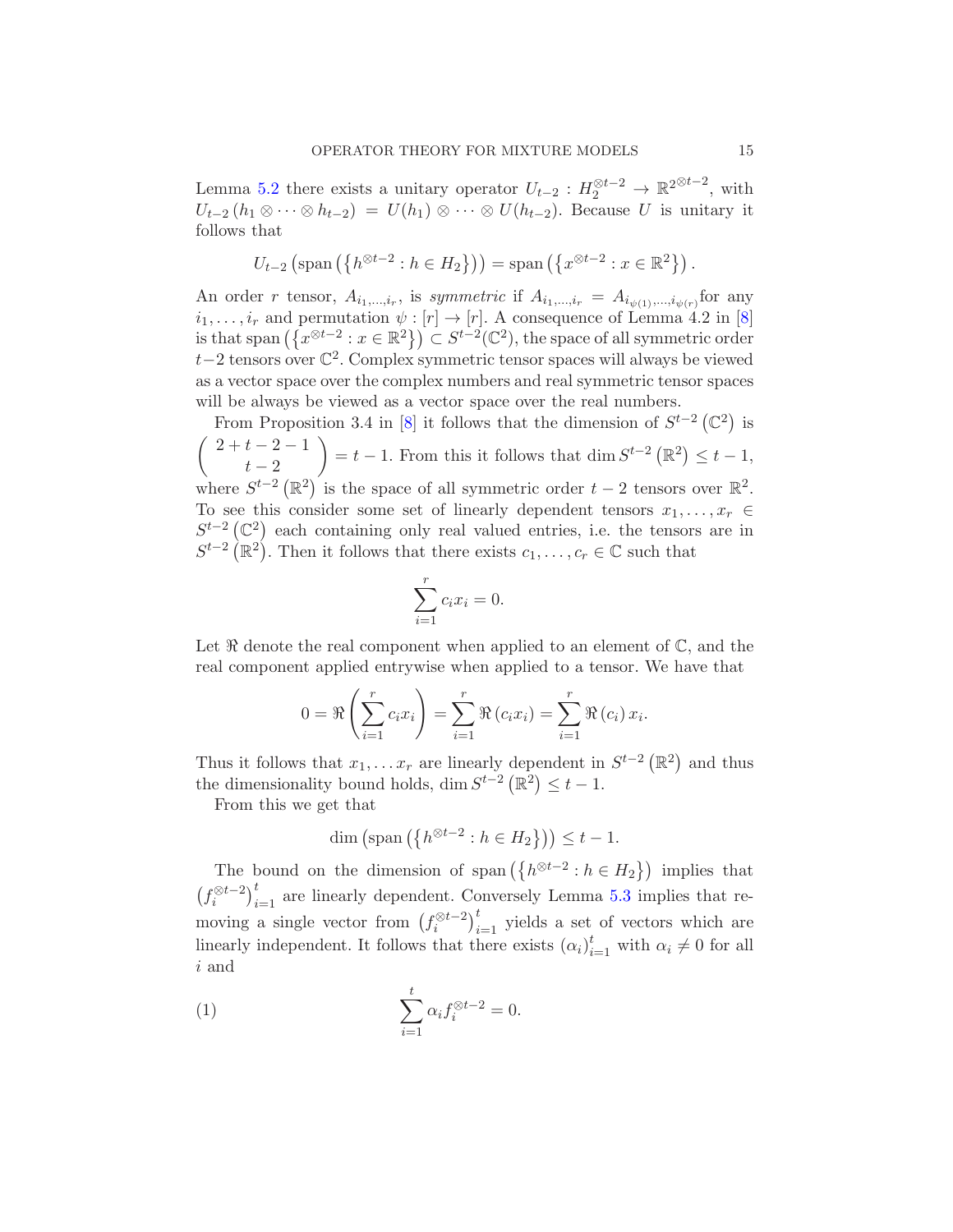There exists a permutation  $\sigma : [t] \to [t]$  such that  $\alpha_{\sigma(i)} < 0$  for all  $i \in [l]$  and  $\alpha_{\sigma(j)} > 0$  for all  $j > l$  with  $l \leq \left[\frac{t}{2}\right]$  $\left[\frac{t}{2}\right]$  (ensuring that  $l \leq \left[\frac{t}{2}\right]$  $\frac{t}{2}$  may also require multiplying [\(1\)](#page-14-0) by  $-1$ ). This  $\sigma$  appears in the lemma statement, but for the remainder of the proof we will simply assume without loss of generality that  $\alpha_i < 0$  for  $i \in [l]$  with  $l \leq \left\lfloor \frac{t}{2} \right\rfloor$  $\frac{t}{2}$ .

From this we have

(2) 
$$
\sum_{i=1}^{l} -\alpha_i f_i^{\otimes t-2} = \sum_{j=l+1}^{t} \alpha_j f_j^{\otimes t-2}.
$$

From Lemma [5.1](#page-9-1) we have

<span id="page-15-0"></span>
$$
\sum_{i=1}^{l} -\alpha_i f_i^{\times t-2} = \sum_{j=l+1}^{t} \alpha_j f_j^{\times t-2}
$$

and thus

$$
\int \sum_{i=1}^{l} -\alpha_i f_i^{\times t-2} d\pi^{\times t-2} = \int \sum_{j=l+1}^{t} \alpha_j f_j^{\times t-2} d\pi^{\times t-2}
$$

$$
\Rightarrow \sum_{i=1}^{l} -\alpha_i = \sum_{j=l+1}^{t} \alpha_j.
$$

Let  $r = \sum_{i=1}^{l} -\alpha_i$ . We know  $r > 0$  so dividing both sides of [\(2\)](#page-15-0) by r gives us

$$
\sum_{i=1}^{l} -\frac{\alpha_i}{r} f_i^{\otimes t-2} = \sum_{j=l+1}^{t} \frac{\alpha_j}{r} f_j^{\otimes t-2}
$$

where the left and the right side are convex combinations. Let  $(\beta_i)_{i=1}^t$  be positive numbers with  $\beta_i = \frac{-\alpha_i}{r}$  for  $i \in [l]$  and  $\beta_j = \frac{\alpha_j}{r}$  $\frac{x_j}{r}$  for  $j \in [t] \setminus [l]$ . This gives us

<span id="page-15-1"></span>(3) 
$$
\sum_{i=1}^{l} \beta_i f_i^{\otimes t-2} = \sum_{j=l+1}^{t} \beta_j f_j^{\otimes t-2}.
$$

We will now consider  $3$  cases for the value of  $t$ .

Case 1. If  $t = 3$  then  $l = 1$  and  $l, t - l \geq \lfloor \frac{t}{2} \rfloor$  is satisfied.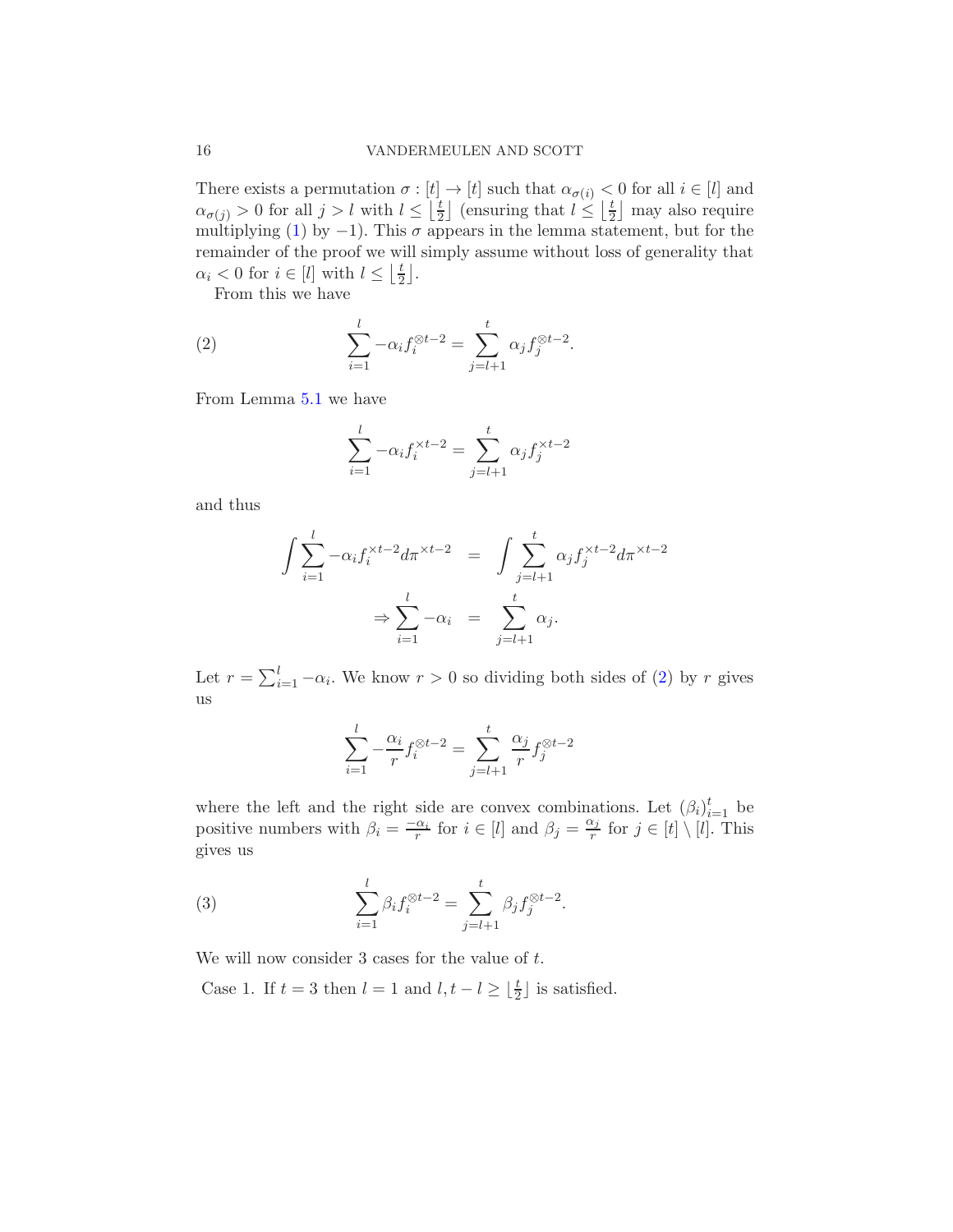Case 2. If  $t$  is divisible by two then we can do the following,

$$
\sum_{i=1}^{l} \beta_i f_i^{\otimes \frac{t}{2}-1} \otimes f_i^{\otimes \frac{t}{2}-1} = \sum_{j=l+1}^{t} \beta_j f_j^{\otimes \frac{t}{2}-1} \otimes f_j^{\otimes \frac{t}{2}-1}.
$$

Consider the elements in the last equation as order two tensors in  $L^2(\Psi, \mathcal{G}, \pi)^{\otimes \frac{t}{2}-1} \otimes L^2(\Psi, \mathcal{G}, \pi)^{\otimes \frac{t}{2}-1}$ . From Lemma [5.3](#page-9-2) and Lemma [5.4](#page-9-4) we have that the RHS of the previous equation has rank at least  $\frac{t}{2}$  and since  $l \leq \frac{t}{2}$  $\frac{t}{2}$  it follows that  $l = \frac{t}{2}$  $\frac{t}{2}$ . Again we have that  $l, t - l \geq \lfloor \frac{t}{2} \rfloor$ . Case 3. If  $t$  is greater than 3 and not divisible by 2 then we can apply

Lemma [5.1](#page-9-1) to get

$$
\int_{\Psi} \sum_{i=1}^{l} \beta_i f_i^{\times t-3} f_i(x) d\pi(x) = \int_{\Psi} \sum_{j=l+1}^{t} \beta_j f_j^{\times t-3} f_j(y) d\pi(y)
$$

$$
\Rightarrow \sum_{i=1}^{l} \beta_i f_i^{\times t-3} = \sum_{j=l+1}^{t} \beta_j f_j^{\times t-3}.
$$

Applying Lemma [5.1](#page-9-1) again we get

<span id="page-16-0"></span>
$$
\sum_{i=1}^{l} \beta_i f_i^{\otimes t-3} = \sum_{j=l+1}^{t} \beta_j f_j^{\otimes t-3}
$$
\n
$$
(4) \Rightarrow \sum_{i=1}^{l} \beta_i f_i^{\otimes \frac{t-1}{2}-1} \otimes f_i^{\otimes \frac{t-1}{2}-1} = \sum_{j=l+1}^{t} \beta_j f_j^{\otimes \frac{t-1}{2}-1} \otimes f_j^{\otimes \frac{t-1}{2}-1}.
$$

Recall that  $\frac{t}{2}$  $\lfloor \frac{t}{2} \rfloor \geq l$  so we also have that

$$
\left\lfloor \frac{t}{2} \right\rfloor - l \geq 0
$$
  
\n
$$
\Rightarrow \frac{t}{2} - l \geq -\frac{1}{2}
$$
  
\n
$$
\Rightarrow t - l \geq \frac{t - 1}{2}
$$

.

From Lemma [5.3](#page-9-2) and Lemma [5.4](#page-9-4) we have that the RHS of [\(4\)](#page-16-0) has rank at least  $\frac{t-1}{2}$  and thus  $l \geq \frac{t-1}{2}$ . From this we have that  $t - l, l \geq \lfloor \frac{t}{2} \rfloor$  $\frac{t}{2}$ once again.

So  $l, t - l \geq \lfloor \frac{t}{2} \rfloor$  for any  $t \geq 3$ . Applying Lemma [5.1](#page-9-1) to [\(3\)](#page-15-1) we have

$$
\sum_{i=1}^{l} \beta_i f_i^{\times t-2} = \sum_{j=l+1}^{t} \beta_j f_j^{\times t-2}.
$$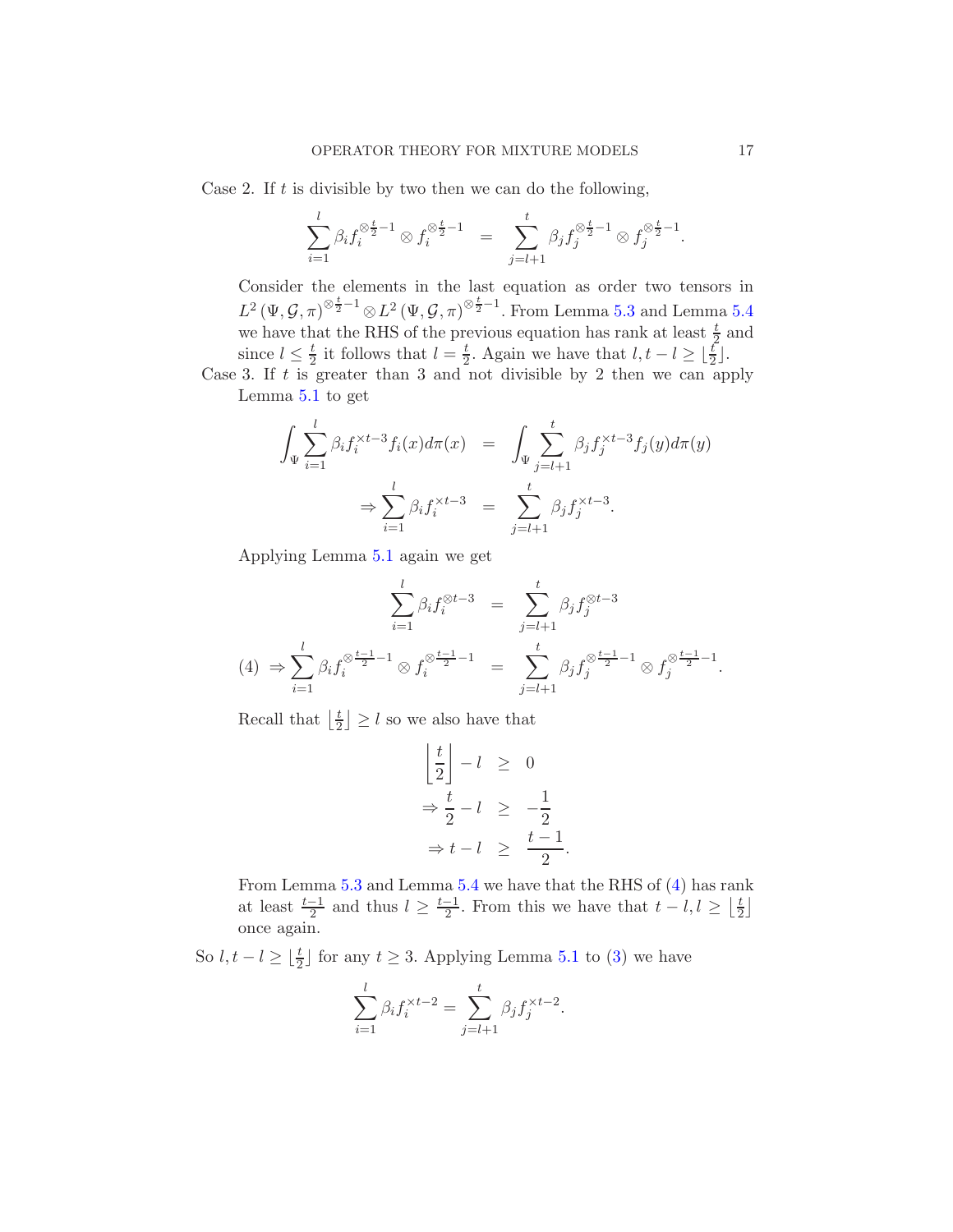From Lemma [6.3](#page-12-0) we have

$$
\sum_{i=1}^{l} \beta_i \left( \varepsilon_i \gamma + (1 - \varepsilon_i) \gamma' \right)^{\times t-2} = \sum_{j=l+1}^{t} \beta_j \left( \varepsilon_j \gamma + (1 - \varepsilon_j) \gamma' \right)^{\times t-2}.
$$

PROOF OF THEOREM [4.3.](#page-5-0) Let  $\mathscr{P} = \sum_{i=1}^{m} a_i \delta_{\mu_i}$  and  $\mathscr{P}' = \sum_{j=1}^{l} b_j \delta_{\nu_j}$  be mixtures of measures such that  $\mathcal{P}' \neq \mathcal{P}$ . We will proceed by contradiction. Suppose that  $\sum_{i=1}^m a_i \mu_i^{\times 2m} = \sum_{j=1}^l b_j \nu_j^{\times 2m}$ . From Theorem [4.1](#page-4-2) we know that  $\mathscr P$  is 2m – 1-identifiable and therefore 2m-identifiable by Lemma [4.1.](#page-4-4) It follows that  $l > m$ . From Lemma [6.2](#page-11-0) there exists a finite measure  $\xi$  and non-negative functions  $p_1, \ldots, p_m, q_1, \ldots, q_l \in L^1(\Omega, \mathcal{F}, \xi) \cap L^2(\Omega, \mathcal{F}, \xi)$  such that, for all  $B \in \mathcal{F}$ ,  $\mu_i(B) = \int_B p_i d\xi$  and  $\nu_j(B) = \int_B q_j d\xi$  for all i, j. Using Lemmas [6.3](#page-12-0) and [6.4](#page-12-1) we have

$$
\sum_{i=1}^{m} a_i p_i^{\times 2m} = \sum_{j=1}^{l} b_j q_j^{\times 2m}.
$$

By Lemma [5.1](#page-9-1) we have

$$
\sum_{i=1}^m a_i p_i^{\otimes 2m} = \sum_{j=1}^l b_j q_j^{\otimes 2m},
$$

and therefore

$$
\sum_{i=1}^m a_i p_i^{\otimes m} \otimes p_i^{\otimes m} = \sum_{j=1}^l b_j q_j^{\otimes m} \otimes q_j^{\otimes m}.
$$

Consider the elements in the last inequality as tensors in  $L^2(\Omega, \mathcal{F}, \xi)^{\otimes m}$  $L^2(\Omega, \mathcal{F}, \xi)^{\otimes m}$ . Since no pair of vectors in  $p_1, \ldots, p_m$  are collinear, from Lemma  $5.3$  and Lemma  $5.4$  we know that the LHS has rank  $m$ . On the other hand, no pair of vectors  $q_1, \ldots, q_l$  are collinear either, so Lemma [5.3](#page-9-2) says that there is a subset of  $\left\{q_1^{\otimes m}, \ldots, q_l^{\otimes m}\right\}$  which contains at least  $m+1$ linearly independent elements. By Lemma [5.4](#page-9-4) it follows that the RHS has rank at least  $m + 1$ , a contradiction.  $\Box$ 

PROOF OF THEOREM [4.4.](#page-5-1) To prove this theorem we will construct a pair of mixture of measures,  $\mathscr{P} \neq \mathscr{P}'$  which contain m and  $m + 1$  components respectively and satisfy  $V_{2m-1}(\mathscr{P})=V_{2m-1}(\mathscr{P}')$ . From our definition of  $(\Omega, \mathcal{F})$  we know there exists  $F \in \mathcal{F}$  such that  $F, F^C$  are nonempty. Let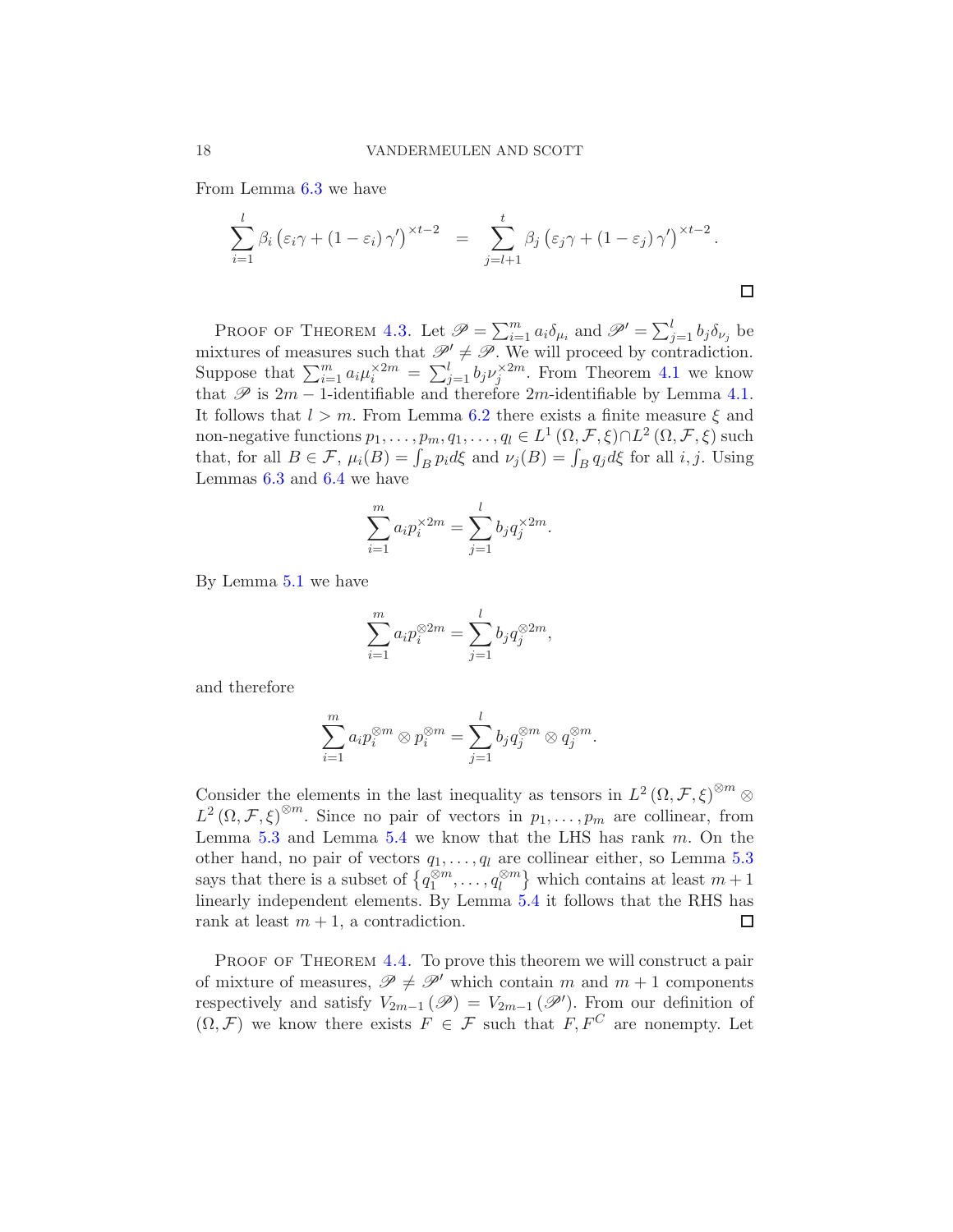$x \in F$  and  $x' \in F^C$ . It follows that  $\delta_x$  and  $\delta_{x'}$  are different probability measures on  $(\Omega, \mathcal{F})$ . Let  $\varepsilon_1, \ldots, \varepsilon_{2m+1}$  be distinct values in [0, 1]. Applying Lemma [6.5](#page-13-0) with  $t = 2m + 1$  and letting  $\mu_i = \varepsilon_i \delta_x + (1 - \varepsilon_i) \delta_{x'}$ , there exists a permutation  $\sigma : [2m+1] \to [2m+1]$  and  $\beta_1, \ldots, \beta_{2m+1}$ , with  $\beta_i > 0$  for all *i* and  $\sum_{i=1}^{m} \beta_i = \sum_{j=m+1}^{2m+1} \beta_j = 1$ , such that

$$
\sum_{i=1}^{m} \beta_i \mu_{\sigma(i)}^{\times 2m-1} = \sum_{j=m+1}^{2m+1} \beta_j \mu_{\sigma(j)}^{\times 2m-1}.
$$

If we let  $\mathscr{P} = \sum_{i=1}^m \beta_i \delta_{\mu_{\sigma(i)}}$  and  $\mathscr{P}' = \sum_{j=m+1}^{2m+1} \beta_j \delta_{\mu_{\sigma(j)}}$ , we have that  $V_{2m-1}(\mathscr{P})=V_{2m-1}(\mathscr{P}').$  $\Box$ 

To prove the remaining theorems we will need to make use of bounded linear operators on Hilbert spaces. Given a pair of Hilbert spaces  $H, H'$  we define  $\mathcal{L}(H, H')$  as the space of *bounded linear operators* from H to H'. An operator,  $T$ , is in this space if there exists a nonnegative number  $C$  such that  $||Tx||_{H'} \leq C ||x||_{H}$  for all  $x \in H$ . The space of bounded linear operators is a Banach space when equipped with the norm

$$
||T|| \triangleq \sup_{x \neq 0} \frac{||Tx||}{||x||}.
$$

We will also need to employ Hilbert-Schmidt operators which are a subspace of the bounded linear operators.

<span id="page-18-0"></span>DEFINITION 6.1. Let H, H' be Hilbert spaces and  $T \in \mathcal{L}(H, H')$ . T is called a Hilbert-Schmidt operator  $if \sum_{x \in J} ||Tx||^2 < \infty$  for an orthonormal basis  $J \subset H$ . We denote the set of Hilbert-Schmidt operators in  $\mathcal{L}(H, H')$ by  $\mathscr{H}\mathscr{S}(H,H').$ 

This definition does not depend on the choice of orthonormal basis: the  $\lim_{x \to \infty} \sum_{x \in J} ||T(x)||^2$  will always yield the same value regardless of the choice of orthonormal basis J.

The following properties of Hilbert-Schmidt operators will not be used in the next proof, but they will be useful later. The set of Hilbert-Schmidt operators is itself a Hilbert space when equipped with the inner product

$$
\sum_{x\in J}\left\langle Tx, Sx\right\rangle
$$

where  $J$  is an orthonormal basis. Again this value does not depend on the choice of J. The Hilbert-Schmidt norm will be denoted as  $\left\| \cdot \right\|_{\mathcal{HS}}$  and the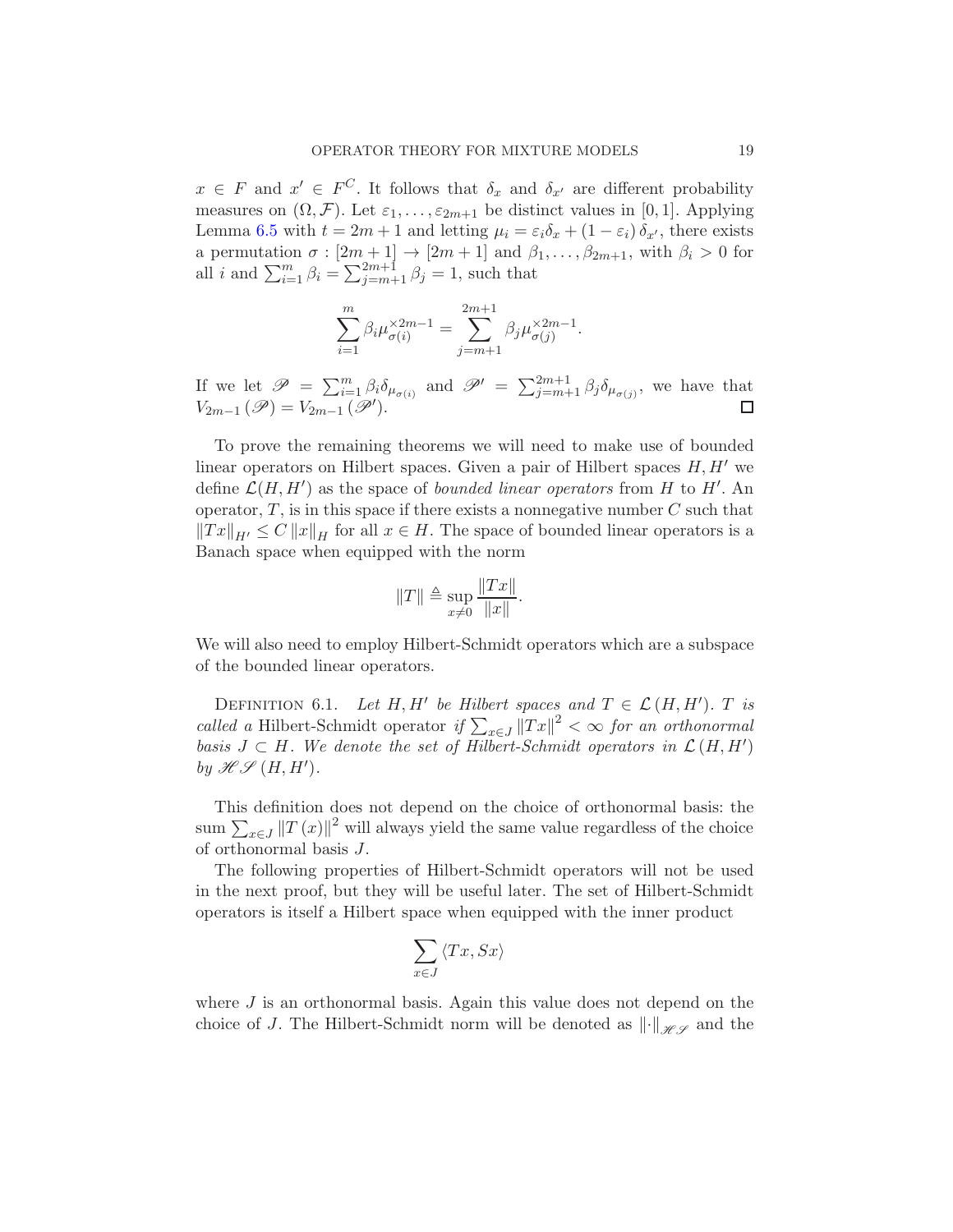standard operator norm will have no subscript. There is a well known bound relating the two norms: for a Hilbert-Schmidt operator  $T$  we have that

$$
||T|| \leq ||T||_{\mathscr{HS}}.
$$

PROOF OF THEOREM [4.5.](#page-6-1) Let  $\mathscr{P} = \sum_{i=1}^{m} a_i \delta_{\mu_i}$  be a mixture of measures with linearly independent components. Let  $\mathscr{P}' = \sum_{j=1}^{l} b_j \delta_{\nu_j}$  be a mixture of measures with  $V_3(\mathscr{P}) = V_3(\mathscr{P}')$  and  $l \leq m$ . From Lemma [6.2](#page-11-0) there exists a finite measure  $\xi$  and non-negative functions  $p_1, \ldots, p_m, q_1, \ldots, q_l \in$  $L^1(\Omega, \mathcal{F}, \xi) \cap L^2(\Omega, \mathcal{F}, \xi)$  such that, for all  $B \in \mathcal{F}$ ,  $\int_B p_i d\xi = \mu_i(B)$  and  $\int_B q_j d\xi = \nu_j (B)$  for all i, j. Using Lemma [6.1,](#page-10-0) [6.3](#page-12-0), and [6.4](#page-12-1) as we did in the previous theorem proofs it follows that

$$
\sum_{i=1}^{m} a_i p_i^{\times 2} = \sum_{j=1}^{l} b_j q_j^{\times 2}.
$$

From Lemma [5.1](#page-9-1) we have

$$
\sum_{i=1}^{m} a_i p_i^{\otimes 2} = \sum_{j=1}^{l} b_j q_j^{\otimes 2}.
$$

By Lemma [5.4](#page-9-4) we now know that the rank of the LHS of the previous equation is m and thus thus  $l = m$  and  $q_1, \ldots, q_m$  are linearly independent. We will now show that  $q_j \in \text{span}(\{p_1, \ldots, p_m\})$  for all j. Suppose that  $q_t \notin \text{span}(\{p_1,\ldots,p_m\})$ . Then there exists  $z \in L^2(\Omega,\mathcal{F},\xi)$  such that  $z \perp$  $p_1, \ldots, p_m$  but  $z \not\perp q_t$ . Now we have

$$
\sum_{i=1}^{m} a_i p_i^{\otimes 2} = \sum_{j=1}^{m} b_j q_j^{\otimes 2}
$$
  
\n
$$
\Rightarrow \left\langle \sum_{i=1}^{m} a_i p_i \otimes p_i, z \otimes z \right\rangle = \left\langle \sum_{j=1}^{m} b_j q_j \otimes q_j, z \otimes z \right\rangle
$$
  
\n
$$
\Rightarrow \sum_{i=1}^{m} a_i \left\langle p_i \otimes p_i, z \otimes z \right\rangle = \sum_{j=1}^{m} b_j \left\langle q_j \otimes q_j, z \otimes z \right\rangle
$$
  
\n
$$
\Rightarrow \sum_{i=1}^{m} a_i \left\langle p_i, z \right\rangle^2 = \sum_{j=1}^{m} b_j \left\langle q_j, z \right\rangle^2.
$$

We know that the LHS of the last equation is zero but the RHS is not, a contradiction.

We will find the following well known property of tensor products to be useful for continuing the proof  $(14)$  Proposition 2.6.9).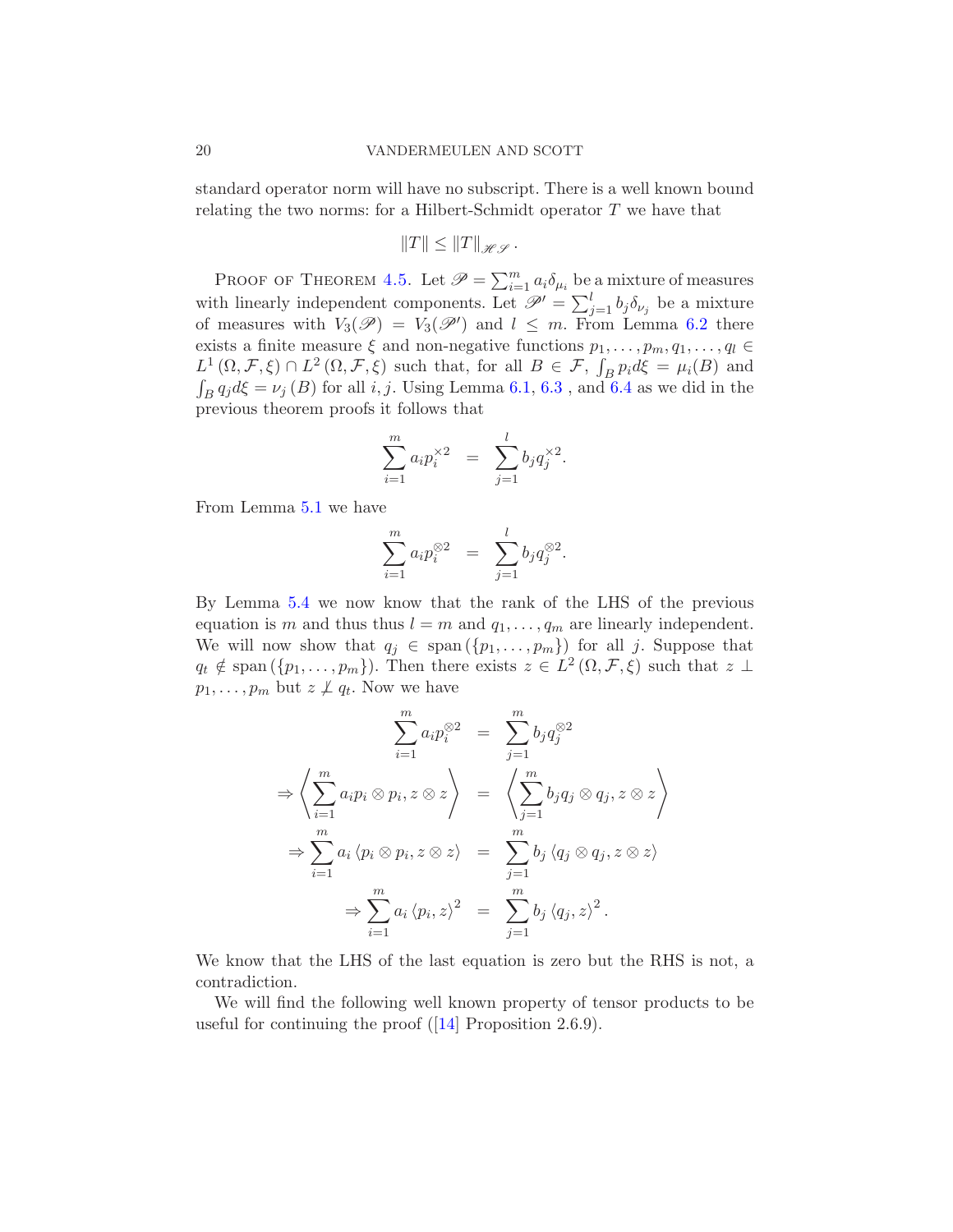<span id="page-20-0"></span>LEMMA  $6.6$ . Let  $H, H'$  be Hilbert spaces. There exists a unitary operator  $U: H \otimes H' \to \mathscr{H} \mathscr{S} (H, H')$  such that, for any simple tensor  $h \otimes h' \in H \otimes H'$ ,  $U(h\otimes h')=\langle h,\cdot\rangle h'.$ 

Because  $p_1, \ldots, p_m$  are linearly independent we can do the following: for each  $k \in [m]$  let  $z_k \in \text{span}(\{p_1, \ldots, p_m\})$  be such that  $z_k \perp \{p_i : i \neq k\}$ and  $\langle z_k, p_k \rangle = 1$ . By considering elements of  $L^2(\Omega, \mathcal{F}, \xi)^{\otimes 3}$  as elements of  $L^2(\Omega, \mathcal{F}, \xi) \otimes L^2(\Omega, \mathcal{F}, \xi)^{\otimes 2}$ , we can use Lemma [6.6](#page-20-0) to transform elements in  $L^2(\Omega, \mathcal{F}, \xi)^{\otimes 3}$  into elements of  $\mathscr{H}\mathscr{S}\left(L^2(\Omega, \mathcal{F}, \xi), L^2(\Omega, \mathcal{F}, \xi)^{\otimes 2}\right)$ ,

$$
\sum_{i=1}^{m} a_i p_i^{\otimes 3} = \sum_{j=1}^{m} b_j q_j^{\otimes 3}
$$
  
\n
$$
\Rightarrow \sum_{i=1}^{m} a_i p_i^{\otimes 2} \langle p_i, \cdot \rangle = \sum_{j=1}^{m} b_j q_j^{\otimes 2} \langle q_j, \cdot \rangle.
$$

It now follows that

$$
\sum_{i=1}^{m} a_i p_i^{\otimes 2} \langle p_i, z_k \rangle = \sum_{j=1}^{m} b_j q_j^{\otimes 2} \langle q_j, z_k \rangle
$$
  

$$
\Rightarrow a_k p_k^{\otimes 2} = \sum_{j=1}^{m} b_j q_j^{\otimes 2} \langle q_j, z_k \rangle.
$$

Using Lemma [6.6](#page-20-0) we have

<span id="page-20-1"></span>(5) 
$$
a_k p_k \langle p_k, \cdot \rangle = \sum_{j=1}^m b_j \langle q_j, z_k \rangle q_j \langle q_j, \cdot \rangle.
$$

The LHS of [\(5\)](#page-20-1) is a rank one operator and thus the RHS must have exactly one nonzero summand, since  $q_1, \ldots, q_m$  are linearly independent. Let  $\varphi$ :  $[m] \rightarrow [m]$  be a function such that, for all k,

$$
a_k p_k^{\otimes 2} = \langle q_{\varphi(k)}, z_k \rangle b_{\varphi(k)} q_{\varphi(k)}^{\otimes 2}.
$$

From Lemma [6.3](#page-12-0) we have

$$
a_k \mu_k^{\times 2} = \langle q_{\varphi(k)}, z_k \rangle b_{\varphi(k)} \nu_{\varphi(k)}^{\times 2},
$$

for all k. By Lemma [6.1](#page-10-0) we have that  $a_k \mu_k = \langle q_{\varphi(k)}, z_k \rangle b_{\varphi(k)} \nu_{\varphi(k)}$  for all k and thus  $\mu_k = \nu_{\varphi(k)}$  since  $\mu_k$  and  $\nu_{\varphi(k)}$  are collinear probability measures.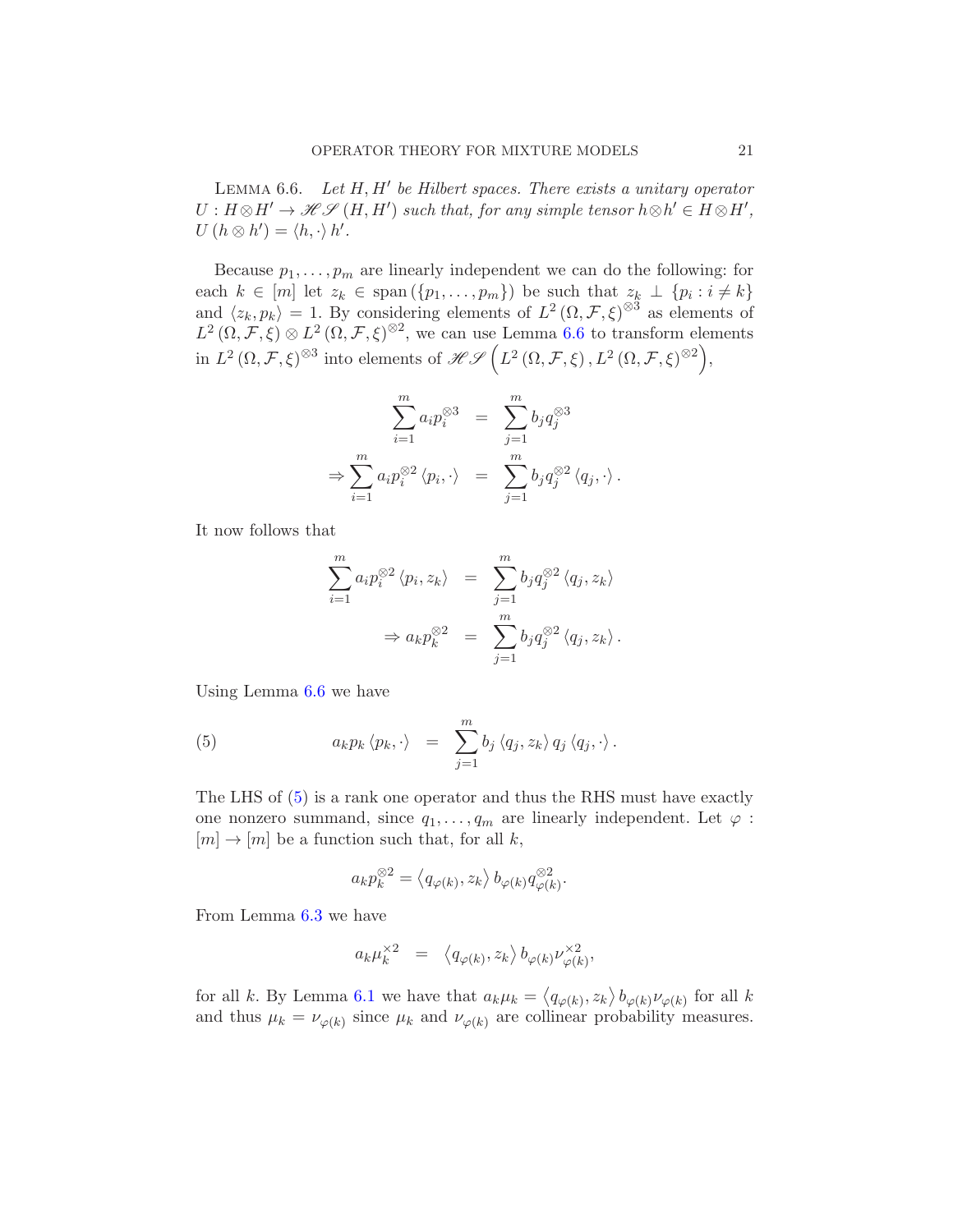Because  $\mu_i \neq \mu_j$  for all  $i, j$  we have that  $\varphi$  must be a bijection. Let  $\sigma = \varphi^{-1}$ . By Lemma [6.1](#page-10-0) we have that

$$
\sum_{i=1}^{m} a_i \mu_i = \sum_{j=1}^{m} b_j \mu_{\sigma(j)}.
$$

Since  $\mu_1, \ldots, \mu_m$  are linearly independent the last equation only has one solution for  $b_1, \ldots, b_m$ , which is  $b_k = a_{\sigma(k)}$ , for all k. Thus

$$
\mathscr{P}' = \sum_{i=1}^m a_{\sigma(i)} \delta_{\mu_{\sigma(i)}}
$$

which is equal to  $\mathscr{P}$ .

PROOF OF THEOREM [4.6.](#page-6-2) Let  $\mathscr{P} = \sum_{i=1}^{m} a_i \delta_{\mu_i}$  be a mixture of measures with linearly independent components. We will proceed by contradiction: let  $\mathscr{P}' = \sum_{j=1}^{l} b_j \delta_{\nu_j} \neq \mathscr{P}$  be a mixture of measures with  $V_4(\mathscr{P}) = V_4(\mathscr{P}')$ . From Theorem [4.1](#page-4-4) we know that  $\mathscr P$  is 3-identifiable. By Lemma 4.1 it follows that  $\mathscr P$  is 4-identifiable and thus  $l > m$ . From Lemma [6.2](#page-11-0) there exists a finite measure  $\xi$  and non-negative functions  $p_1, \ldots, p_m, q_1, \ldots, q_l \in L^1(\Omega, \mathcal{F}, \xi) \cap$  $L^2(\Omega, \mathcal{F}, \xi)$  such that, for all  $B \in \mathcal{F}$ ,  $\int_B p_i d\xi = \mu_i(B)$  and  $\int_B q_j d\xi = \nu_j(B)$ for all  $i, j$ .

Proceeding as we did in the proof of Theorem [4.5](#page-6-1) we have that

$$
\sum_{i=1}^{m} a_i p_i^{\otimes 4} = \sum_{j=1}^{l} b_j q_j^{\otimes 4}.
$$

Suppose that there exists k such that  $\nu_k \notin \text{span}(\{\mu_1, \ldots, \mu_m\})$ . From this it would follow that there exists z such that  $z \perp \{p_1, \ldots, p_m\}$  and  $z \not\perp q_k$ . Then we would have that

$$
\left\langle \sum_{i=1}^{m} a_i p_i^{\otimes 4}, z^{\otimes 4} \right\rangle = \left\langle \sum_{j=1}^{l} b_j q_j^{\otimes 4}, z^{\otimes 4} \right\rangle
$$
  

$$
\Rightarrow \sum_{i=1}^{m} a_i \left\langle p_i, z \right\rangle^4 = \sum_{j=1}^{l} b_j \left\langle q_j, z \right\rangle^4,
$$

but the LHS of the last equation is 0 and the RHS is positive, a contradiction. Thus we have that  $q_k \in \text{span}(\{p_1, \ldots, p_m\})$  for all k.

Since  $l > m$  and no pair of elements in  $q_1, \ldots, q_m$  are collinear, there must a vector in  $q_1, \ldots, q_l$  which is a nontrivial linear combination of  $p_1, \ldots, p_m$ .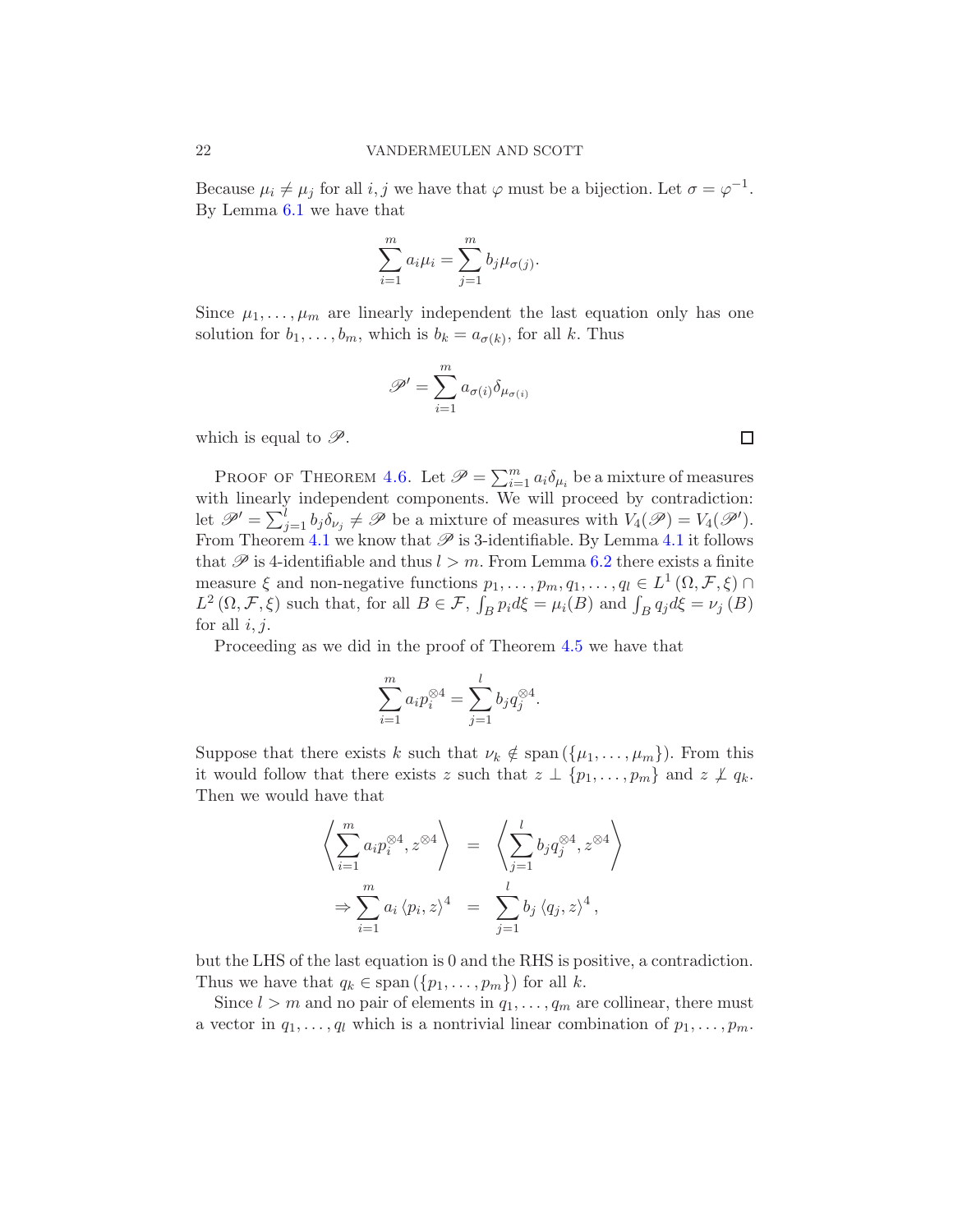Without loss of generality we will assume that  $q_1 = \sum_{i=1}^m c_i p_i$  with  $c_1$ and  $c_2$  nonzero. By the linear independence of  $p_1, \ldots, p_m$  there must exist vectors  $z_1, z_2$  such that  $\langle z_1, p_1 \rangle = 1$ ,  $z_1 \perp \{p_i : i \neq 1\}$ ,  $\langle z_2, p_2 \rangle = 1$ , and  $z_2 \perp \{p_i : i \neq 2\}$ . Now consider

$$
\left\langle \sum_{i=1}^{m} a_i p_i^{\otimes 4}, z_1^{\otimes 2} \otimes z_2^{\otimes 2} \right\rangle = \left\langle \sum_{j=1}^{l} b_j q_j^{\otimes 4}, z_1^{\otimes 2} \otimes z_2^{\otimes 2} \right\rangle
$$
  
\n
$$
\Rightarrow \sum_{i=1}^{m} a_i \langle p_i, z_1 \rangle^2 \langle p_i, z_2 \rangle^2 = \sum_{j=1}^{l} b_j \langle q_j, z_1 \rangle^2 \langle q_j, z_2 \rangle^2.
$$

The LHS of the last equation is 0 and the RHS is positive, a contradiction. □

PROOF OF THEOREM [4.7.](#page-6-0) Let  $\mathscr{P} = \sum_{i=1}^{m} a_i \delta_{\mu_i}$  be a mixture of measures  $\sum_{j=1}^{l} b_j \delta_{\nu_j}$  with  $V_2(\mathscr{P}) = V_2(\mathscr{P}')$ . From Lemma [6.2](#page-11-0) there exists a finite with jointly irreducible components. Consider a mixture of measures  $\mathscr{P}'$  = measure  $\xi$  and non-negative functions  $p_1, \ldots, p_m, q_1, \ldots, q_l \in L^1(\Omega, \mathcal{F}, \xi) \cap$  $L^2(\Omega, \mathcal{F}, \xi)$  such that, for all  $B \in \mathcal{F}$ ,  $\int_B p_i d\xi = \mu_i(B)$  and  $\int_B q_j d\xi = \nu_j(B)$ for all  $i, j$ . From Lemmas [6.3](#page-12-0) and [6.4](#page-12-1) we have

<span id="page-22-0"></span>
$$
\sum_{i=1}^{m} a_i p_i \times p_i = \sum_{j=1}^{l} b_j q_j \times q_j.
$$

From Lemma [5.1](#page-9-1) we have

(6) 
$$
\sum_{i=1}^m a_i p_i \otimes p_i = \sum_{j=1}^l b_j q_j \otimes q_j.
$$

Suppose for a moment that  $\mathscr{P}'$  contains a mixture component which does not lie in span  $({\mu_1, \ldots, \mu_m})$ . Without loss of generality we will assume that  $\nu_1 \notin \text{span}(\{\mu_1, \ldots, \mu_m\})$ . Recall that joint irreducibility implies linear independence so  $\nu_1, \mu_1, \ldots, \mu_m$  are a linearly independent set of measures and thus  $q_1, p_1, \ldots, p_m$  are linearly independent. It follows that we can find some  $z \in L^2(\Omega, \mathcal{F}, \xi)$  such that  $\langle z, q_1 \rangle \neq 0$  and  $z \perp \{p_i : i \in [m]\}\$ . From [\(6\)](#page-22-0)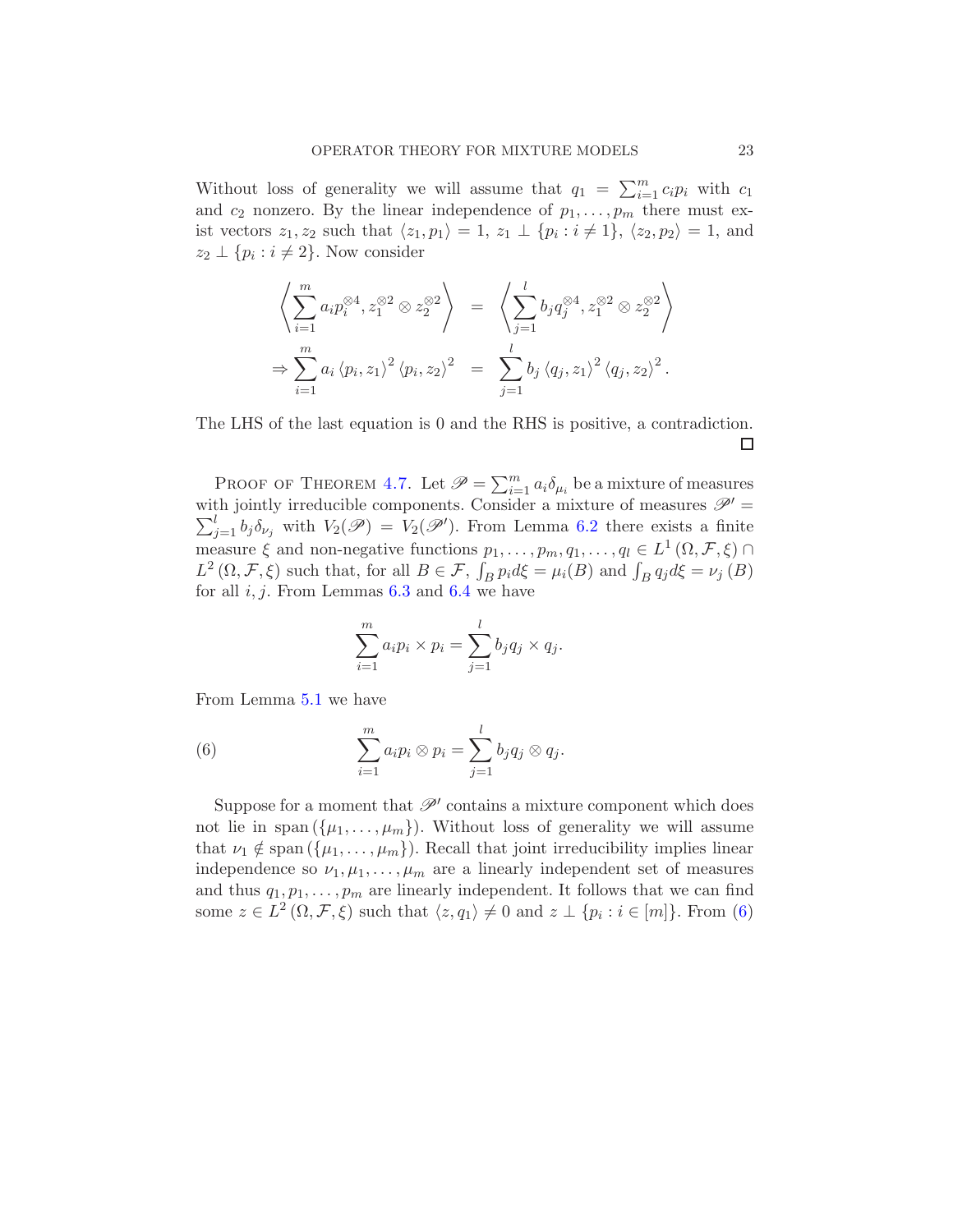we have the following

$$
\left\langle \sum_{i=1}^{m} a_i p_i \otimes p_i, z \otimes z \right\rangle = \left\langle \sum_{j=1}^{l} b_j q_j \otimes q_j, z \otimes z \right\rangle
$$
  
\n
$$
\Rightarrow \sum_{i=1}^{m} a_i \langle p_i \otimes p_i, z \otimes z \rangle = \sum_{j=1}^{l} b_j \langle q_j \otimes q_j, z \otimes z \rangle
$$
  
\n
$$
\Rightarrow \sum_{i=1}^{m} a_i \langle p_i, z \rangle^2 = \sum_{j=1}^{l} b_j \langle q_j, z \rangle^2.
$$

All the summands on both sides of the last equation are nonnegative. By our construction of  $z$  the LHS of the previous equation is zero and the first summand on the RHS is positive, a contradiction. Thus, each component in  $\mathscr{P}'$  must lie in the span of the components of  $\mathscr{P}$ .

Now we have, for all  $j, q_j = \sum_{i=1}^m c_i^j$  $i<sub>i</sub> p<sub>i</sub>$ . From joint irreducibility we have that  $c_i^j \geq 0$  for all i and j. Now suppose that there exists  $r, s, s'$  such that  $c_s^r, c_{s'}^r > 0$ . From the linear independence of  $p_1, \ldots, p_m$  we can find a z such that  $\langle p_s, z \rangle = 1$  and  $z \perp \{p_q : q \in [m] \setminus \{s\}\}\.$  Applying Lemma [6.6](#page-20-0) to [\(6\)](#page-22-0) we have

$$
\sum_{i=1}^{m} a_i p_i \langle p_i, \cdot \rangle = \sum_{j=1}^{l} b_j q_j \langle q_j, \cdot \rangle
$$
  
\n
$$
\Rightarrow \sum_{i=1}^{m} a_i p_i \langle p_i, z \rangle = \sum_{j=1}^{l} b_j q_j \langle q_j, z \rangle
$$
  
\n
$$
\Rightarrow a_s p_s = \sum_{j=1}^{l} b_j \left[ \sum_{t=1}^{m} c_t^j p_t \right] \left\langle \sum_{u=1}^{m} c_u^j p_u, z \right\rangle
$$
  
\n
$$
\Rightarrow a_s p_s = \sum_{j=1}^{l} b_j \left[ \sum_{t=1}^{m} c_t^j p_t \right] c_s^j
$$
  
\n
$$
= \sum_{t=1}^{m} \sum_{j=1}^{l} b_j c_t^j c_s^j p_t
$$
  
\n
$$
= \sum_{t=1}^{m} p_t \sum_{j=1}^{l} b_j c_t^j c_s^j.
$$

Let  $\alpha_t = \sum_{j=1}^l b_j c_t^j$  $\dot{t}$ ,  $c_s^j$  for all t and note that each summand is nonnegative.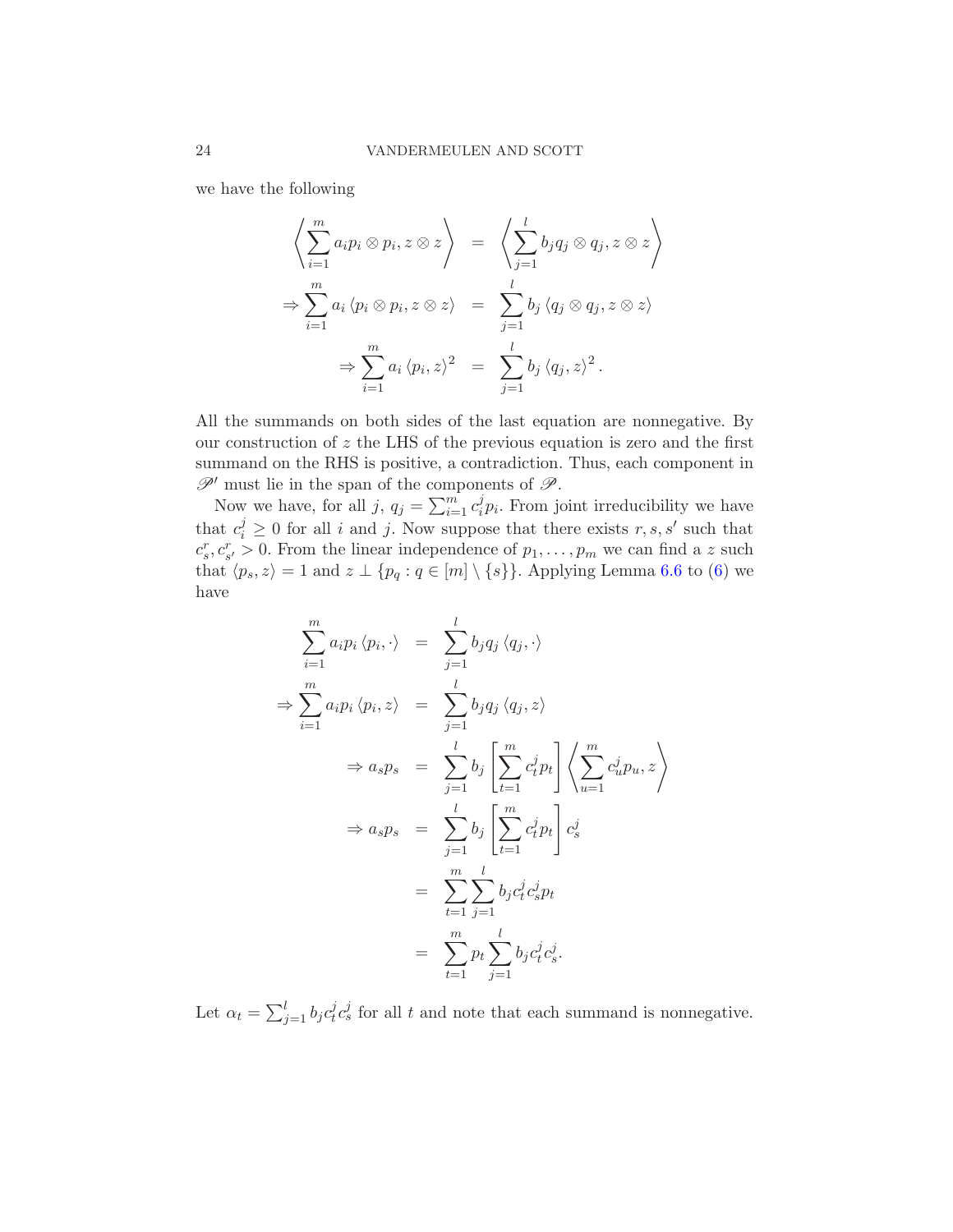Now we have

$$
a_s p_s = \sum_{t=1}^m \alpha_t p_t.
$$

We know that  $\alpha_{s'} > 0$  since  $b_r c_s^r c_{s'}^r > 0$ . This violates the linear independence of  $p_1, \ldots, p_m$ . Now we have that for all i there exists j such that  $p_i = q_i$ . From the minimality of the representation of mixtures of measures it follows that  $l = m$  and without loss of generality we can assert that  $p_i = q_i$  for all i and thus  $\mu_i = \nu_i$  for all *i*. Because  $p_1, \ldots, p_m$  are linearly independent it follows that  $p_1 \otimes p_1, \ldots, p_m \otimes p_m$  are linearly independent. We can show this by the contrapositive, suppose  $p_1 \otimes p_1, \ldots, p_m \otimes p_m$  are not linearly independent then there exists a nontrivial linear combination such that  $\sum_{i=1}^{m} \kappa_i p_i \otimes p_i = 0$ . Assume without loss of generality that  $\kappa_1 \neq 0$ . Applying Lemma [6.6](#page-20-0) we get that

$$
\sum_{i=1}^{m} \kappa_i p_i \langle p_i, \cdot \rangle = 0
$$

$$
\Rightarrow \sum_{i=1}^{m} \kappa_i p_i \langle p_i, p_1 \rangle = 0
$$

$$
\Rightarrow \kappa_1 p_1 \|p_1\|_{L^2}^2 + \sum_{i=2}^{m} \kappa_i p_i \langle p_i, p_1 \rangle = 0
$$

and thus  $p_1, \ldots, p_m$  are not linearly independent.

Since  $p_1 \otimes p_1, \ldots, p_m \otimes p_m$  are linearly independent it follows that  $a_i = b_i$ for all *i* and thus  $\mathscr{P} = \mathscr{P}'$ .

<span id="page-24-0"></span>7. Identifiability and Determinedness of Mixtures of Multinomial Distributions. Using the previous results we can show analogous identifiability and determinedness results for mixtures of multinomial distributions. The identifiability of mixtures of multinomial distributions was originally studied in [\[17](#page-51-5)] which contains a proof of Corollary [7.1](#page-27-0) from this paper. An alternative proof of this corollary can be found in [\[10](#page-51-6)]. These results are analogous to identifiability results presented in this paper. Our proofs use techniques which are very different from those used in [\[17,](#page-51-5) [10](#page-51-6)]. Our techniques can also be used to prove a determinedness style result, Corollary [7.2,](#page-28-0) which we have not seen addressed elsewhere in the multinomial mixture model literature.

 $\Box$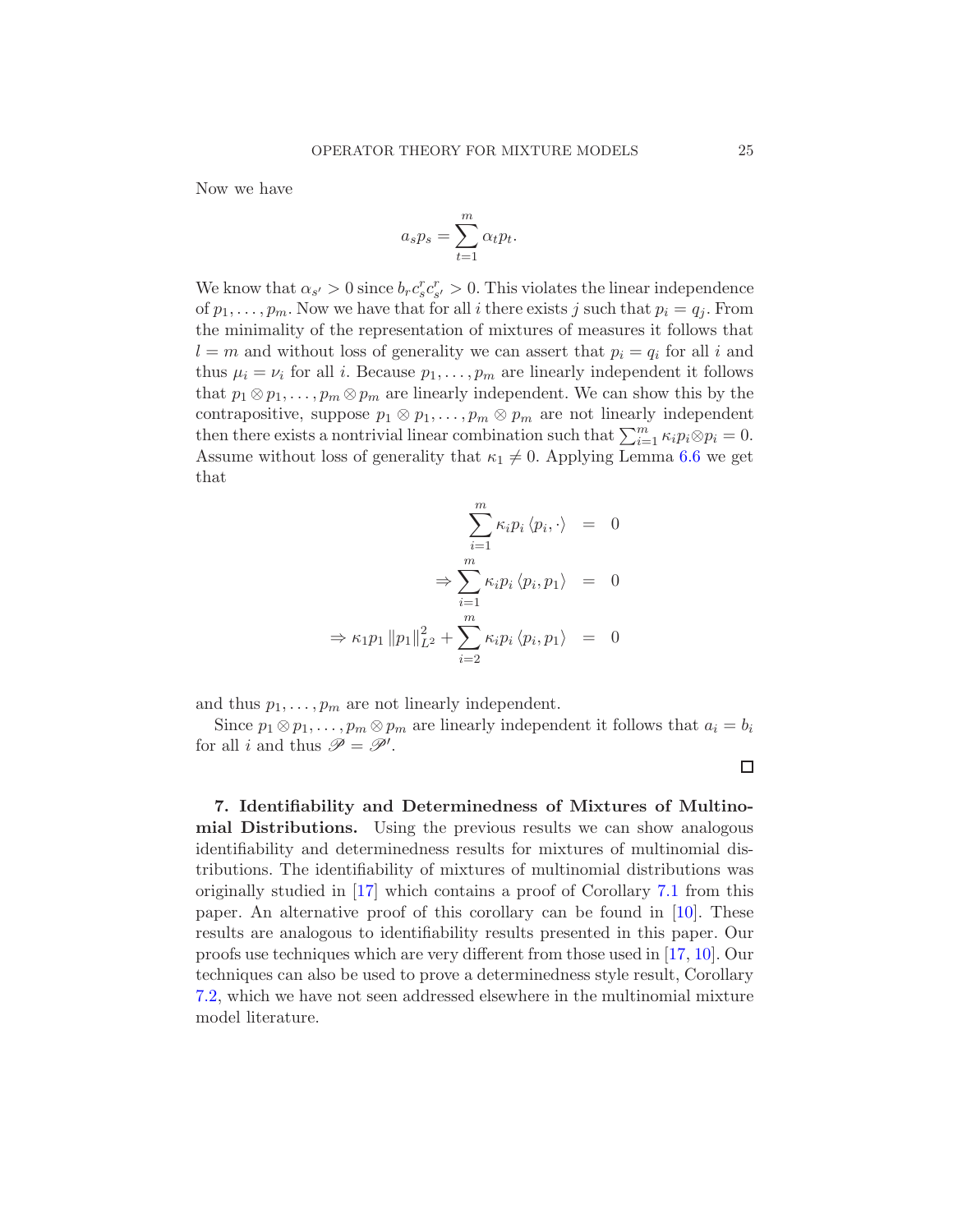#### 26 VANDERMEULEN AND SCOTT

Central to the results in this section is Lemma [7.1](#page-26-0) which establishes an equivalence between the grouped sample setting and multinomial mixture models. A sample from a multinomial distribution can be viewed as a totalling the outcomes from an iid sampling of a categorical distribution. Consider some probability measure  $\mu$  over a finite discrete space and let  $\mathbf{X} = (X_1, \ldots, X_m)$  be a collection of m iid samples from  $\mu$ . Here **X** has the form of what we would call a "random group." Because  $X$  contains *iid* samples no useful statistical information is contained in the order of the samples. It follows that we can simply tally the number of results for each outcome and not lose any useful statistical information. Lemma [7.1](#page-26-0) formalizes this intuition so that we can apply tools developed earlier in this paper to the multinomial mixture model setting.

Before our proofs we must first introduce some definitions and notation. Any multinomial distribution is completely characterized by positive integers *n* and *q* and a probability vector in  $\mathbb{R}^q$ ,  $p = [p_1, \ldots, p_q]^T$ . The value *q* represents the number of possible outcomes of a trial,  $p$  is the likelihood of each outcome on a trial, and  $n$  is the number of trials. For whole numbers k, l we define  $C_{k,l} = \left\{ x \in \mathbb{N}^{\times l} : \sum_{i=1}^{l} x_i = k \right\}$ . These are vectors of the form  $[x_1, \ldots, x_l]^T$  where  $\sum_{i=1}^l x_i = k$ . Using the values n and q above, the multinomial distribution is a probability measure over  $C_{n,q}$ . If Q is a multinomial distribution with parameters  $n, p, q$  as defined above then its probability mass function is

$$
Q\left(\left\{ \left[x_1,\ldots,x_q\right]^T\right\} \right) = \frac{n!}{x_1!\cdots x_q!}p_1^{x_1}\cdots p_q^{x_q}
$$

for  $x \in C_{n,q}$ . We will denote this measure as  $Q_{n,p,q}$ . Let

$$
\mathscr{M}(n,q) \triangleq \{Q_{n,p,q} : p \text{ is a probability vector in } \mathbb{R}^q\},\
$$

i.e. the space of all multinomial distributions with  $n$  and  $q$  fixed.

To show identifiability and determinedness of mixtures of multinomial distributions we will construct a linear operator  $T_{n,q}$  from span  $(\mathcal{D} (C_{n,q}, 2^{C_{n,q}}))$ to span  $\left(\mathcal{D}\right)$  $([q]^{\times n}, 2^{[q]^{\times n}})$  and use it to show that non-identifiable mixtures of multinomial distributions yield non-identifiable mixtures of measures. We will also use  $T_{n,q}$  to show that non-determined mixtures of multinomial distributions yield non-determined mixtures of measures.

Since  $C_{n,q}$  is a finite set, the vector space of finite signed measures on  $(C_{n,q}, 2^{C_{n,q}})$  is a finite dimensional space and the set  $\{\delta_x : x \in C_{n,q}\}\$ is a basis for this space. Note that  $\{\delta_x : x \in C_{n,q}\}\$ is the set of all *point masses* on  $C_{n,q}$ , not vectors in the ambient space of  $C_{n,q}$ . Thus, to completely define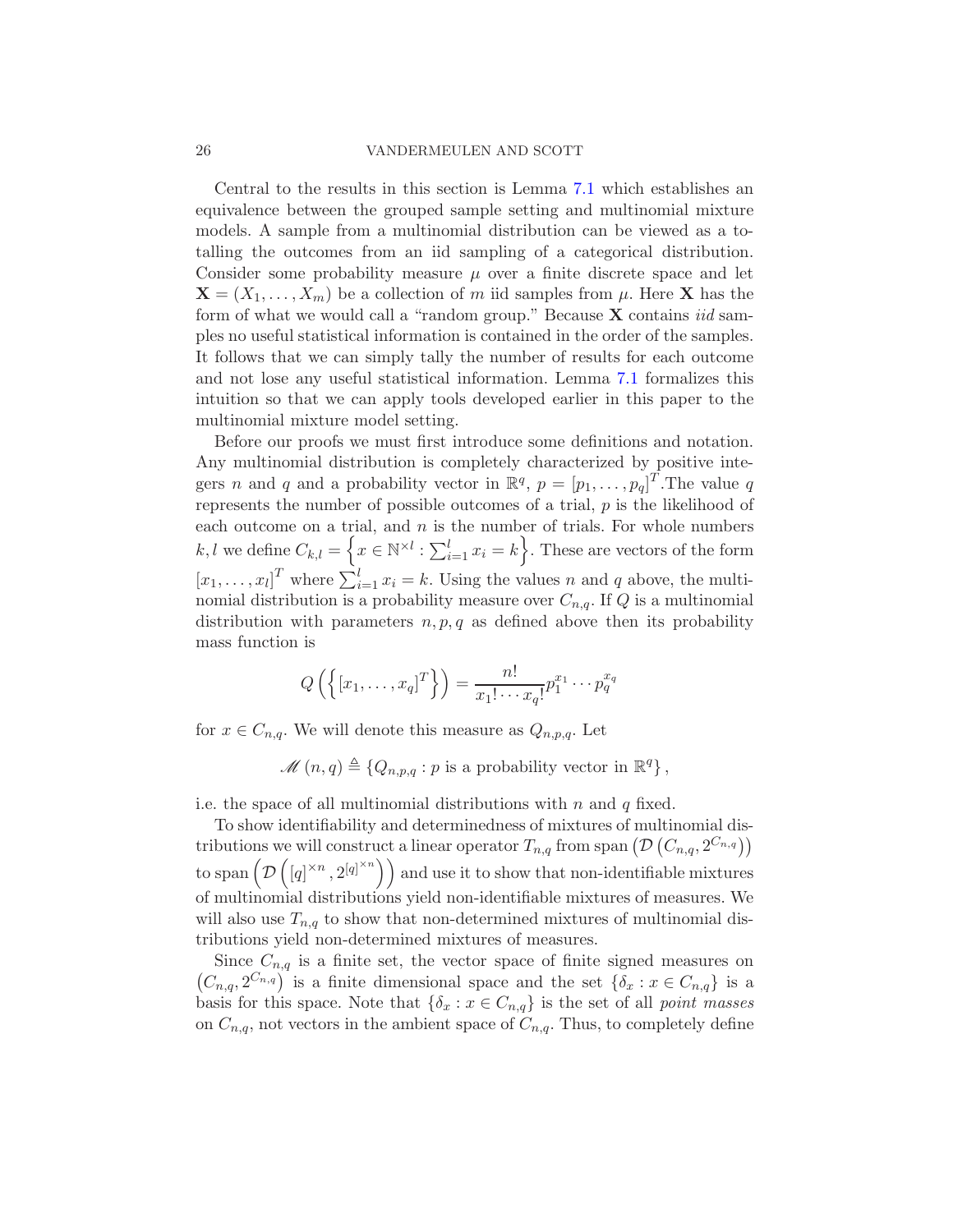the operator  $T_{n,q}$ , we need only define  $T_{n,q}(\delta_x)$  for all  $x \in C_{n,q}$ . To this end let  $x \in C_{n,q}$ . We define the function  $F_{n,q}: C_{n,q} \to [q]^{\times n}$  as  $F_{n,q}(x) =$  $1^{\times x_1} \times \cdots \times q^{\times x_q}$ , where the exponents represent Cartesian powers. The definition of  $F_{n,q}$  is a bit dense so we will do a simple example. Suppose  $n = 6, q = 4$  and  $x = [1, 0, 3, 2]^T$  then  $F_{n,q}(x) = [1, 3, 3, 3, 4, 4]^T$ . Intuitively the  $F_{n,q}$  operator undoes the totalling which transforms a collection of trials from a categorical distribution into a draw from a multinomial distribuiton;  $F_{n,q}$  returns these trials in nondecreasing order. Let  $S_n$  be the symmetric group on  $n$  symbols. We define our linear operator as follows

$$
T_{n,q}(\delta_x) = \frac{1}{n!} \sum_{\sigma \in S_n} \delta_{\sigma(F_{n,q}(x))},
$$

where  $\sigma$  is permuting the entries of  $F_{n,q}(x)$ . This operator is similar to the projection operator onto the set of order n symmetric tensors  $[8]$ . The following lemma makes the crucial connection between the space of multinomial distributions and the probability measures of grouped samples.

<span id="page-26-0"></span>LEMMA 7.1. Let  $Q_{n,p,q} \in \mathcal{M}(n,q)$ , then

$$
T_{n,q}(Q_{n,p,q})=V_n\left(\delta_{\sum_{i=1}^q p_i\delta_i}\right).
$$

PROOF OF LEMMA [7.1.](#page-26-0) For brevity's sake let  $Q = T_{n,q}(Q_{n,p,q})$  and  $R =$  $V_n\left(\delta_{\sum_{i=1}^q p_i\delta_i}\right)$ ). Let  $y \in [q]^{\times n}$  be arbitrary. We will prove that  $Q({y})$  =  $R(\{y\})$  which, since y is arbitrary, clearly generalizes to  $Q = R$ . Let  $\check{y} \in C_{n,q}$ be the element such that  $\check{y}_i = |\{j : y_j = i\}|$  for all i, i.e. the ith index of  $\check{y}$ contains the number of times the value  $i$  occurs in  $y$ . From the definition of  $V_n$  we have that

$$
R({y}) = \left(\sum_{i=1}^{q} p_i \delta_i\right)^{\times n} ({y}) = \prod_{i=1}^{n} p_{y_i} = \prod_{j=1}^{q} p_j^{\check{y}_j}.
$$

We define  $\chi$  to be the indicator function, which is equal to 1 if its subscript is true and 0 otherwise. Consider some  $z \neq \check{y}$ . We have

$$
T_{n,q}(\delta_z) (\lbrace y \rbrace) = \frac{1}{n!} \sum_{\sigma \in S_n} \delta_{\sigma(F_{n,q}(z))} (\lbrace y \rbrace)
$$
  
= 
$$
\frac{1}{n!} \sum_{\sigma \in S_n} \chi_{\sigma(F_{n,q}(z)) = y}.
$$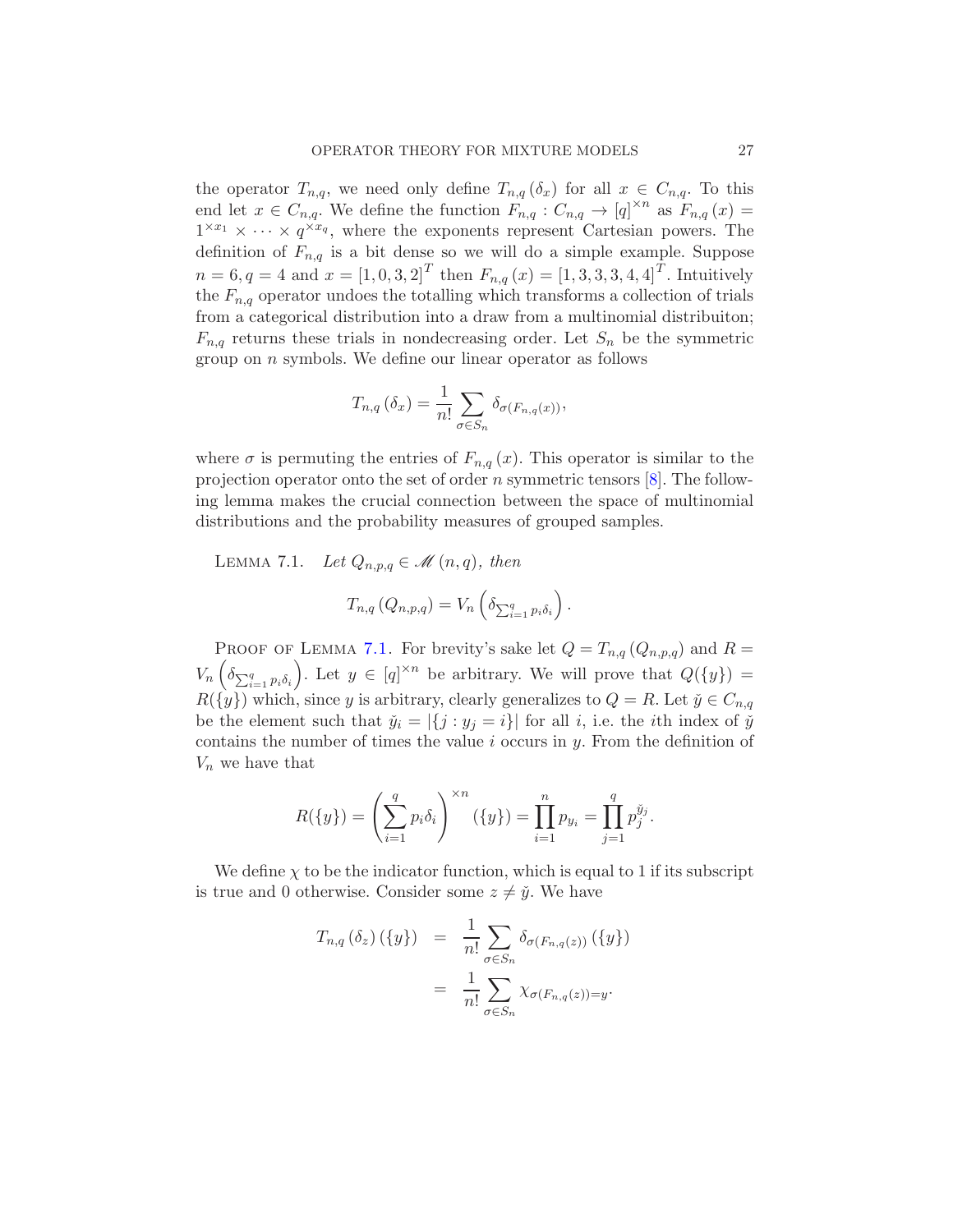From our definition of  $F_{n,q}$  and  $\check{y}$  it is clear that, there must exist some r such that the number of entries of  $F_{n,q}(z)$  which equal r is different from the number of indices of y which equal  $r$ . Because of this no permutation of  $F_{n,q}(z)$  can equal y and thus  $T_{n,q}(\delta_z)(\{y\})=0$ . From this it follows that  $T_{n,q}(\delta_z)(\{y\})=0$  for all  $z\neq \check{y}$ .

Now we will consider  $T_{n,q}(\delta_{\check{y}})(\{y\})$ . Again we have

$$
T_{n,q}(\delta_{\check{y}})(\{y\}) = \frac{1}{n!} \sum_{\sigma \in S_n} \chi_{\sigma(F_{n,q}(\check{y}))=y},
$$

so we need only determine how many permutations of  $F_{n,q}(\check{y})$  are equal to y. Basic combinatorics tells us that there are  $\check{y}_1! \cdots \check{y}_q!$  such permutations. The coefficient of  $\delta_{\check{y}}$  in  $Q_{n,p,q}$  is  $\frac{n!}{\check{y}_1!\cdots\check{y}_q!}p_1^{\check{y}_1}\cdots p_n^{\check{y}_n}$  so we have that  $Q({y}) = R({y})$ by direct evaluation.

This lemma allows us to make some assertions about the identifiability of mixtures of multinomial distributions.

In the following we will assume that all multinomial mixture models under consideration have only nonzero summands and distinct components. In the context of multinomial mixture models, a multinomial mi xture model  $\sum_{i=1}^{m} a_i Q_{n,p_i,q}$  is identifiable if it being equal to a different multinomial mixture model,

$$
\sum_{i=1}^{m} a_i Q_{n, p_i, q} = \sum_{j=1}^{s} b_j Q_{n, r_j, q},
$$

with  $s \leq m$  implies that  $s = m$  and there exists some permutation  $\sigma$  such that  $a_i = b_{\sigma(i)}$  and  $Q_{n,p_i,q} = Q_{n,r_{\sigma(i)},q}$  for all i. The mixture model is determined if the previous statement holds without the restriction  $s \leq m$ .

Multinomial mixture models are identifiable if the number of components m and the number of trials in each component n satisfy  $n \geq 2m - 1$ .

<span id="page-27-0"></span>COROLLARY 7.1. Let  $m \in \mathbb{N}_+$ ,  $n \geq 2m-1$ , and fix  $q \in \mathbb{N}_+$ . Let  $Q_{n,p_1,q}, \ldots, Q_{n,p_m,q}, Q_{n,r_1,q}, \ldots, Q_{n,r_s,q} \in \mathscr{M}(n,q)$  with  $Q_{n,p_1,q}, \ldots, Q_{n,p_m,q}$ distinct,  $Q_{n,r_1,q}, \ldots, Q_{n,r_s,q}$  distinct, and  $s \leq m$ . If

$$
\sum_{i=1}^{m} a_i Q_{n, p_i, q} = \sum_{j=1}^{s} b_j Q_{n, r_j, q}
$$

with  $a_i > 0, b_i > 0$  for all i and  $\sum_{i=1}^m a_i = \sum_{j=1}^s b_j = 1$ , then  $s = m$  and there exists some permutation  $\sigma$  such that  $a_i = b_{\sigma(i)}$  and  $p_i = r_{\sigma(i)}$ .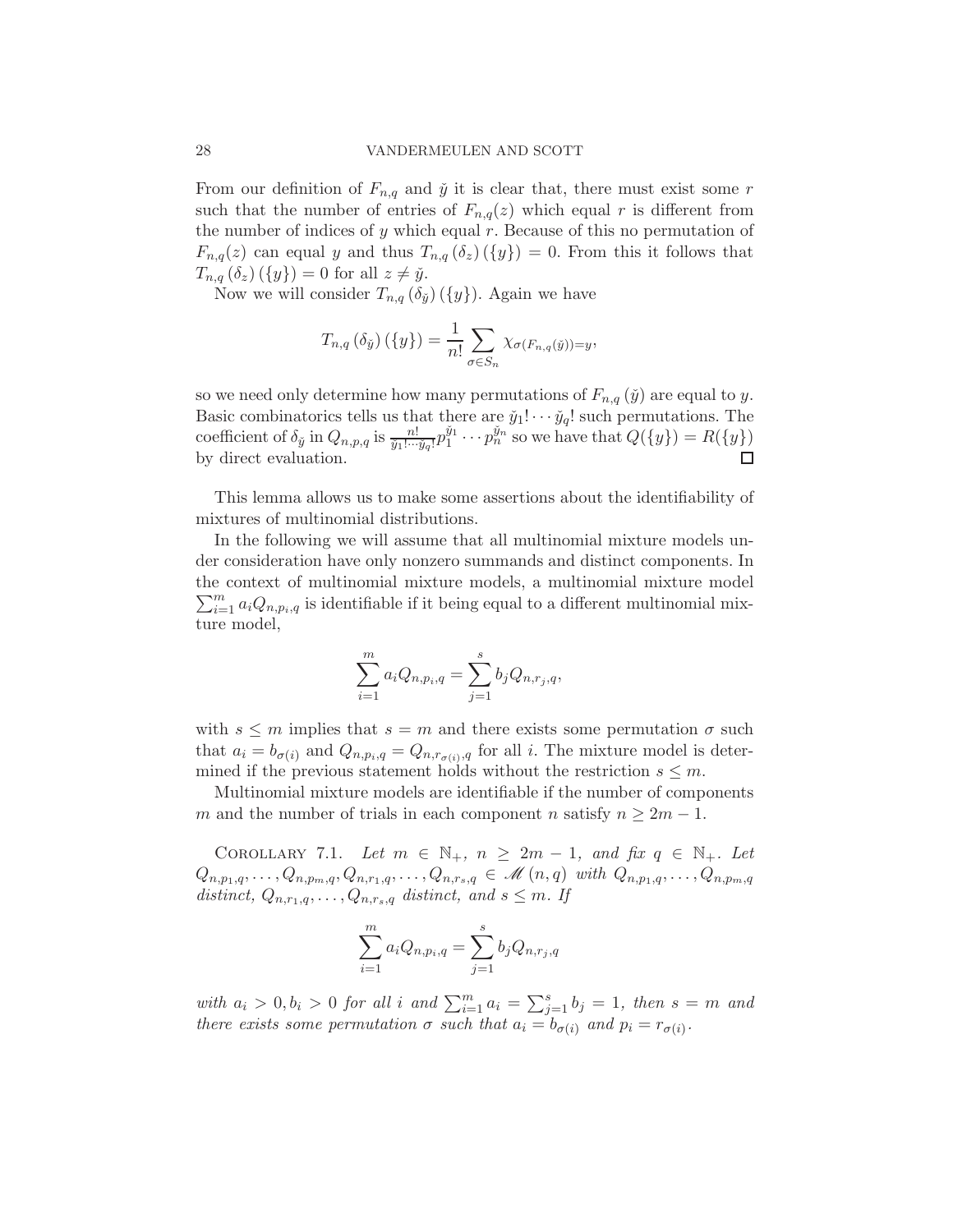Alternatively this corollary says that, given two different finite mixtures with components in  $\mathcal{M}(n,q)$ , one mixture with m components and the other with s components, if  $n \geq 2m - 1$  and  $n \geq 2s - 1$  then the mixtures induce different measures.

PROOF OF COROLLARY [7.1.](#page-27-0) We will proceed by contradiction and assume that there exists two mixtures of the form above,

$$
\sum_{i=1}^{m} a_i Q_{n, p_i, q} = \sum_{j=1}^{s} b_j Q_{n, r_j, q}
$$

but  $s \neq m$  or  $s = m$  and there exists no permutation such that  $a_iQ_{n,p_i,q} =$  $b_{\sigma(i)}Q_{n,r_{\sigma(i)},q}$ . If we apply  $T_{n,q}$  defined earlier, from Lemma [7.1](#page-26-0) it follows that

$$
V_n\left(\sum_{i=1}^m a_i \delta_{\sum_{k=1}^q p_{i,k}\delta_k}\right) = V_n\left(\sum_{j=1}^s b_j \delta_{\sum_{l=1}^q r_{j,l}\delta_l}\right).
$$

We have that  $\mathscr{P} = \sum_{i=1}^m a_i \delta_{\sum_{k=1}^q p_{i,k} \delta_k}$  and  $\mathscr{P}' = \sum_{j=1}^s b_j \delta_{\sum_{l=1}^q r_{j,l} \delta_l}$  are mixtures of measures which are not  $n$ -identifiable. Our contradiction hypothesis implies that  $\mathscr{P} \neq \mathscr{P}'$ . From Lemma [4.2](#page-4-5) we have that

$$
V_{2m-1}\left(\sum_{i=1}^{m} a_i \delta_{\sum_{k=1}^{q} p_{i,k} \delta_k}\right) = V_{2m-1}\left(\sum_{j=1}^{s} b_j \delta_{\sum_{l=1}^{q} r_{j,l} \delta_l}\right),
$$

which contradicts Theorem [4.1.](#page-4-2)

Additionally multinomial mixture models are determined if the number of components m and the number of trials in each component n satisfy  $n \geq 2m$ .

<span id="page-28-0"></span>COROLLARY 7.2. Let  $n \geq 2m$  and fix  $q \in \mathbb{N}$ . Let  $Q_{n,p_1,q}, \ldots, Q_{n,p_m,q}$  and  $Q_{n,r_1,q},\ldots,Q_{n,r_s,q}$  be elements of  $\mathscr{M}(n,q)$  with  $Q_{n,p_1,q},\ldots,Q_{n,p_m,q}$  distinct and  $Q_{n,r_1,q}, \ldots, Q_{n,r_s,q}$  distinct. If

$$
\sum_{i=1}^{m} a_i Q_{n, p_i, q} = \sum_{j=1}^{s} b_j Q_{n, r_j, q}
$$

with  $a_i > 0, b_i > 0$  for all i and  $\sum_{i=1}^m a_i = \sum_{j=1}^m b_i = 1$ , then  $m = s$  and there exists some permutation  $\sigma$  such that  $a_i = b_{\sigma(i)}$  and  $p_i = r_{\sigma(i)}$ .

$$
\Box
$$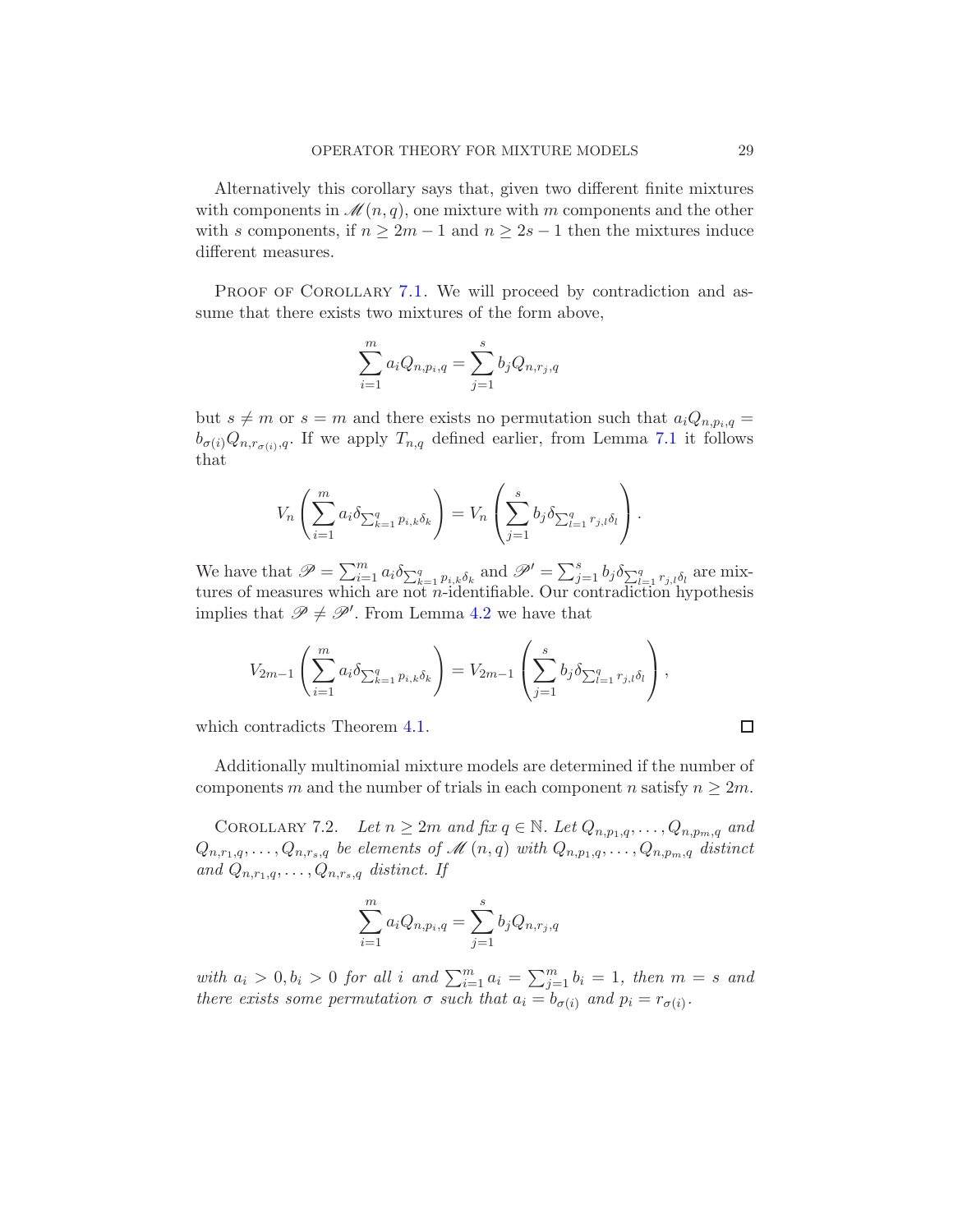The proof is almost identical to the proof of Corollary [7.1,](#page-27-0) so we will omit it. Using these proof techniques one could establish additional identifiability/determinedness style results for multinomial mixture models along the lines of Theorems [4.5,](#page-6-1) [4.6,](#page-6-2) and [4.7.](#page-6-0) Furthermore it seems likely that one could use the algorithm described in the next section or from [\[2,](#page-51-3) [4](#page-51-4), [25](#page-52-3)] to recover these components, using the transform  $T_{n,q}$ .

<span id="page-29-0"></span>8. Algorithms. Here we will present a few algorithms for the recovery of mixture components and proportions from data. The algorithms are quite general and can be applied to any measurable space. Unfortunately, due to the generality of the proposed algorithms, some of the implementation details are setting specific which makes in-depth theoretical analysis difficult. As one concrete illustration, we will show consistency for categorical measures.

Let  $\sum_{i=1}^m w_i \delta_{\mu_i}$  be an arbitrary mixture of measures on some measurable space  $(\Omega, \mathcal{F})$ , which we are interested in recovering. Let  $p_1, \ldots, p_m$  be square integrable densities with respect to a dominating measure  $\xi$ , with  $\int_A p_i d\xi = \mu_i(A)$  for all  $i \in [m]$  and  $A \in \mathcal{F}$ . A measure  $\xi$  and densities  $p_1, \ldots, p_m$  satisfying these properties are guaranteed to exist as a consequence of Lemma [6.2.](#page-11-0)

We will initially consider the situation where we have  $2m$  samples per random group and have access to the tensors  $\sum_{i=1}^{m} w_i p_i^{\otimes 2m}$  and  $\sum_{i=1}^{m} w_i p_i^{\otimes 2m-2}$ . In a finite discrete space, estimating these tensors is equivalent to estimating moment tensors of order  $2m$  and  $2m-2$ . For measures over  $\mathbb{R}^d$  dominated by the Lebesgue measure, one could estimate these tensors using a kernel density estimator in  $\mathbb{R}^{d(2m)}$  and  $\mathbb{R}^{d(2m-2)}$  using each sample group as a kernel center. We will also assume that  $p_1, \ldots, p_m$  have distinct norms. We will need to introduce tensor products of bounded linear operators. The following lemma is exactly proposition 2.6.12 from [\[14](#page-51-11)].

<span id="page-29-1"></span>LEMMA 8.1. Let  $H_1, \ldots, H_n, H'_1, \ldots, H'_n$  be Hilbert spaces and let  $U_i \in$  $\mathcal{L}(H_i, H'_i)$  for all  $i \in [n]$ . There exists a unique

$$
U\in\mathcal{L}\left(H_1\otimes\cdots\otimes H_n,H'_1\otimes\cdots\otimes H'_n\right),\,
$$

such that  $U(h_1 \otimes \cdots \otimes h_n) = U_1(h_1) \otimes \cdots \otimes U_n(h_n)$  for all  $h_1 \in H_1, \ldots, h_n \in$  $H_n$ .

DEFINITION [8.1](#page-29-1). The operator constructed in Lemma 8.1 is called the tensor product of  $U_1, \ldots, U_n$  and is denoted  $U_1 \otimes \cdots \otimes U_n$ .

The following equality is mentioned in [\[14](#page-51-11)].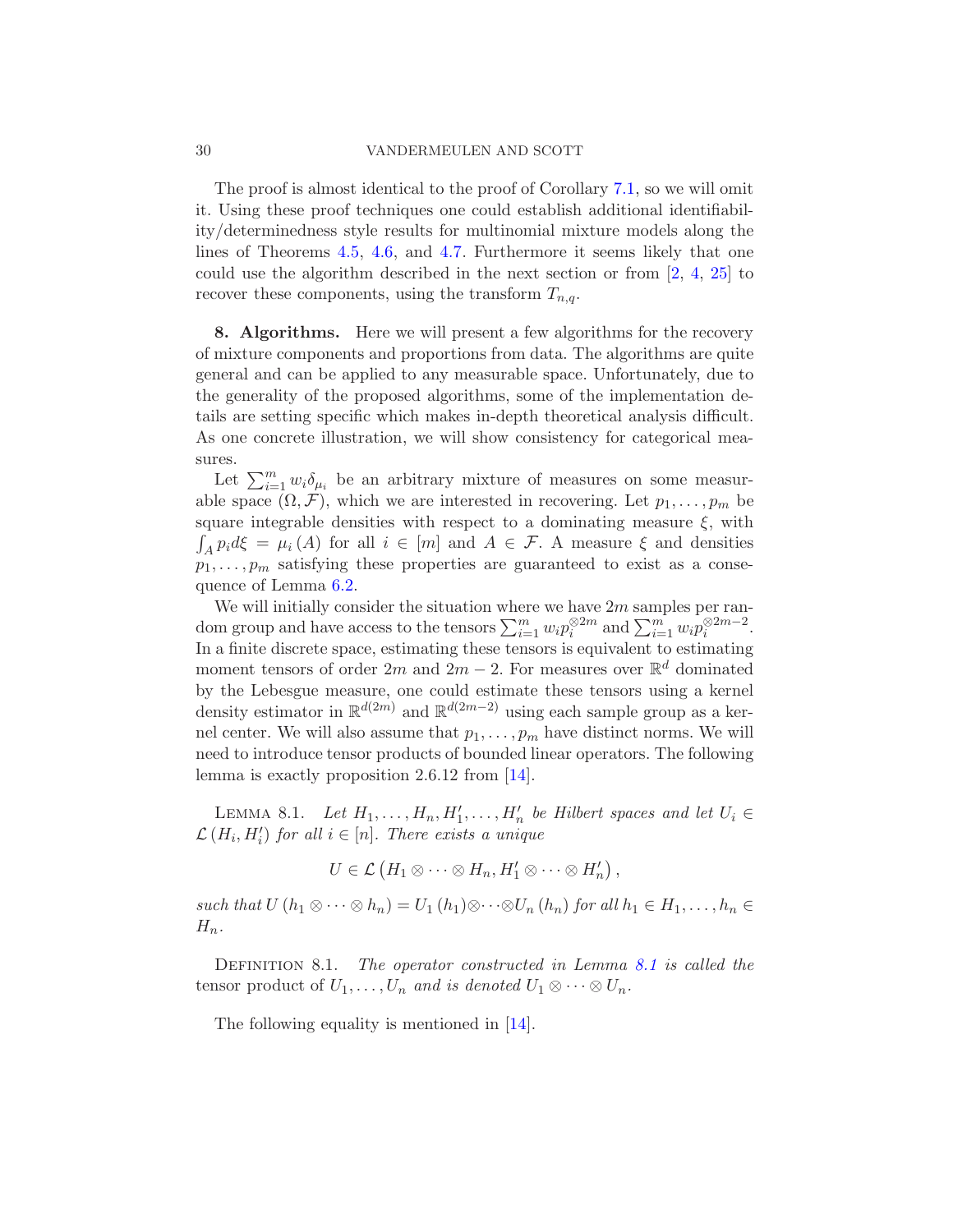<span id="page-30-0"></span>LEMMA 8.2. Let  $U_1, \ldots, U_n$  be defined as in Lemma [8.1.](#page-29-1) Then

$$
||U_1 \otimes \cdots \otimes U_n|| = ||U_1|| ||U_2|| \cdots ||U_n||.
$$

Before we introduce the algorithms we will discuss an important point regarding computational implementation and Lemmas [6.6](#page-20-0) and [8.1.](#page-29-1) For the remainder of this paragraph we will assume that Euclidean spaces are equipped with the standard inner product. Vectors in a space of tensor products of Euclidean space, for example  $\mathbb{R}^{d_1} \otimes \cdots \otimes \mathbb{R}^{d_s}$  are easily represented on computers as elements of  $\mathbb{R}^{d_1 \times \dots \times d_s}$  [\[8\]](#page-51-12). Linear operators from some Euclidean tensor space to another can also be easily represented. Furthermore the transformation in Lemma [6.6](#page-20-0) and the construction of new operators from Lemma [8.1](#page-29-1) can be implemented in computers by "unfolding" the tensors into matrices, applying common linear algebraic manipulations and "folding" them back into tensors. The inner workings of these manipulations are beyond the scope of this paper and we refer the reader to [\[12\]](#page-51-14) for details. Practically speaking this means the manipulations mentioned in Lemmas [6.6](#page-20-0) and [8.1](#page-29-1) are straightforward to implement with a bit of tensor programming knowhow. Implementation may also be streamlined by using programming libraries that assist with these tensor manipulations such as the NumPy library for Python.

Because of the points mentioned in the previous paragraph, the following algorithm is readily implementable for estimating categorical distributions, where the measures can be represented as probability vectors on a Euclidean space. Similarly, we expect that these techniques could be extended to probability densities on Euclidean space using kernel density estimators with a kernel function with easily computable  $L^2$  inner products (for example Gaussian kernels) although we suspect that implementation of such an algorithm may be significantly more involved.

To begin our analysis we will apply the transform from Lemma [6.6](#page-20-0) to get the operator

$$
C = \sum_{i=1}^{m} w_i p_i^{\otimes m-1} \left\langle p_i^{\otimes m-1}, \cdot \right\rangle = \sum_{i=1}^{m} \sqrt{w_i} p_i^{\otimes m-1} \left\langle \sqrt{w_i} p_i^{\otimes m-1}, \cdot \right\rangle.
$$

Here C is a positive semi-definite (PSD) operator in  $\mathcal{L}\left(L^2\left(\Omega,\mathcal{F},\xi\right)^{\otimes m-1}\right)$ . Let  $C^{\dagger}$  be the (Moore-Penrose) pseudoinverse of  $C$  and  $W = \sqrt{C^{\dagger}}$ . Now W is an operator that whitens  $\sqrt{w_1}p_1^{\otimes m-1}, \ldots, \sqrt{w_m}p_m^{\otimes m-1}$ . That is,  $W\sqrt{w_1}p_1^{\otimes m-1},\ldots,W\sqrt{w_m}p_m^{\otimes m-1}$  are orthonormal vectors. Using the opera-tor construction from Lemma [8.1](#page-29-1) we can construct  $I \otimes W \otimes I \otimes W$  where,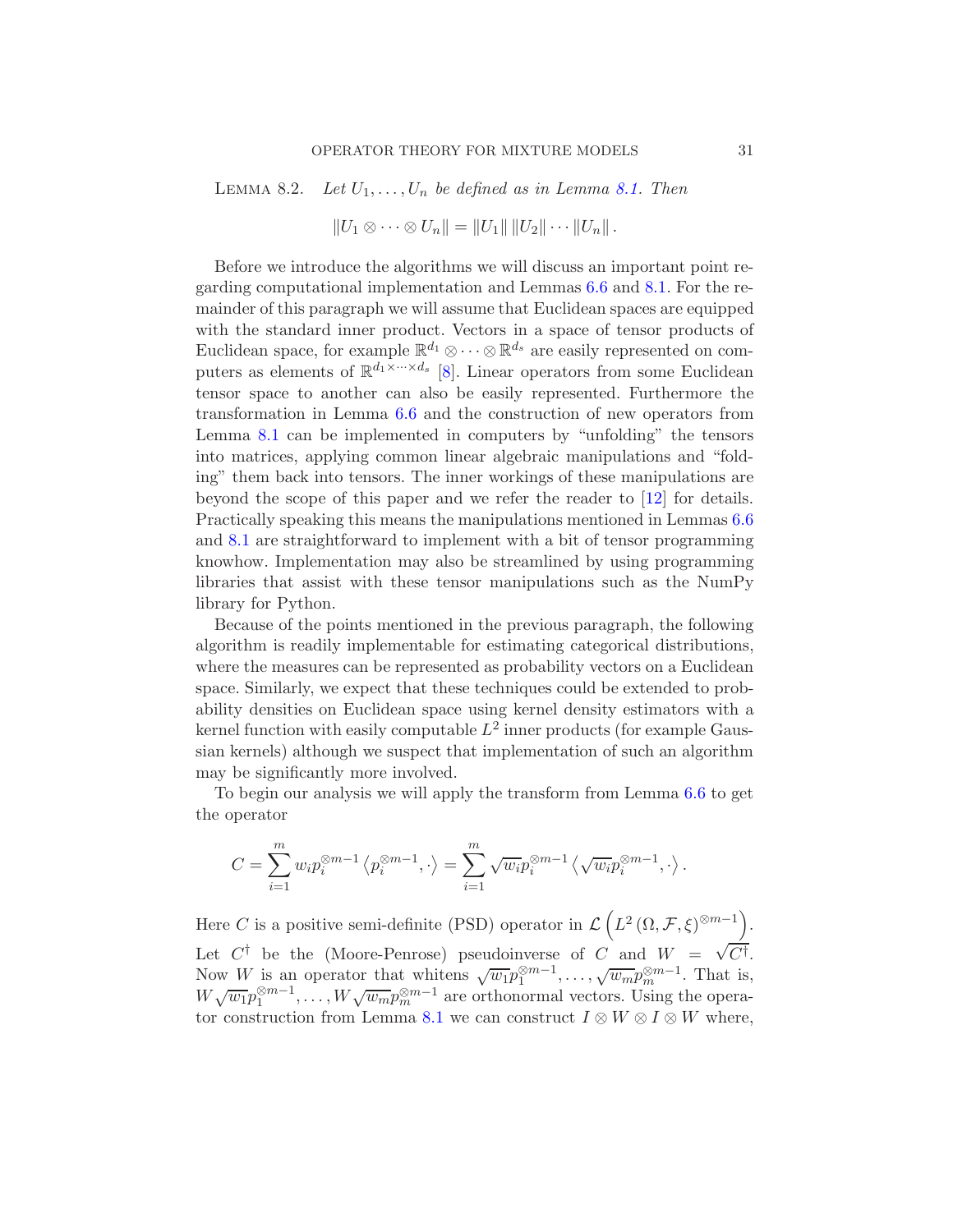for all simple tensors in  $L^2(\Omega, \mathcal{F}, \xi)^{\otimes 2m}$  we have,

$$
(I \otimes W \otimes I \otimes W) (x_1 \otimes \cdots \otimes x_{2m})
$$
  
=  $x_1 \otimes W (x_2 \otimes \cdots \otimes x_m) \otimes x_{m+1} \otimes W (x_{m+2} \otimes \cdots \otimes x_{2m}).$ 

Applying  $I \otimes W \otimes I \otimes W$  to  $\sum_{i=1}^{m} w_i p_i^{\otimes 2m}$  yields

$$
\sum_{i=1}^m w_i p_i \otimes W p_i^{\otimes m-1} \otimes p_i \otimes W p_i^{\otimes m-1},
$$

which can again be represented as a PSD operator

$$
S \triangleq \sum_{i=1}^{m} w_i p_i \otimes W p_i^{\otimes m-1} \langle p_i \otimes W p_i^{\otimes m-1}, \cdot \rangle
$$
  
= 
$$
\sum_{i=1}^{m} p_i \otimes W \sqrt{w_i} p_i^{\otimes m-1} \langle p_i \otimes W \sqrt{w_i} p_i^{\otimes m-1}, \cdot \rangle.
$$

For  $i \neq j$  it follows that  $p_i \otimes \sqrt{w_i} W p_i^{\otimes m-1} \perp p_j \otimes W \sqrt{w_j} p_j^{\otimes m-1}$ . To see this

$$
\left\langle p_i \otimes W \sqrt{w_i} p_i^{\otimes m-1}, p_j \otimes W \sqrt{w_j} p_j^{\otimes m-1} \right\rangle
$$
  
=  $\langle p_i, p_j \rangle \left\langle W \sqrt{w_i} p_i^{\otimes m-1}, W \sqrt{w_j} p_j^{\otimes m-1} \right\rangle$   
=  $\langle p_i, p_j \rangle$  0  
= 0.

Also note that

$$
||p_i \otimes W \sqrt{w_i} p_i^{\otimes m-1}||^2 = \langle p_i \otimes W \sqrt{w_i} p_i^{\otimes m-1}, p_i \otimes W \sqrt{w_i} p_i^{\otimes m-1} \rangle
$$
  
=  $\langle p_i, p_i \rangle \langle W \sqrt{w_i} p_i^{\otimes m-1}, W \sqrt{w_i} p_i^{\otimes m-1} \rangle$   
=  $||p_i||^2$ .

If  $p_1, \ldots, p_m$  have distinct norms then it follows that

$$
\sum_{i=1}^{m} p_i \otimes W\sqrt{w_i}p_i^{\otimes m-1} \langle p_i \otimes W\sqrt{w_i}p_i^{\otimes m-1}, \cdot \rangle
$$

is the unique spectral decomposition of S since the vectors  $p_1 \otimes$  $W\sqrt{w_1}p_1^{\otimes m-1},\ldots,p_m\otimes W\sqrt{w_m}p_m^{\otimes m-1}$  are orthogonal, have distinct norms, and thus distinct positive eigenvalues. Given an eigenvector of S,  $p_i \otimes$  $W\sqrt{w_i}p_i^{\otimes m-1}$ , we need only view it as a linear operator  $p_i \langle W\sqrt{w_i}p_i^{\otimes m-1}, \cdot \rangle$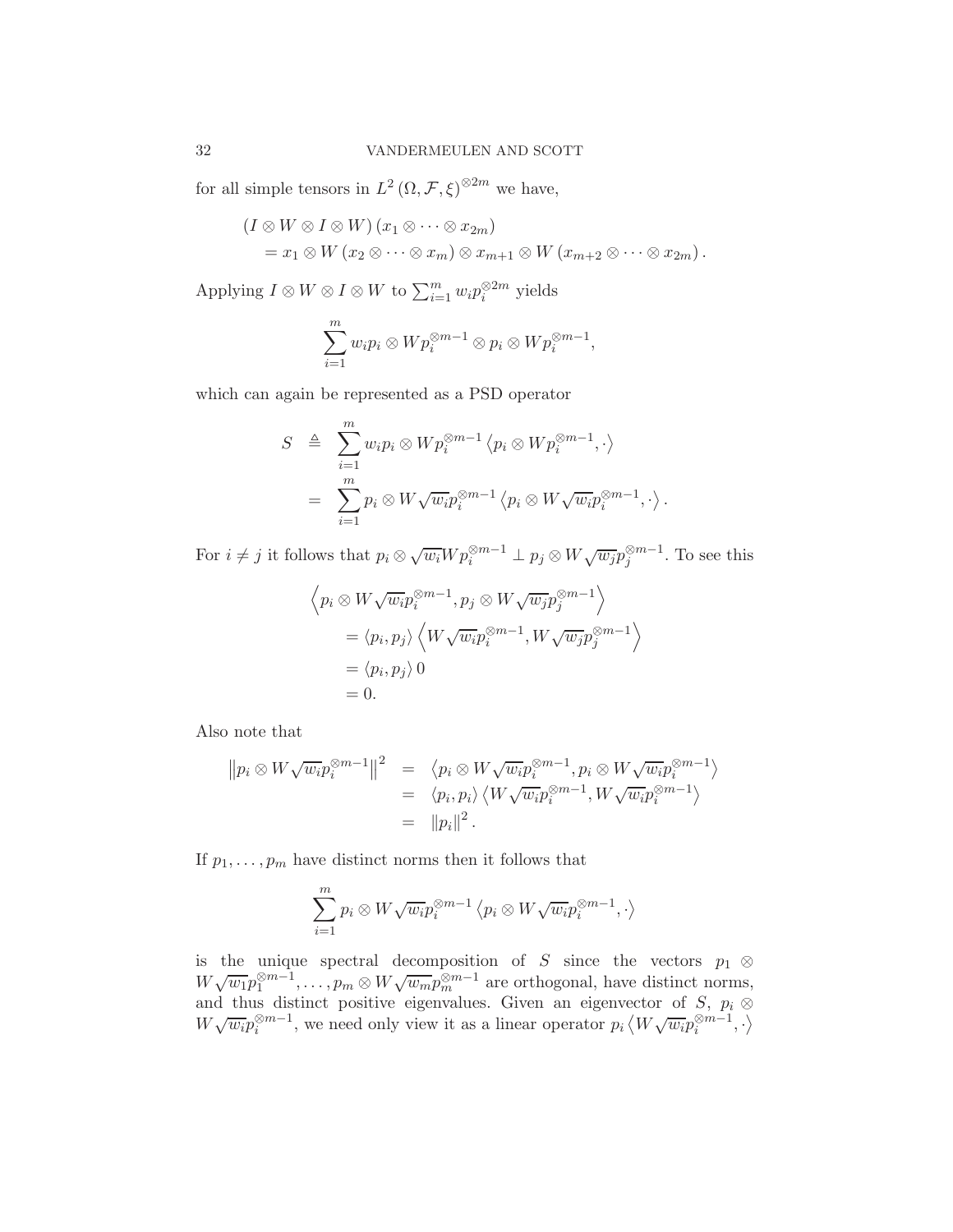and apply this operator to some vector  $z$  which is not orthogonal to  $W\sqrt{w_i}p_i^{\otimes m-1}$ , thus yielding  $p_i$  scaled by  $\langle W\sqrt{w_i}p_i^{\otimes m-1},z\rangle$ .

Were the norms of  $p_1, \ldots, p_m$  not distinct, then there would not be a spectral gap between some of the eigenvalues in  $S$ , and a spectral decomposition of S may contain some eigenvectors that are not  $p_1 \otimes W \sqrt{w_1} p_1^{\otimes m-1}, \ldots, p_m \otimes$  $W\sqrt{w_m}p_m^{\otimes m-1}$ , but are instead linear combinations of these vectors.

Once the mixture components  $p_1, \ldots, p_m$  are recovered form the spectral decomposition we can estimate the mixture proportions. From these mixture components we can construct the tensors  $p_1^{\otimes 2m-2}, \ldots, p_m^{\otimes 2m-2}$ . These tensors are linearly independent by Lemma [5.3.](#page-9-2) The tensor  $\sum_{i=1}^{m} w_i p_i^{\otimes 2m-2}$ is known. By the linear independence of the components there is exactly one solution for  $a_1, \ldots, a_m$  in the equation

$$
\sum_{i=1}^{m} w_i p_i^{\otimes 2m-2} = \sum_{j=1}^{m} a_j p_j^{\otimes 2m-2},
$$

so simply minimizing  $\parallel$  $\sum_{i=1}^{m} w_i p_i^{\otimes 2m-2} - \sum_{j=1}^{m} a_j p_j^{\otimes 2m-2}$  $\parallel$  over  $a_1, \ldots, a_m$ will give us the mixture proportions. We could also use a different tensor  $\begin{bmatrix} 1 & 1 \\ 1 & 1 \end{bmatrix}$  $\sum_{i=1}^m w_i p_i^{\otimes r} - \sum_{j=1}^m a_j p_j^{\otimes r}$  $\parallel$ , so long as  $r \geq m-1$  to guarantee independence of the components.

We can construct a similar algorithm with 4 samples per group when the mixture components are known to be linearly independent. The details of this algorithm are in Appendix [B.](#page-49-0) In such a setting it would be advisable to use the algorithms from [\[2](#page-51-3), [26](#page-52-4)] since they better studied. We mention our algorithm for purely theoretical interest. There are likely a multitude of possible algorithms for the recovery of mixture components whose necessary group size depends on the geometry of the mixture components.

Taking inspiration from [\[2\]](#page-51-3) and [\[26\]](#page-52-4) we can suggest yet another algorithm. The previous papers demonstrate algorithms for recovering mixture components which are measures on discrete spaces and  $\mathbb{R}^d$ , from random groups of size 3, provided the mixture components are linearly independent. Given a mixture of measures  $\mathscr{P} = \sum_{i=1}^{m} w_i \delta_{\mu_i}$  with density functions  $p_1, \ldots, p_m$ , the tensors  $p_1^{\otimes m-1}, \ldots, p_m^{\otimes m-1}$  are linearly independent. Thus, with  $3m - 3$  samples per random group, we can estimate the tensors  $\sum_{i=1}^{m} w_i p_i^{\otimes 3m-3}$  and we can use the algorithms from the previous papers to recover  $p_1^{\otimes m-1}, \ldots, p_m^{\otimes m-1}$  from which it is straightforward to recover  $p_1, \ldots, p_m$ .

We can also recover the components with  $2m - 1$  samples per group. We will adopt the same setting as in our first algorithm, but with  $2m - 1$ samples per group in stead of  $2m$ . Let W be as before. Using Lemma [8.1](#page-29-1) we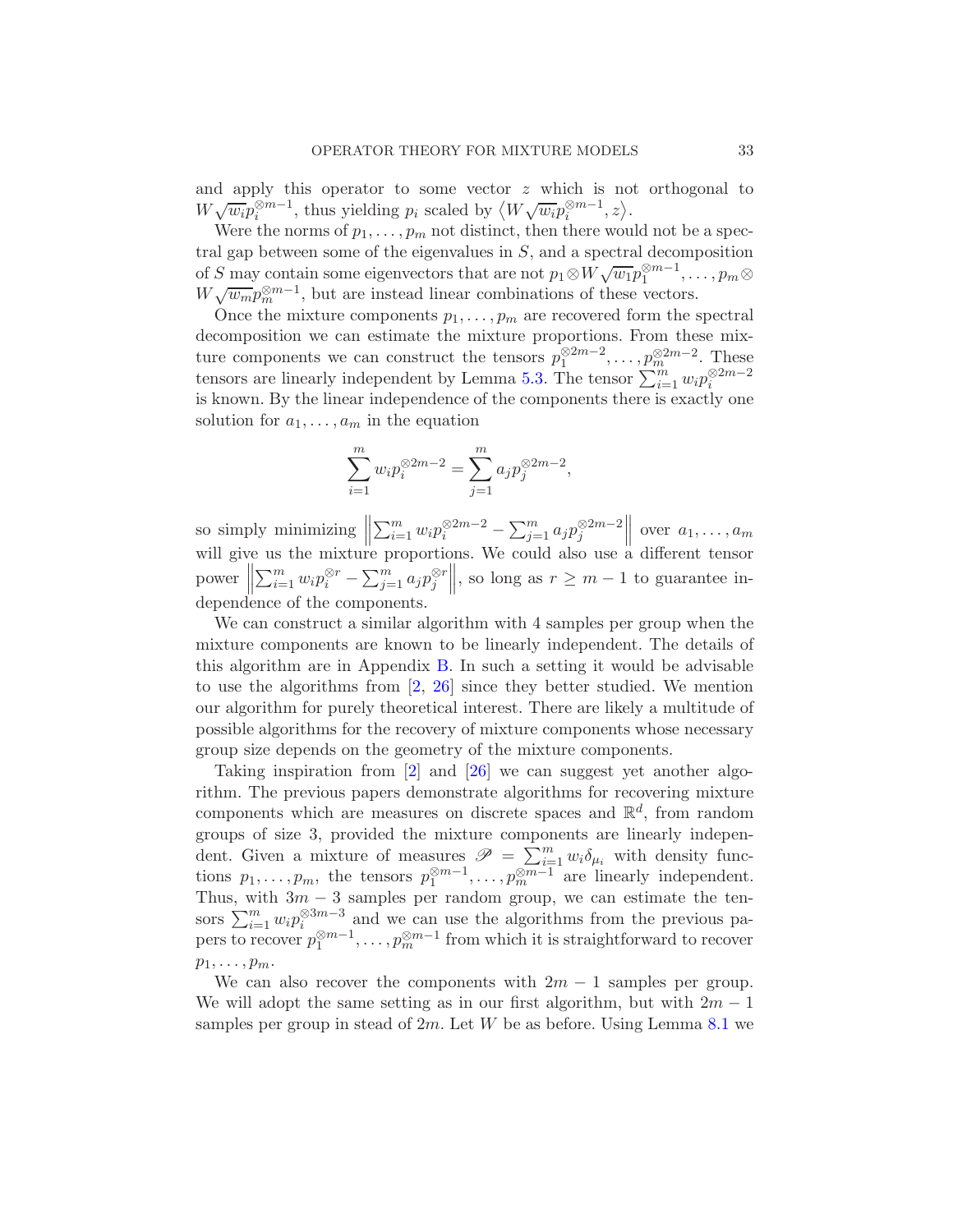can construct the operator  $I \otimes W \otimes W$  on the space  $L^2(\Omega, \mathcal{F}, \xi)^{\otimes 2m-1}$  which maps simple tensors in the following way:  $(I \otimes W \otimes W)(x_1 \otimes \cdots \otimes x_{2m-1}) =$  $x_1 \otimes W$   $(x_2 \otimes \cdots \otimes x_m) \otimes W$   $(x_{m+1} \otimes \cdots \otimes x_{2m-1})$ . Applying this operator to  $\sum_{i=1}^{m} w_i p_i^{\otimes 2m-1}$  gives us the tensor

$$
A \triangleq \sum_{i=1}^{m} w_i p_i \otimes W (p_i^{\otimes m-1}) \otimes W (p_i^{\otimes m-1})
$$
  
= 
$$
\sum_{i=1}^{m} p_i \otimes W (\sqrt{w_i} p_i^{\otimes m-1}) \otimes W (\sqrt{w_i} p_i^{\otimes m-1}).
$$

From Lemma  $6.6$  we can transform the tensor A into the operator  $T$ ,

<span id="page-33-1"></span>(7) 
$$
T = \sum_{i=1}^{m} p_i \otimes W \left( \sqrt{w_i} p_i^{\otimes m-1} \right) \left\langle W \left( \sqrt{w_i} p_i^{\otimes m-1} \right), \cdot \right\rangle.
$$

Now the operator  $TT^H$  is

$$
TT^{H} = \sum_{i=1}^{m} p_{i} \otimes W \left( \sqrt{w_{i}} p_{i}^{\otimes m-1} \right) \left\langle W \left( \sqrt{w_{i}} p_{i}^{\otimes m-1} \right), \cdots \right\rangle
$$

$$
\sum_{j=1}^{m} W \left( \sqrt{w_{j}} p_{j}^{\otimes m-1} \right) \left\langle p_{j} \otimes W \left( \sqrt{w_{j}} p_{j}^{\otimes m-1} \right), \cdot \right\rangle
$$

$$
= \sum_{i=1}^{m} p_{i} \otimes W \left( \sqrt{w_{i}} p_{i}^{\otimes m-1} \right) \left\langle p_{i} \otimes W \left( \sqrt{w_{i}} p_{i}^{\otimes m-1} \right), \cdot \right\rangle
$$

which is simply the operator  $S$  from the previous section. The last step is justified since the vectors  $W\left(\sqrt{w_1}p_1^{\otimes m-1}\right), \ldots, W\left(\sqrt{w_m}p_m^{\otimes m-1}\right)$  are orthonormal. This tensor is precisely the tensor from which we recovered the mixture components in the first algorithm.

<span id="page-33-0"></span>8.1. Spreading the Eigenvalue Gaps for Categorical Distributions. Here we will introduce a trick to guarantee that the norms of the mixture component distributions are distinct. Let  $(\Omega, 2^{\Omega})$  be a finite discrete measurable space with  $\Omega = {\omega_1, \ldots, \omega_d}$ . Let  $\mu_1, \ldots, \mu_m$  be distinct measures on this space. Let  $y_1, \ldots, y_d \stackrel{iid}{\sim} \text{unif}(1,2)$  and let  $\xi$  be a random measure on  $(\Omega, 2^{\Omega})$ defined by  $\xi(\{\omega_i\}) = y_i$  for all i. Clearly  $\xi$  dominates all  $\mu_1, \ldots, \mu_m$  and thus we can define Radon-Nikodym derivatives  $p_i = \frac{d\mu_i}{d\xi}$  for all i. We will treat these Radon-Nikodym derivatives as being elements in  $L^2(\Omega, 2^{\Omega}, \xi)$ . We have the following lemma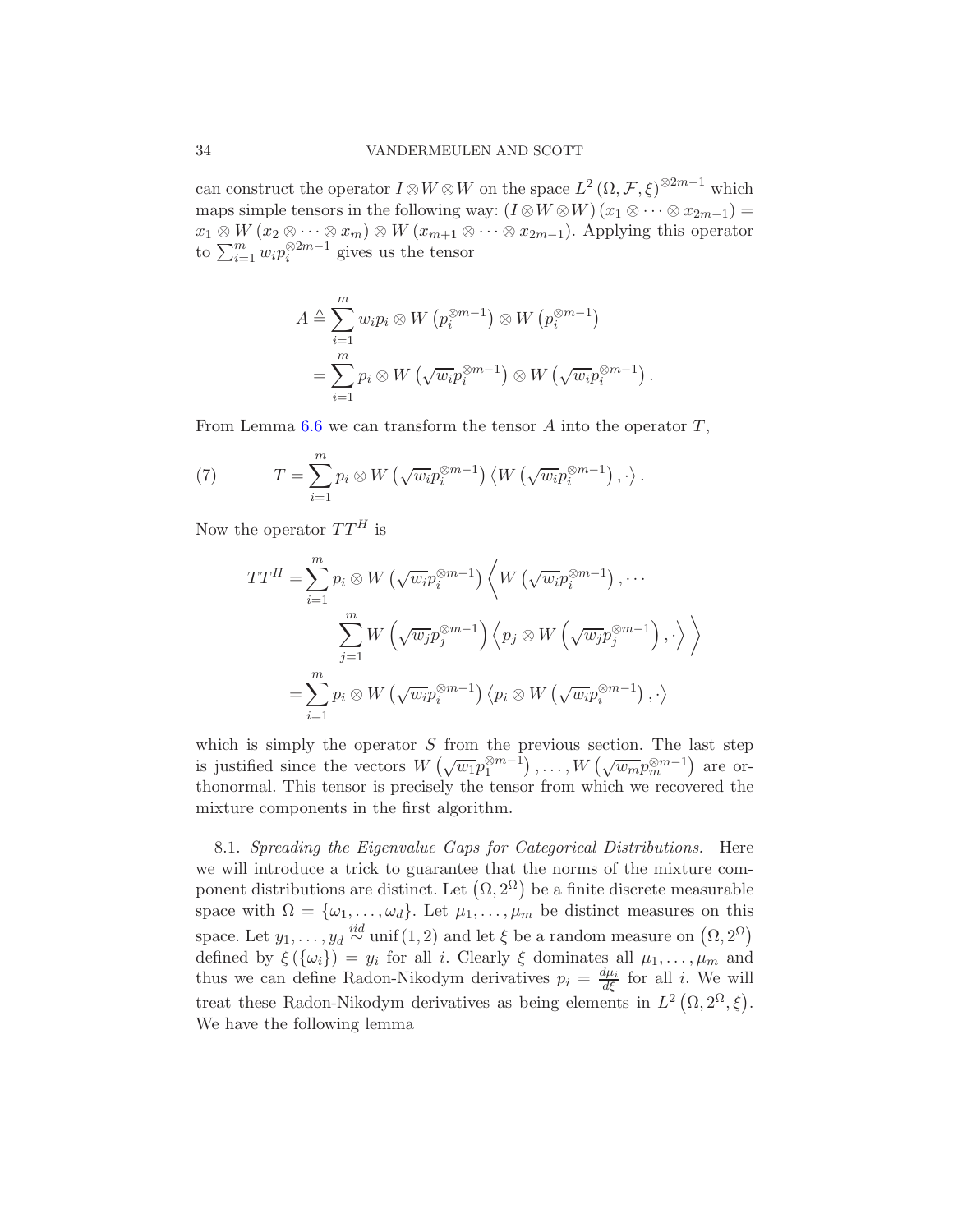Lemma 8.3. With probability one

$$
\int p_i(\omega)^2 d\xi(\omega) \neq \int p_j(\omega)^2 d\xi(\omega)
$$

for all  $i \neq j$ .

PROOF. Observe that, for all  $i, j$ ,

$$
\int_{\{\omega_j\}} p_i d\xi = p_i(\omega_j) \xi(\{\omega_j\}) = p_i(\omega_j) y_j = \mu_i(\{\omega_j\})
$$

and thus  $p_i(\omega_j) = \frac{\mu_i({w_j})}{y_j}$ . We will show that  $||p_1||^2_{\ell}$  $e^2_{\ell^2(\mathbb{R}^d)} \neq \|p_2\|_{\ell^2}^2$  $\stackrel{\text{2}}{\ell}(\mathbb{R}^d)$  with probability one, which implies  $||p_i||_{\ell^2(\mathbb{R}^d)} \neq ||p_j||_{\ell^2(\mathbb{R}^d)}$  for all  $i \neq j$  with probability one (here and for the rest of the paper  $\lVert \cdot \rVert_{\ell^2(\mathbb{R}^d)}$  will denote the standard Euclidean norm on  $\mathbb{R}^d$  and  $\langle \cdot, \cdot \rangle_{\ell^2(\mathbb{R}^d)}$  the standard inner product).

Because  $\mu_1 \neq \mu_2$  it follows that there exists some j such that  $\mu_1(\{\omega_j\}) \neq$  $\mu_2(\{\omega_j\})$ . Without loss of generality we will assume that  $j = 1$  in the previous statement. Now we have

$$
P\left(\int p_1(\omega)^2 d\xi(\omega) = \int p_2(\omega)^2 d\xi(\omega)\right)
$$
  
= 
$$
P\left(\sum_{i=1}^d \frac{\mu_1(\{\omega_i\})^2}{y_i} = \sum_{j=1}^d \frac{\mu_2(\{\omega_j\})^2}{y_j}\right)
$$
  
= 
$$
P\left(\left(\frac{\mu_1(\{\omega_1\})^2}{y_1} - \frac{\mu_2(\{\omega_1\})^2}{y_1}\right) = \left(\sum_{i=2}^d \frac{\mu_1(\{\omega_i\})^2}{y_i} - \sum_{j=2}^d \frac{\mu_2(\{\omega_j\})^2}{y_j}\right)\right)
$$

which is clearly zero since  $(\mu_1(\{\omega_1\}))^2 - (\mu_2(\{\omega_1\}))^2 \neq 0$  and  $y_1, \ldots, y_d$  are all independent random variables and from a non-atomic measure.

Applying the previous trick with the recovery algorithm for groups of size  $2m-1$  we have an algorithm for recovering mixtures on finite measure spaces with m components. The paper  $[25]$  recovers the mixture components given a setting almost identical to ours, but we feel that our algorithm is more straightforward and easily extended to non-discrete spaces.

8.2. Recovery Algorithm For Discrete Spaces. Let  $(\Omega, 2^{\Omega})$  be a finite measurable space with  $|\Omega| = d$ . To simplify exposition we will assume that  $\Omega$  is simply the set of d dimensional indicator vectors in  $\mathbb{R}^d$ ,  $e_1, \ldots, e_d$ . Note that Euclidean space with the standard inner product is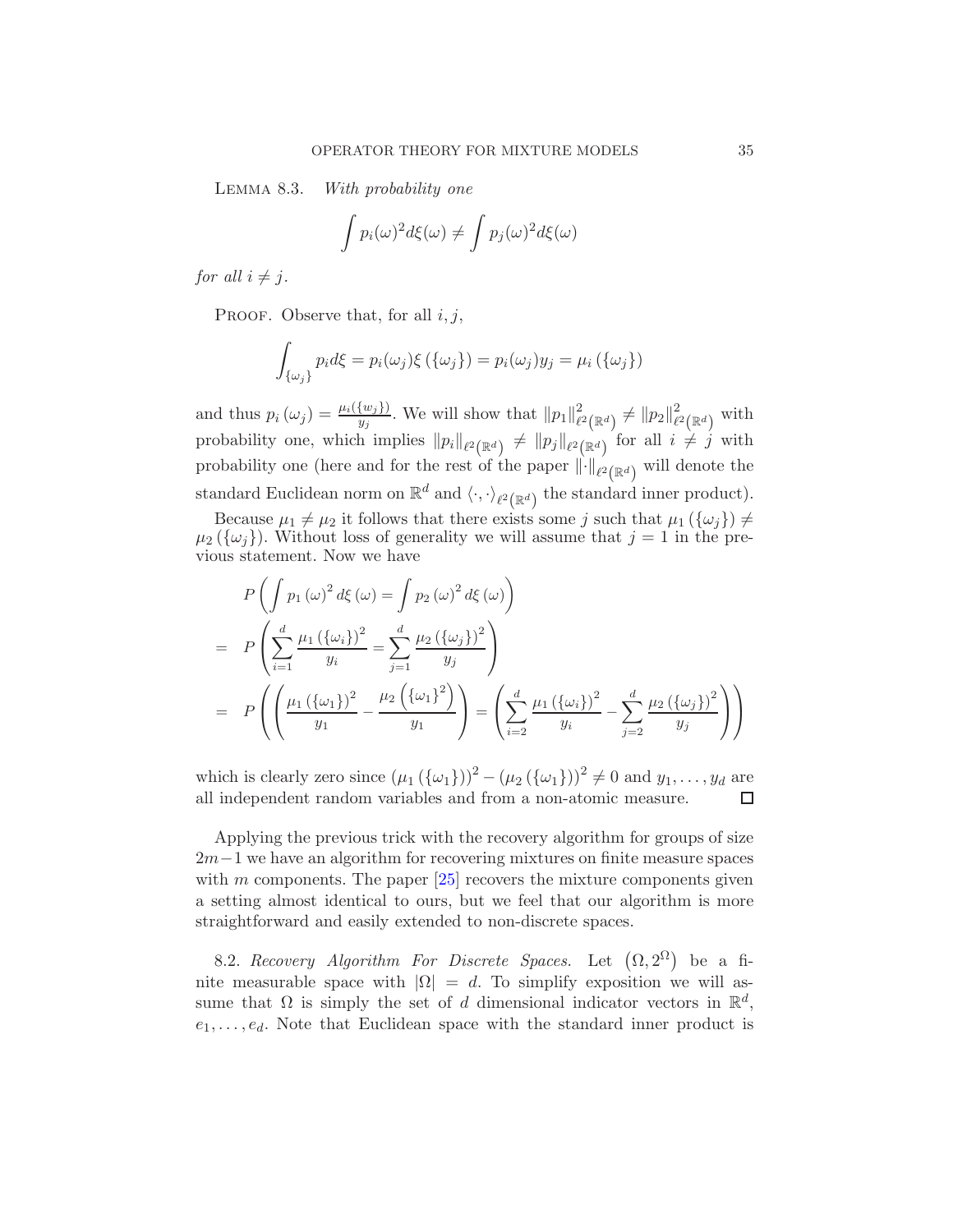$L^2\left(\Omega, 2^{\Omega}, \sum_{i=1}^d \delta_{e_i}\right) = \ell^2\left(\mathbb{R}^d\right)$ . Let  $\mu_1, \ldots, \mu_m$  be distinct probability measures on  $\Omega$ . Let  $\mathscr{P} = \sum_{i=1}^{m} w_i \delta_{\mu_i}$  be a mixture of measures. Let  $\tilde{p}_i \triangleq \mathbb{E}_{x \sim \mu_i}[x]$ for all *i*. Note that  $\tilde{p}_{i,j} = \mu_i(\{e_j\})$  for all *i*, *j*. Let  $\mathbf{X}_1, \mathbf{X}_2, \ldots \stackrel{iid}{\sim} V_{2m-1}(\mathscr{P})$ with  $X_i = [X_{i,1}, \ldots, X_{i,2m-1}].$ 

To begin we construct the random dominating measure described in Sec-tion [8.1.](#page-33-0) Let  $y_1, \ldots, y_d \stackrel{iid}{\sim}$  unif  $(1, 2)$ . The random dominating measure  $\xi$  is defined by  $\xi(\lbrace e_i \rbrace) = y_i$  for all i. Let  $p_i = \frac{d\mu_i}{d\xi}$ , i.e.  $p_i(e_j) = \frac{\tilde{p}_{i,j}}{y_j}$  for all i and j. There is a bit of a computational issue with this representation for the densities  $p_1, \ldots, p_m$  since the new dominating measure changes the inner product from the standard inner product. We can remedy this with the following lemma.

<span id="page-35-0"></span>LEMMA 8.4. Let  $x, v \in \ell^2(\mathbb{R}^d)$ ,  $\xi$  be as above, and

$$
B = \begin{bmatrix} \frac{1}{\sqrt{y_1}} & 0 & 0 & \cdots & 0 \\ 0 & \frac{1}{\sqrt{y_2}} & 0 & \cdots & 0 \\ 0 & 0 & \ddots & & \vdots \\ \vdots & \vdots & & \ddots & 0 \\ 0 & 0 & \cdots & 0 & \frac{1}{\sqrt{y_d}} \end{bmatrix}.
$$

Then  $\langle Bx, Bv \rangle_{L^2(\Omega, 2^{\Omega}, \xi)} = \langle x, v \rangle_{\ell^2(\mathbb{R}^d)}.$ 

PROOF OF LEMMA [8.4.](#page-35-0) We have

$$
\langle Bx, Bv \rangle_{L^2(\Omega, 2^{\Omega}, \xi)} = \int (Bx)(i)(Bv)(i)d\xi(i)
$$
  

$$
= \sum_{i=1}^d (Bx)(i)(Bv)(i)y_i
$$
  

$$
= \sum_{i=1}^d \frac{x(i)}{\sqrt{y_i}} \frac{v(i)}{\sqrt{y_i}} y_i
$$
  

$$
= \sum_{i=1}^d x(i)y(i)
$$
  

$$
= \langle x, y \rangle_{\ell^2(\mathbb{R}^d)}.
$$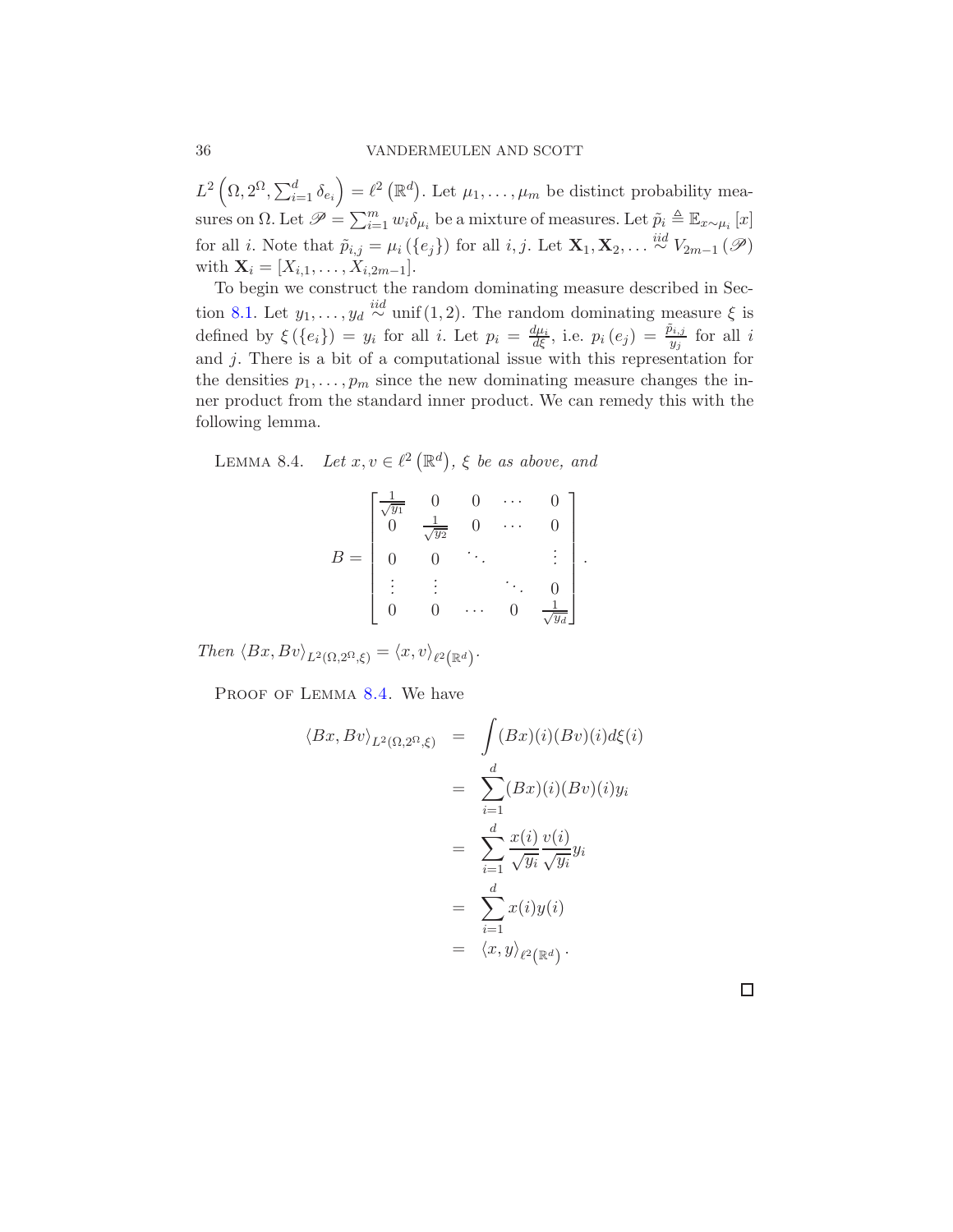From this lemma we have that B, when considered as an operator in  $\mathcal{L}(\ell^2(\mathbb{R}^d), L^2(\Omega, 2\Omega, \xi)),$  is a unitary transform. We are interested in estimating the tensor  $\sum_{i=1}^{m'} w_i p_i^{\otimes 2m-1}$ , but in order to keep the algorithm operating in standard Euclidean space we will instead transform it into  $\ell^2(\mathbb{R}^d)$ . To this end consider an arbitrary  $i$ . We have

$$
B^{-1}p_i = B^{-1} [p_{i,1}, \dots, p_{i,d}]^T
$$
  
=  $B^{-1} \left[ \frac{\tilde{p}_{i,1}}{y_1}, \dots, \frac{\tilde{p}_{i,d}}{y_d} \right]^T$   
=  $\left[ \frac{\tilde{p}_{i,1}}{\sqrt{y_1}}, \dots, \frac{\tilde{p}_{i,d}}{\sqrt{y_d}} \right]^T$ ,

and thus  $B^{-1}p_j = B\tilde{p}_j$  for all j.

We will use the following lemma to find the expected value of

 $\mathbb{E}[BX_{i,1} \otimes \cdots \otimes BX_{i,2m-1}]$ 

<span id="page-36-0"></span>LEMMA 8.5. Let  $n > 1$  and  $Z_1, \ldots, Z_n$  be independent random vectors in  $\mathbb{R}^{d_1}, \ldots, \mathbb{R}^{d_n}$  such that  $\mathbb{E}[Z_i]$  exists for all i. Then  $\mathbb{E}[Z_1 \otimes \cdots \otimes Z_n] =$  $\mathbb{E}[Z_1] \otimes \cdots \otimes \mathbb{E}[Z_n].$ 

PROOF OF LEMMA [8.5.](#page-36-0) Let  $[i_1, \ldots, i_n] \in \mathbb{R}^{d_1} \times \cdots \times \mathbb{R}^{d_n}$  be arbitrary. We have that

$$
\mathbb{E}\left[Z_1\otimes\cdots\otimes Z_n\right]_{i_1,\ldots,i_n} = \mathbb{E}\left[Z_{1,i_1}\cdots Z_{n,i_n}\right] \n= \mathbb{E}\left[Z_{1,i_1}\right] \cdots \mathbb{E}\left[Z_{n,i_n}\right].
$$

Since  $i_1, \ldots, i_n$  were arbitrary it implies that all entries of  $\mathbb{E}[Z_1 \otimes \cdots \otimes Z_n]$ <br>and  $\mathbb{E}[Z_1] \otimes \cdots \otimes \mathbb{E}[Z_n]$  are equal. and  $\mathbb{E}[Z_1] \otimes \cdots \otimes \mathbb{E}[Z_n]$  are equal.

Recall that  $X_{i,1}, \ldots, X_{i,2m-1} \stackrel{iid}{\sim} \mu$  with  $\mu \sim \mathscr{P}$ . From the previous lemma and the definition of  $\tilde{p}_i$  it follows that

$$
\mathbb{E}\left[BX_{i,1}\otimes\cdots\otimes BX_{i,2m-1}\right]
$$
\n
$$
=\mathbb{E}_{\mu\sim\mathscr{P}}\left[\mathbb{E}\left[BX_{i,1}\otimes\cdots\otimes BX_{i,2m-1}\right]\mu\right]
$$
\n
$$
=\mathbb{E}_{\mu\sim\mathscr{P}}\left[\mathbb{E}\left[BX_{i,1}\middle|\mu\right]\otimes\cdots\otimes\mathbb{E}\left[BX_{i,2m-1}\middle|\mu\right]\right]
$$
\n
$$
=\mathbb{E}_{\mu\sim\mathscr{P}}\left[B\mathbb{E}\left[X_{i,1}\middle|\mu\right]\otimes\cdots\otimes B\mathbb{E}\left[X_{i,2m-1}\middle|\mu\right]\right]
$$
\n
$$
=\sum_{i=1}^{m}w_{i}B\mathbb{E}\left[X_{i,1}\middle|\mu=\mu_{i}\right]\otimes\cdots\otimes B\mathbb{E}\left[X_{i,2m-1}\middle|\mu=\mu_{i}\right]
$$
\n
$$
=\sum_{i=1}^{m}w_{i}\left(B\tilde{p}_{i}\right)^{\otimes2m-1}.
$$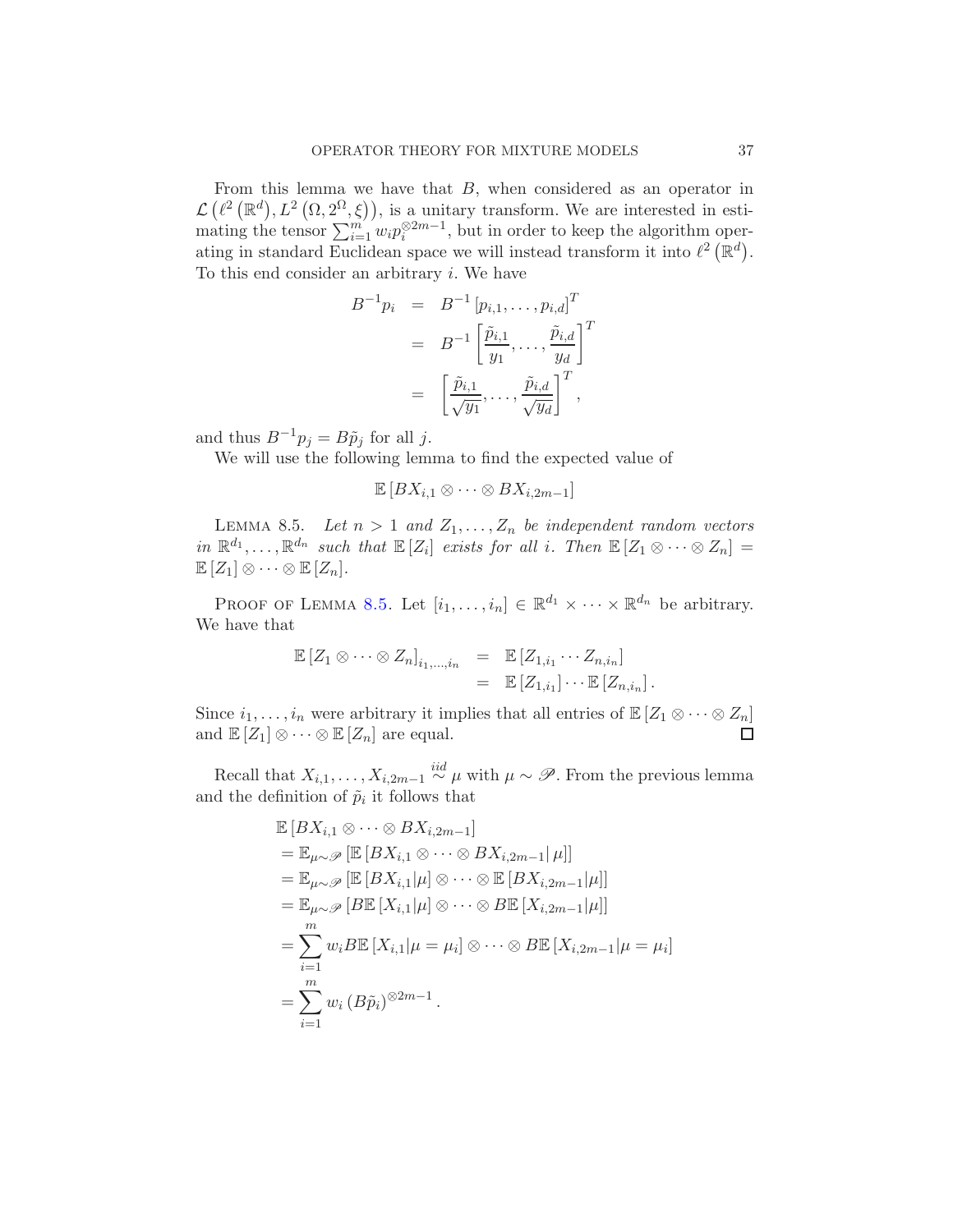Let  $Y_{i,j} = BX_{i,j}$ . Now we will construct the whitening operator. To do this first construct the operator

$$
\widehat{C} = \frac{1}{(2m-1)!} \frac{1}{n} \sum_{i=1}^{n} \sum_{\sigma \in S_{2m-1}} Y_{i,\sigma(1)} \otimes \cdots \otimes Y_{i,\sigma(m-1)} \cdot \langle Y_{i,\sigma(m)} \otimes \cdots \otimes Y_{i,\sigma(2m-2)}, \cdot \rangle.
$$

There are some repeated terms in the previous summation, which is not an issue. Instead we could have set  $\widehat{C}$  to be equal to

$$
\frac{1}{(2m-2)!}\frac{1}{n}\sum_{i=1}^n\sum_{\sigma\in S_{2m-2}}Y_{i,\sigma(1)}\otimes\cdots\otimes Y_{i,\sigma(m-1)}\langle Y_{i,\sigma(m)}\otimes\cdots\otimes Y_{i,\sigma(2m-2)},\cdot\rangle,
$$

but this would not utilize all the data, specifically  $Y_{1,2m-1}, \ldots, Y_{n,2m-1}$ . In the second operator the average over  $S_{2m-2}$  functions as a projection onto the space of symmetric tensors and the summation over  $S_{2m-1}$  in the definition of  $\widehat{C}$  serves a similar purpose. Viewed alternatively, the distribution of  $[Y_{i,1},\ldots,Y_{i,2m-1}]^T$  does not change if we reorder the entries of the vector, so the summation is considering all possible orderings of random groups. This symmetrization conveniently assures that  $\widehat{C}$  is a Hermitian operator. This C is estimating the C mentioned in the algorithm. Let  $\lambda_{\widehat{C},1}, \ldots, \lambda_{\widehat{C},m}$  be the top m eigenvalues of C and  $v_{\widehat{C},1}, \ldots, v_{\widehat{C},m}$  be their associated eigenvectors. We can now construct the whitening operator

$$
\widehat{W} = \sum_{i=1}^{m} \lambda_{\widehat{C},i}^{-\frac{1}{2}} v_{\widehat{C},i} \left\langle v_{\widehat{C},i}, \cdot \right\rangle.
$$

Now construct the tensor

$$
\widehat{A} = \frac{1}{(2m-1)!} \frac{1}{n} \sum_{i=1}^{n} \sum_{\sigma \in S_{2m-1}} Y_{i,\sigma(1)} \otimes \widehat{W} \left( Y_{i,\sigma(2)} \otimes \cdots \otimes Y_{i,\sigma(m)} \right) \otimes \cdots
$$

$$
\widehat{W} \left( Y_{i,\sigma(m+1)} \otimes \cdots \otimes Y_{i,\sigma(2m-1)} \right).
$$

Using simple unfolding techniques we can transform  $\widehat{A}$  in to the operator  $\widehat{T}$ :

$$
\widehat{T} = \frac{1}{(2m-1)!} \frac{1}{n} \sum_{i=1}^{n} \sum_{\sigma \in S_{2m-1}} Y_{i,\sigma(1)} \otimes \widehat{W} \left( Y_{i,\sigma(2)} \otimes \cdots \otimes Y_{i,\sigma(m)} \right) \cdots \\ \left\langle \widehat{W} \left( Y_{i,\sigma(m+1)} \otimes \cdots \otimes Y_{i,\sigma(2m-1)} \right), \cdots \right\rangle,
$$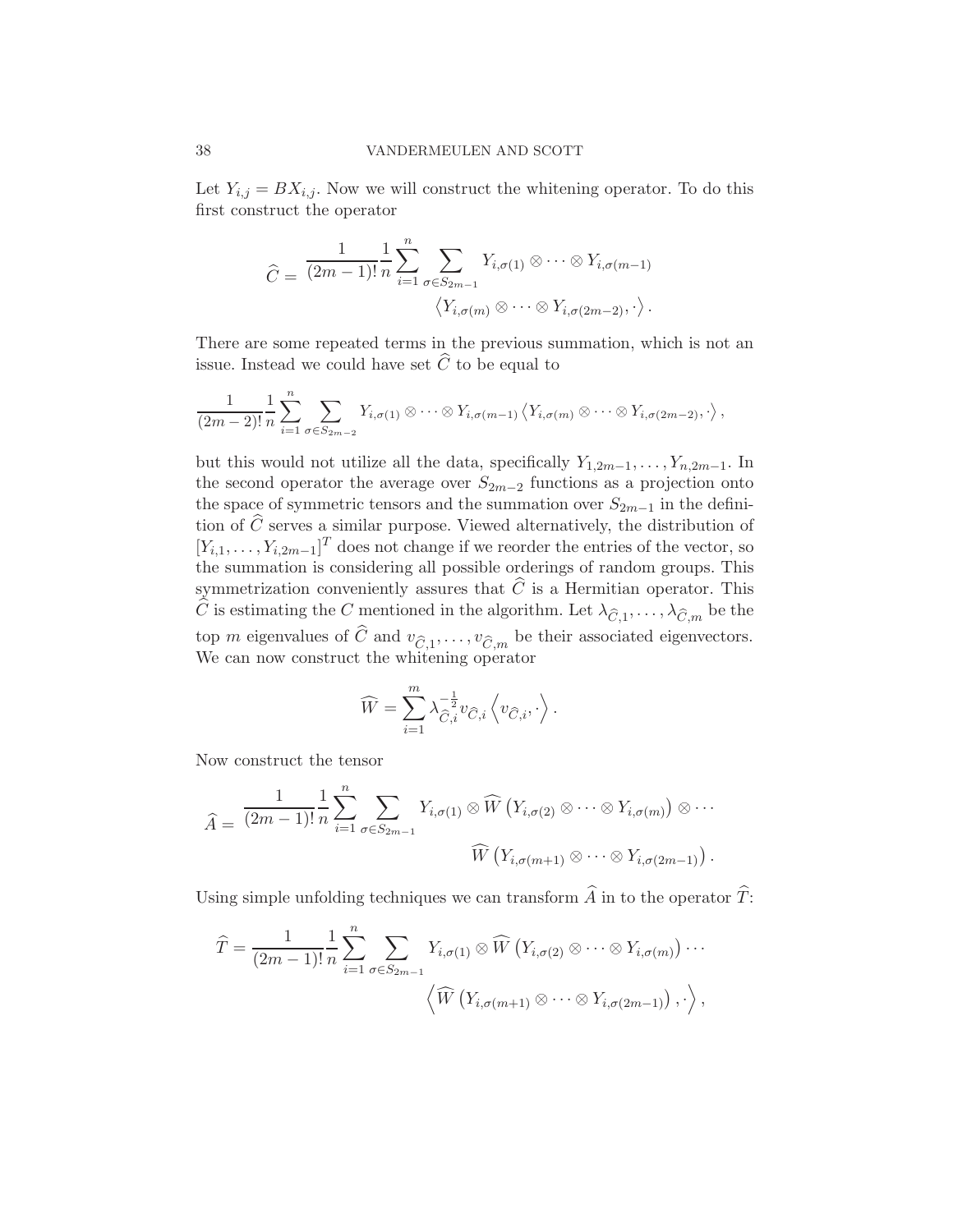as well as its Hermitian,  $\widehat{T}^H$ :

$$
\frac{1}{(2m-1)!} \frac{1}{n} \sum_{i=1}^{n} \sum_{\sigma \in S_{2m-1}} \widehat{W}\left(Y_{i,\sigma(m+1)} \otimes \cdots \otimes Y_{i,\sigma(2m-1)}\right) \cdots
$$

$$
\left\langle Y_{i,\sigma(1)} \otimes \widehat{W}\left(Y_{i,\sigma(2)} \otimes \cdots \otimes Y_{i,\sigma(m)}\right), \cdot \right\rangle.
$$

Let  $v_1, \ldots, v_m$  be the top m eigenvectors of  $\widehat{T}\widehat{T}^H$  [\(7\)](#page-33-1), which will be elements of  $\ell^2 \left( \mathbb{R}^d \right)^{\otimes m}$ . These vectors are estimates of  $||B\tilde{p}_1||_2^{-1}B\tilde{p}_1 \otimes$  $\widehat{W}\sqrt{w_1} (B\tilde{p}_1)^{\otimes m-1}, \ldots, \|B\tilde{p}_m\|_2^{-1} B\tilde{p}_m \otimes \widehat{W}\sqrt{w_m} (B\tilde{p}_m)^{\otimes m-1}$  (possibly multiplied by  $-1$ ). The factors in front of the tensors normalize the tensors to have norm 1.

Using a transform of the form in Lemma [6.6,](#page-20-0) we can implement a transform

$$
U: \ell^2 \left( \mathbb{R}^d \right)^{\otimes m} \to \mathscr{H} \mathscr{S} \left( \ell^2 \left( \mathbb{R}^d \right)^{\otimes m-1}, \ell^2 \left( \mathbb{R}^d \right) \right)
$$

which maps simple tensors  $x_1 \otimes \cdots \otimes x_m$  to  $x_1 \langle x_2 \otimes \cdots \otimes x_m, \cdot \rangle$ . Applying this transform to  $v_1, \ldots, v_m$  yields estimates of  $\|B\tilde{p}_i\|_{\ell^2(\mathbb{R}^d)}^{-1} B\tilde{p}_i \langle \widehat{W}\sqrt{w_i} (B\tilde{p}_i)^{\otimes m-1}, \cdot \rangle, \quad \text{for} \quad \text{all} \quad i. \quad \text{At} \quad \text{this} \quad \text{point}$ one simply needs to find vectors  $q_1, \ldots, q_m$  which are not orthogonal to  $\widehat{W}_{\sqrt{w_1}}(B\tilde{p}_1)^{\otimes m-1}, \ldots, \widehat{W}_{\sqrt{w_m}}(B\tilde{p}_m)^{\otimes m-1}$  to get  $\|B\tilde{p}_i\|_{\ell^2(\mathbb{R}^d)}^{-1}B\tilde{p}_i\langle \widehat{W}\sqrt{w_i}(B\tilde{p}_i)^{\otimes m-1},q_i\rangle$ , which is  $B\tilde{p}_i,\ldots,B\tilde{p}_i$  up to scaling. Such vectors can be found by simply using a tensor populated by iid standard normal random variables. After this we can recover  $\tilde{p}_1, \ldots, \tilde{p}_m$ , up to scaling, by simply applying  $B^{-1}$ , which we would then want to normalize to sum to one. Alternatively we could take the largest left

singular vector of these operators. We will call these estimates  $\widehat{p}_1, \ldots, \widehat{p}_m$ .<br>Using the data we can estimate the tensor  $\sum_{i=1}^m w_i \widetilde{p}_i^{\otimes m-1}$  with the estimator

$$
\widehat{E} = \frac{1}{2m-1} \frac{1}{n} \sum_{i=1}^{n} \sum_{\sigma \in S_{2m-1}} X_{i,\sigma(1)} \otimes \cdots \otimes X_{i,\sigma(m-1)}
$$

To estimate the mixture proportions we find the value of  $\alpha = (\alpha_1, \ldots, \alpha_m)$ which minimizes

$$
\left\|\widehat{E}-\sum_{i=1}^m \alpha_i \widehat{p_i}^{\otimes m-1}\right\|.
$$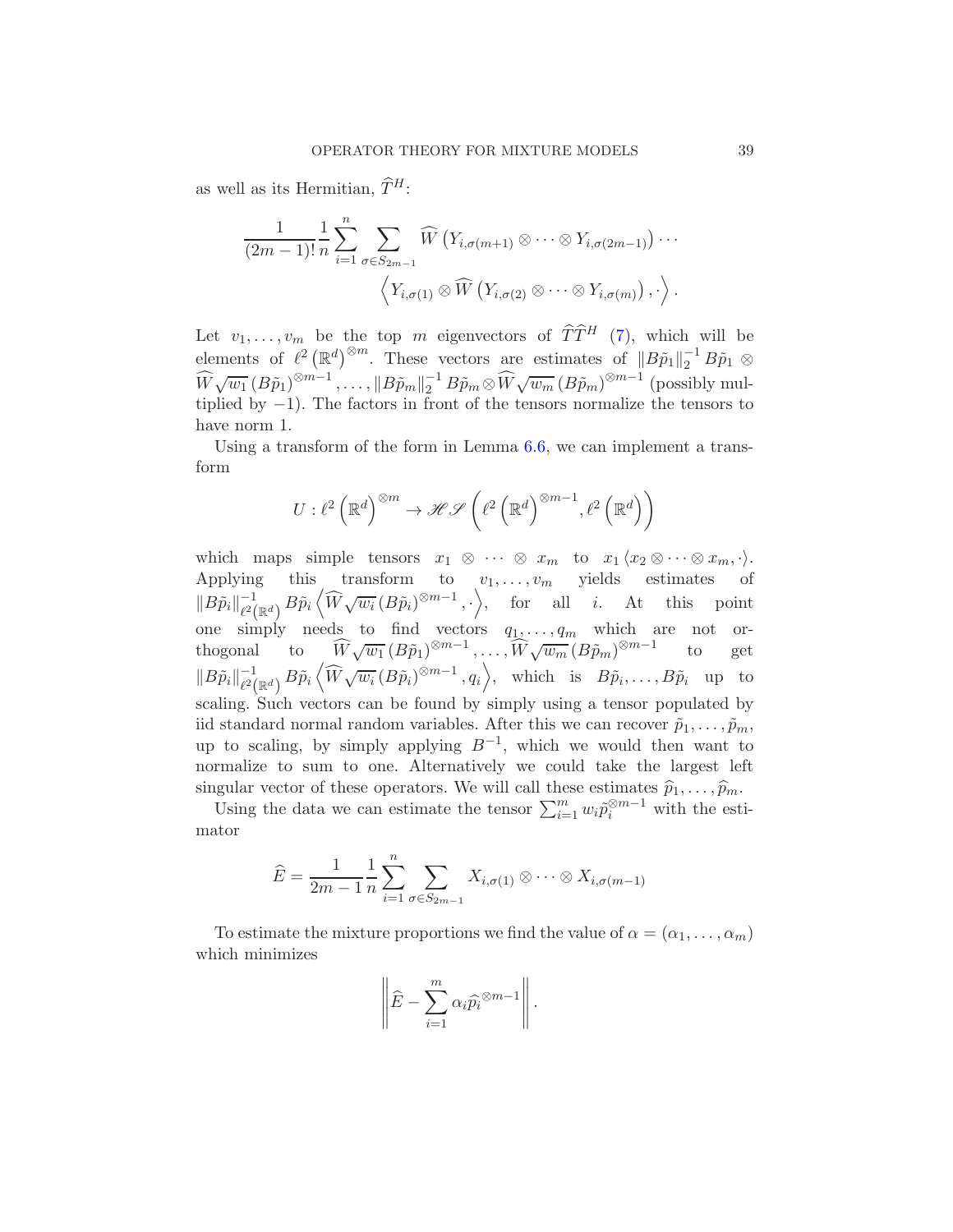### 40 VANDERMEULEN AND SCOTT

8.3. Consistency of Recovery Algorithm. We will now show that the recovery algorithm for categorical distributions is consistent. Let  $C, \widehat{C}, T, \widehat{T}, W$ , and  $\widehat{W}$  be as they were defined in the first part of this section. The crux of our algorithm is the recovery of the eigenvectors of  $TT<sup>H</sup>$ , from which we then recover the mixture components through the application of linear and continuous transforms to the eigenvectors. In order to simplify the notation in our explanation we will assume that the norms of  $\tilde{p}_1, \ldots, \tilde{p}_m$  are distinct. We do this so that there are gaps in the spectral decomposition of  $TT<sup>H</sup>$ thus making the random dominating measure trick unnecessary. Were this not the case, we could simply represent the probability vectors as densities with respect to some dominating measure which makes their norms distinct, as we did in the previous section. Because of this assumption we can simply set B to be the identity operator. From this we have that  $p_i = \tilde{p}_i$  for all i and  $X_{i,j} = Y_{i,j}$  for all i and j. The following theorem demonstrates that the algorithm does indeed recover the eigenvectors of  $TT^H$ .

<span id="page-39-0"></span>THEOREM 8.1. With T and  $\hat{T}$  defined as above, as  $n \to \infty$  then

$$
\left\|TT^{H}-\widehat{T}\widehat{T}^{H}\right\|_{\mathscr{HS}}\xrightarrow{p}0.
$$

PROOF OF THEOREM [8.1.](#page-39-0) Let

$$
Q = \sum_{i=1}^{m} w_i p_i^{\otimes 2m-1}
$$

and

$$
\widehat{Q} = \frac{1}{(2m-1)!} \frac{1}{n} \sum_{i=1}^{n} \sum_{\sigma \in S_{2m-1}} X_{i,\sigma(1)} \otimes \cdots \otimes X_{i,\sigma(2m-1)}.
$$

Note that

$$
(I \otimes W \otimes W) (Q) = \sum_{i=1}^{m} w_i p_i \otimes W (p_i^{\otimes m-1}) \otimes W (p_i^{\otimes m-1})
$$

and

$$
\left(I \otimes \widehat{W} \otimes \widehat{W}\right)(\widehat{Q})
$$
\n
$$
= \frac{1}{(2m-1)!} \frac{1}{n} \sum_{i=1}^{n} \sum_{\sigma \in S_{2m-1}} X_{i,\sigma(1)} \otimes \widehat{W}\left(X_{i,\sigma(2)} \otimes \cdots \otimes X_{i,\sigma(m)}\right) \otimes \cdots
$$
\n
$$
\widehat{W}\left(X_{i,\sigma(m+1)} \otimes \cdots \otimes X_{i,\sigma(2m-1)}\right).
$$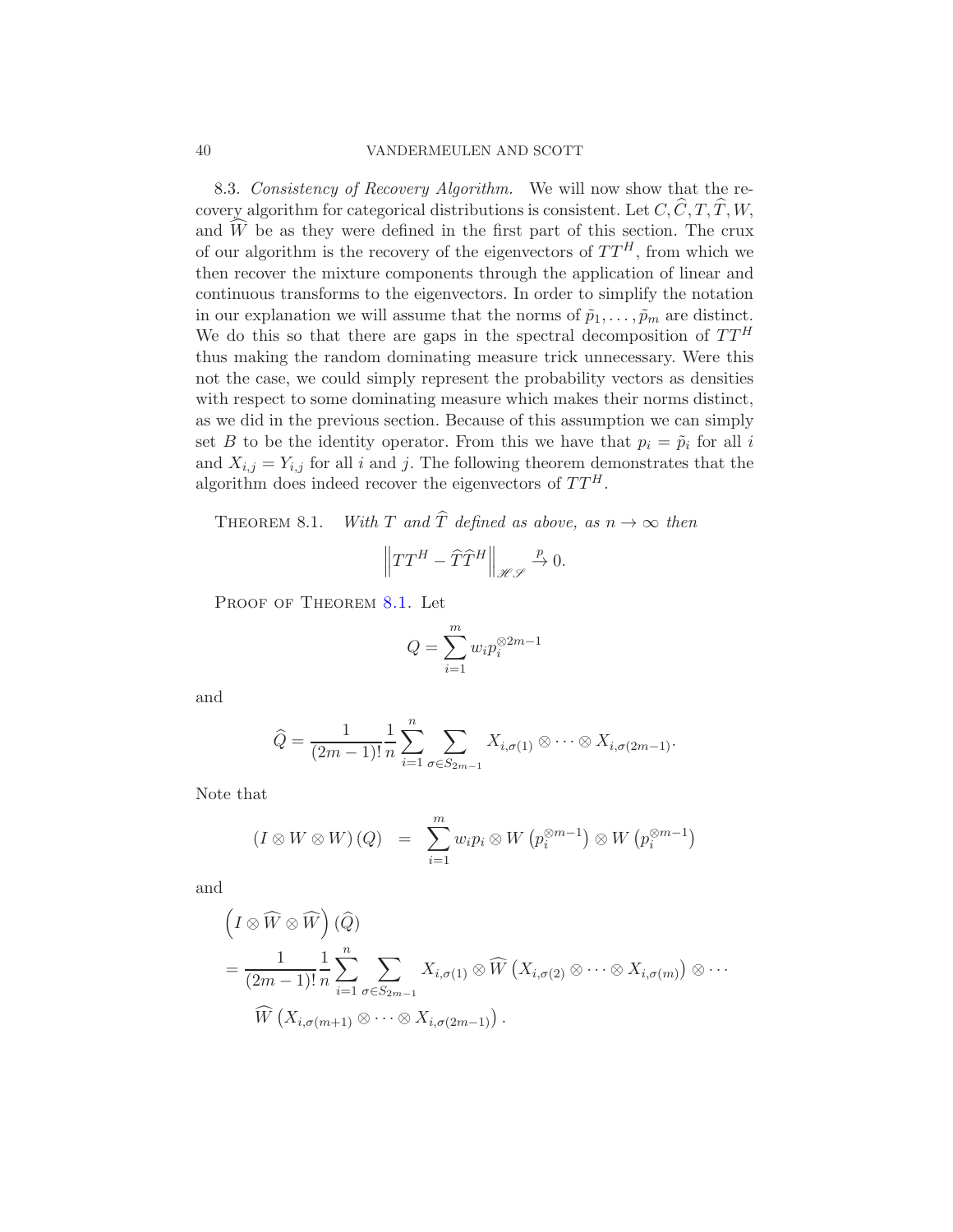Since the transform in Lemma [6.6](#page-20-0) is unitary, we have that

$$
\left\|T-\widehat{T}\right\|_{\mathscr{H}\mathscr{S}}=\left\|\left(I\otimes W\otimes W\right)\left(Q\right)-\left(I\otimes\widehat{W}\otimes\widehat{W}\right)\left(\widehat{Q}\right)\right\|_{\ell^2\left(\mathbb{R}^d\right)^{\otimes 2m-1}}.
$$

We will now show that  $||T - \hat{T}||$  $\stackrel{p}{\rightarrow} 0.$ 

$$
\begin{aligned}\n\left\|T-\widehat{T}\right\| &\leq \left\|T-\widehat{T}\right\|_{\mathscr{H}\mathscr{S}} \\
&= \left\|(I\otimes W\otimes W)(Q) - \left(I\otimes \widehat{W}\otimes \widehat{W}\right)\left(\widehat{Q}\right)\right\|_{\ell^{2}(\mathbb{R}^{d})^{\otimes 2m-1}} \\
&\leq \left\|(I\otimes W\otimes W)(Q) - (I\otimes W\otimes W)(\widehat{Q})\right\|_{\ell^{2}(\mathbb{R}^{d})^{\otimes 2m-1}} \\
&\quad + \left\|(I\otimes W\otimes W)(\widehat{Q}) - \left(I\otimes \widehat{W}\otimes \widehat{W}\right)\left(\widehat{Q}\right)\right\|_{\ell^{2}(\mathbb{R}^{d})^{\otimes 2m-1}} \\
&\leq \left\|I\otimes W\otimes W\right\|\left\|Q-\widehat{Q}\right\|_{\ell^{2}(\mathbb{R}^{d})^{\otimes 2m-1}} \\
&\quad + \left\|I\otimes W\otimes W - I\otimes \widehat{W}\otimes \widehat{W}\right\|\left\|\widehat{Q}\right\|_{\ell^{2}(\mathbb{R}^{d})^{\otimes 2m-1}}.\n\end{aligned}
$$

We have that  $\mathbb{E}\left[\widehat{Q}\right] = Q$  so the first summand goes to zero in probability by the law of large numbers. All we need to show is that  $\left\| I \otimes W \otimes W - I \otimes \widehat{W} \otimes \widehat{W} \right\|$  $\stackrel{p}{\rightarrow} 0.$ 

From Lemma [8.2](#page-30-0) we have that

$$
\|I \otimes W \otimes W - I \otimes \widehat{W} \otimes \widehat{W}\| \le \|I\| \|W \otimes W - \widehat{W} \otimes \widehat{W}\|
$$
  
\n
$$
= \|W \otimes W - \widehat{W} \otimes \widehat{W}\|
$$
  
\n
$$
\le \|W \otimes W - W \otimes \widehat{W}\| + \cdots
$$
  
\n
$$
\|W \otimes \widehat{W} - \widehat{W} \otimes \widehat{W}\|
$$
  
\n
$$
= \|W\| \|W - \widehat{W}\| + \|\widehat{W}\| \|W - \widehat{W}\|
$$
  
\n
$$
= (||W|| + ||\widehat{W}||) ||W - \widehat{W}||.
$$

The left factor converges in probability to  $2||W||$  and the right factor converges to 0 in probability and so we have that  $\left\|T - \widehat{T}\right\|$  $\stackrel{p}{\rightarrow} 0$ . From this we also have that  $\left\| \widehat{T} \widehat{T}^{H} - TT^{H} \right\|$  $\stackrel{p}{\rightarrow} 0.$  $\Box$ 

As demonstrated earlier in this section the mixture components are recovered by applying a composition of linear and continuous operators to the

 $\left| {}\right|$ II  $\frac{1}{2}$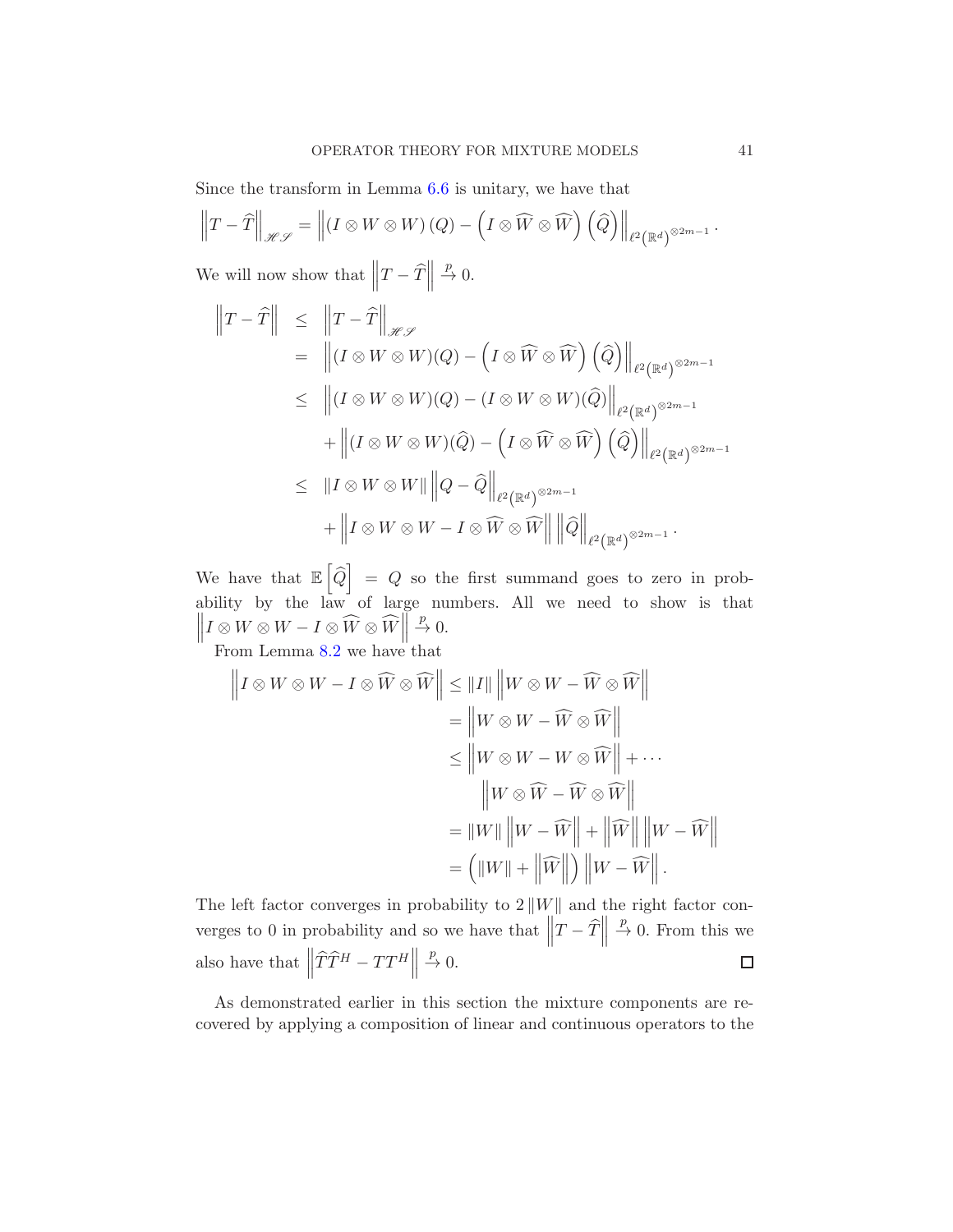### 42 VANDERMEULEN AND SCOTT

eigenvectors of  $TT^H$ , thus consistent estimation of the eigenvectors of  $TT^H$ gives us consistent estimation of the mixture components.

<span id="page-41-0"></span>9. Experiments. Here we will present some experimental results of our algorithm applied to a simple synthetic dataset. The sample space for the experiments is  $\Omega = \{0, 1, 2\}$ . The mixture components of our dataset are  $\mu_1, \mu_2, \mu_3$  with  $\mu_1$  distributed according to a binomial distribution with  $n = 2$  and  $p = 0.2$ ,  $\mu_2$  is similar with  $p = 0.8$  and  $\mu_3 = \frac{1}{3}$  $\frac{1}{3}\mu_1 + \frac{2}{3}$  $\frac{2}{3}\mu_2.$ The component weights are  $w_1 = 0.5, w_2 = 0.3, w_3 = 0.2$ . We chose these mixture components so that they are not particularly nice. Specifically, the mixture components are not linearly independent, and when considered as vectors in  $\mathbb{R}^3$ ,  $\mu_1$  and  $\mu_2$  have the same norm. Our mixture of measures is  $\mathscr{P} = \sum_{i=1}^{3} w_i \delta_{\mu_i}$  and our samples come from  $V_5(\mathscr{P})$ .

We construct our own performance measure which allows us to judge the performance of the estimated components jointly. Let  $\hat{\mu}_1, \hat{\mu}_2, \hat{\mu}_3$  be the three estimates for the mixture components from some algorithm. We will view these estimates as vectors in  $\mathbb{R}^3$ . Our performance measure is  $\min_{\sigma \in S_3} \frac{1}{3}$  $\frac{1}{3}\sum_{i=1}^{3} ||\mu_i - \widehat{\mu}_{\sigma(i)}||_{\ell^1(\mathbb{R}^3)}$ . That is, we take the average of total variations of the best matching of the estimated mixture components to the true components.

9.1. Proposed Algorithms. We include two different implementations of our proposed algorithm. For our first implementation we use the "random dominating measure" technique described in Section [8.1.](#page-33-0) The random dominating measure was generated using the square of iid Gaussian random variables with mean 0 and standard deviation 0.03. We used the Gaussian random variables instead of a uniform distribution for the random dominating measure because the Gaussian random measure performed better.

The purpose of the random dominating measure is to create a spectral gap between the mixture components. Intuitively, it seems reasonable that if we choose the dominating measure "well" then we will end up with large spectral gaps without making any of the component norms so diminutive as to become unnoticeable. In the interest of exploring this idea we tested different dominating measures until we found one that improved algorithmic performance significantly and include these experimental results as well. The dominating measure we settled on for  $\xi$  is  $\xi(\{0\}) = 3^2, \xi(\{1\}) = 2^2$  and  $\xi$  ( $\{2\}$ ) = 1. We include the experimental results for this "fixed dominating measure" implementation. These experiments strongly indicate the possibility for significant improvements to our algorithm by choosing the dominating measure intelligently.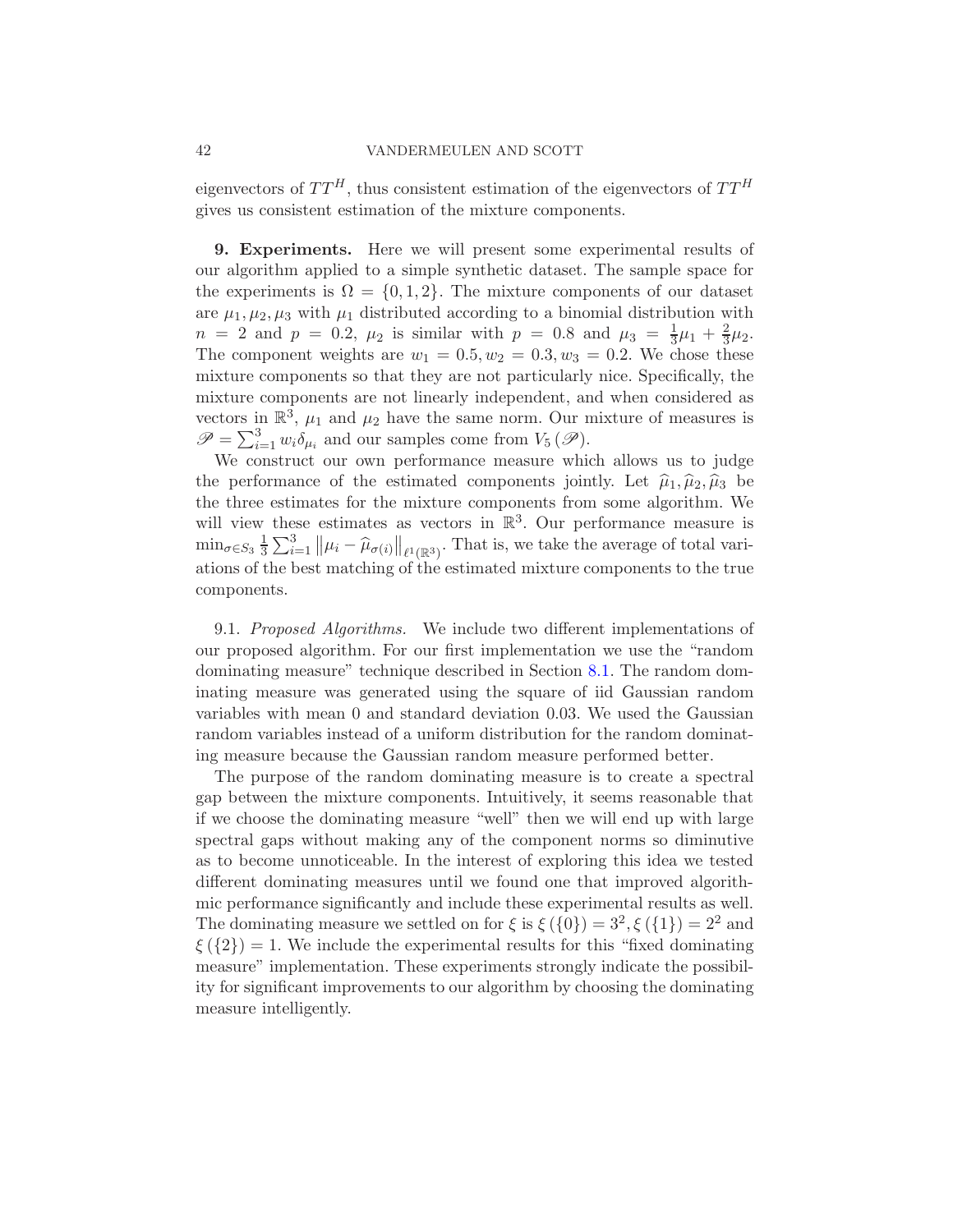| Method                                        | Performance                         |  |
|-----------------------------------------------|-------------------------------------|--|
| Random Dominating Measure, 50,000 samples     | Mean:0.1407, Variance:0.0169        |  |
| Fixed Dominating Measure, 50,000 samples      | Mean: $0.0524$ , Variance: $0.0011$ |  |
| Random Dominating Measure, 10,000,000 samples | Mean: 0.0433, Variance: 0.0062      |  |
| Fixed Dominating Measure, 10,000,000 samples  | Mean:0.0037, Variance: $4e-6$       |  |
| Randomly Selected Measures                    | Mean: 0.5323, Variance: 0.0203      |  |
| Anandkumar, et al. [2]                        | $0.3214$ or $0.1758$                |  |

# TABLE 1 *Experimental Results*

Finally we made one minor adjustment to the algorithms described earlier. If the estimators described above yield a component which has a negative entry, we simply set the negative entry to zero and renormalise.

Both of these implementations were run on two experimental scenarios, one with 50,000 random groups and the other with 10,000,000 random groups. We repeated each experiment 20 times and report relevant statistics.

9.2. Competing Algorithms. We compare our algorithm to the algorithm from [\[2\]](#page-51-3) as well as simply choosing 3 measures uniformly at random from the probabilistic simplex. The randomly selected components algorithm was repeated 1000 times. The algorithm in [\[2](#page-51-3)] is designed to work on random groups with three samples and a mixture of measures with linearly independent components. We apply the algorithm in [\[2](#page-51-3)] to the population tensor associated with  $V_3(\mathscr{P})$ , not a finite sample of that tensor.

<span id="page-42-0"></span>9.3. Results. The results are summarized in Table 1. As expected the algorithm from [\[2](#page-51-3)] is not capable of recovering the mixture components since they are not linearly independent. The algorithm in [\[2\]](#page-51-3) uses a "tensor power method" to recover the mixture components. In that paper the authors demonstrate that this method is guaranteed to recover the components if they are linearly independent. In our experiments we noticed that the components returned from the tensor power method were not unique and depended on the vector chosen for the initialization of the algorithm. In our experiments we chose the initial vector randomly using an isotropic Gaussian distribution. We performed the tensor power method with many random initializations and the performance measure of the returned components always settled on one of two values, which are both reported in Table 1. Presumably this behaviour is also due to the violation of the linear independence assumption.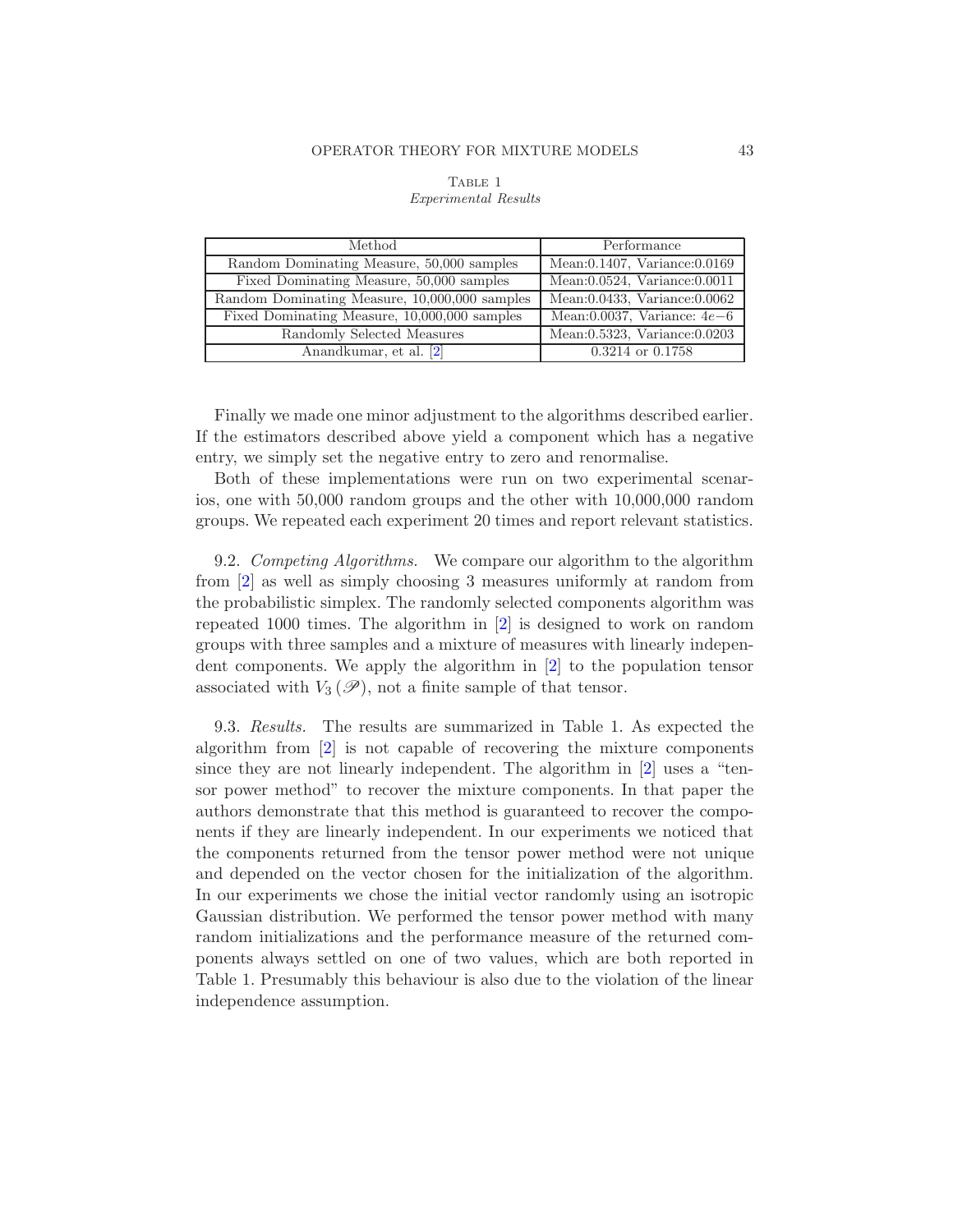10. Discussion. In closing, we offer the following observations related to our results.

10.1. Possible Algorithm Improvements. We feel that there is significant room left for improving our proposed algorithm. Though we do not include these experiments, we observed a phenomena that having a large separation between the norms of the components significantly improves the ability for the algorithm to recover the mixture components. As the experiments demonstrate, choosing a good dominating measure which separates the norms can improve performance. An avenue for possible improvement is intelligent selection of a dominating measure. One possible disadvantage of choosing the dominating measure with iid random variables is that a sort of central limit type of effect occurs which draws the norms together. Perhaps there is some way to select the dominating measure from the data which will improve performance.

A second improvement may come from better estimates of the C and T operators in the algorithm. Principally, estimating these depends on good estimates of symmetric tensors which represent categorical distributions. It has been shown that the estimation of discrete distributions can be improved by not simply using the frequencies of each occurrence of each category [\[19,](#page-52-5) [28](#page-52-6), [21](#page-52-7), [16](#page-51-15), [13](#page-51-16), [23\]](#page-52-8). It seems possible that leveraging the techniques used for estimating categorical distributions with the structure of symmetric tensors can yield improved estimates of the symmetric tensors we use and thus improve the performance of the algorithm.

10.2. Potential Statistical Test and Estimator. The results on determinedness suggest the possibility of a goodness of fit test. Suppose we have grouped samples from some mixture of measures  $\mathscr{P}' = \sum_{i=1}^{m'} w'_i \delta_{\mu'_i}$ . Further suppose some null hypothesis

$$
H_0: \mathscr{P}' = \mathscr{P} \triangleq \sum_{i=1}^m w_i \delta_{\mu_i}.
$$

Given data from  $V_{2m}(\mathscr{P}')$  we may be able to reject the null hypothesis provided we have some way of estimating  $M \triangleq \sum_{i=1}^{m} w_i \mu_i^{\times 2m}$  from the groups of samples. We will call such an estimator  $\widehat{M}$ . If  $\widehat{M}$  does not converge to M then we can reject the null hypothesis. The implementation and analysis of such an estimator would depend on the setting and is outside the scope of this paper

One interesting observation from the proof of Theorem [4.3](#page-5-0) is that, if  $\mathscr{P} = \sum_{i=1}^m w_i \delta_{\mu_i}$  is a mixture of measures,  $p_i$  is a pdf for  $\mu_i$  for all i, and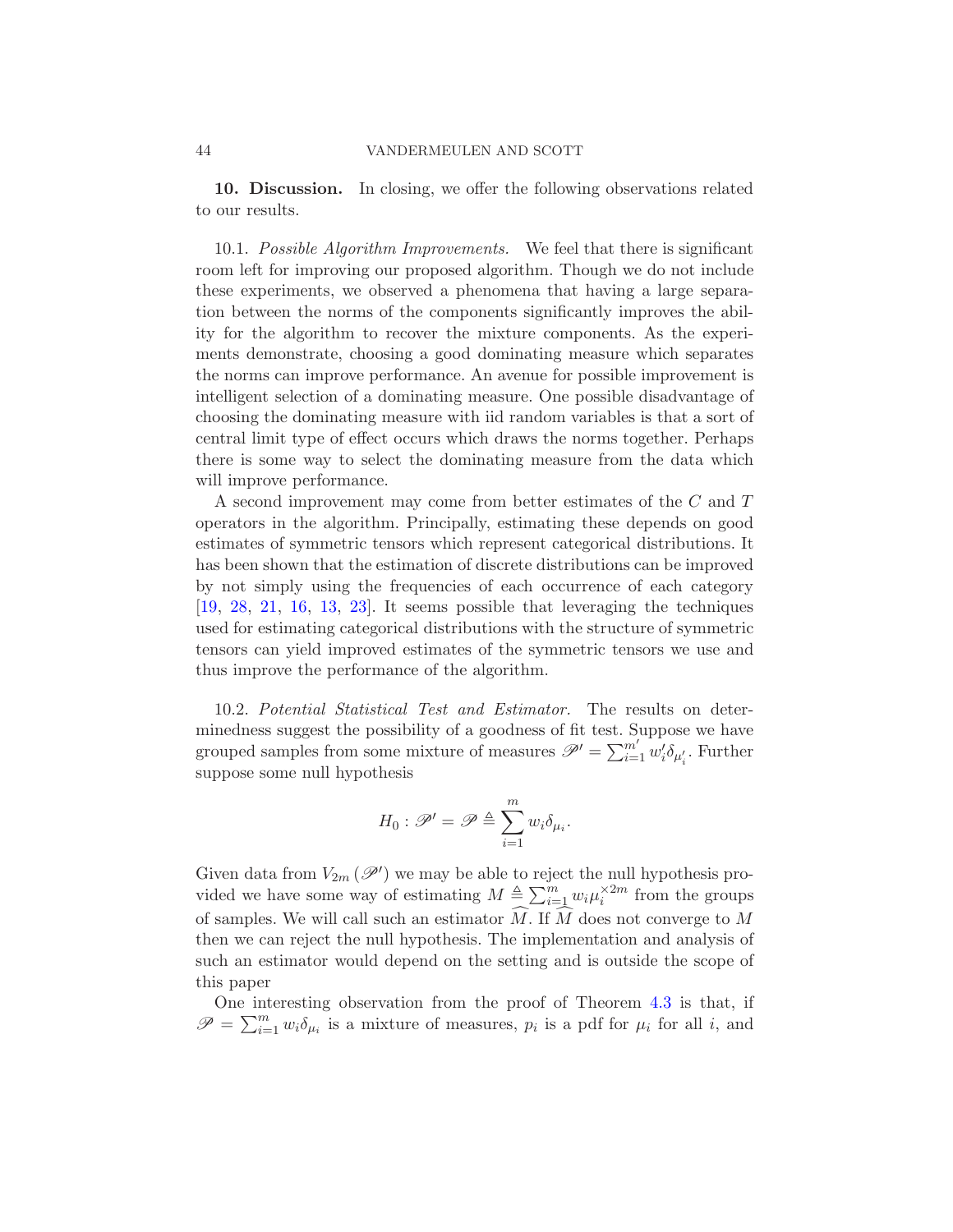$n > m$ , then the rank of  $\sum_{i=1}^{m} a_i p_i^{\otimes n} \otimes p_i^{\otimes n}$  will be exactly m. This suggests a statistical estimator for the number of mixture components. The form of this tensor is amenable to spectral methods since it is a positive semi-definite tensor of order 2, which is akin to a positive semi-definite matrix. Embedding the data with the kernel mean mapping, using a universal kernel [\[20\]](#page-52-9), seems like a promising approach to constructing such a test or estimator.

10.3. Identifiability and the Value  $2n - 1$ . The value  $2n - 1$  seems to carry some significance for identifiability beyond the setting we proposed. This value can also be found in results concerning metrics on trees [\[22](#page-52-10)], hidden Markov models [\[24](#page-52-11)], and frame theory, with applications to signal processing [\[5](#page-51-17)]. All of these results are related to identifiability of an object or the injectivity of an operator. We can offer no further insight as to why this value recurs, but it appears to be an algebraic phenomenon.

## APPENDIX A: ADDITIONAL PROOFS

<span id="page-44-0"></span>Some of the proofs use Hilbert-Schmidt operators. See Definition [6.1](#page-18-0) for the definition of Hilbert-Schmidt operator.

PROOF OF LEMMA [3.1.](#page-3-0) Because both representations are minimal it follows that  $\alpha'_i \neq 0$  for all i and  $\nu'_i \neq \nu'_j$  for all  $i \neq j$ . From this we know  $\mathscr{Q}(\{\nu'_i\}) \neq 0$  for all *i*. Because  $\mathscr{Q}(\{\nu'_i\}) \neq 0$  for all *i* it follows that for any *i* there exists some j such that  $\nu'_i = \nu_j$ . Let  $\psi : [r] \to [r]$  be a function satisfying  $\nu'_i = \nu_{\psi(i)}$ . Because the elements  $\nu_1, \ldots, \nu_r$  are also distinct,  $\psi$  must be injective and thus a permutation. Again from this distinctness we get that, for all  $i, \mathcal{Q}(\{\nu_i'\}) = \alpha_i' = \alpha_{\psi(i)}$  and we are done.  $\Box$ 

PROOF OF LEMMA [4.1](#page-4-4) AND [4.3.](#page-5-2) We will proceed by contradiction. Let  $\mathscr{P} = \sum_{i=1}^m a_i \delta_{\mu_i}$  be *n*-identifiable/determined, let  $\mathscr{P}' = \sum_{j=1}^l b_j \delta_{\nu_j}$  be a different mixture of measures, with  $l \leq m$  for the *n*-identifiable case, and

$$
\sum_{i=1}^{m} a_i \mu_i^{\times q} = \sum_{j=1}^{l} b_j \nu_j^{\times q}
$$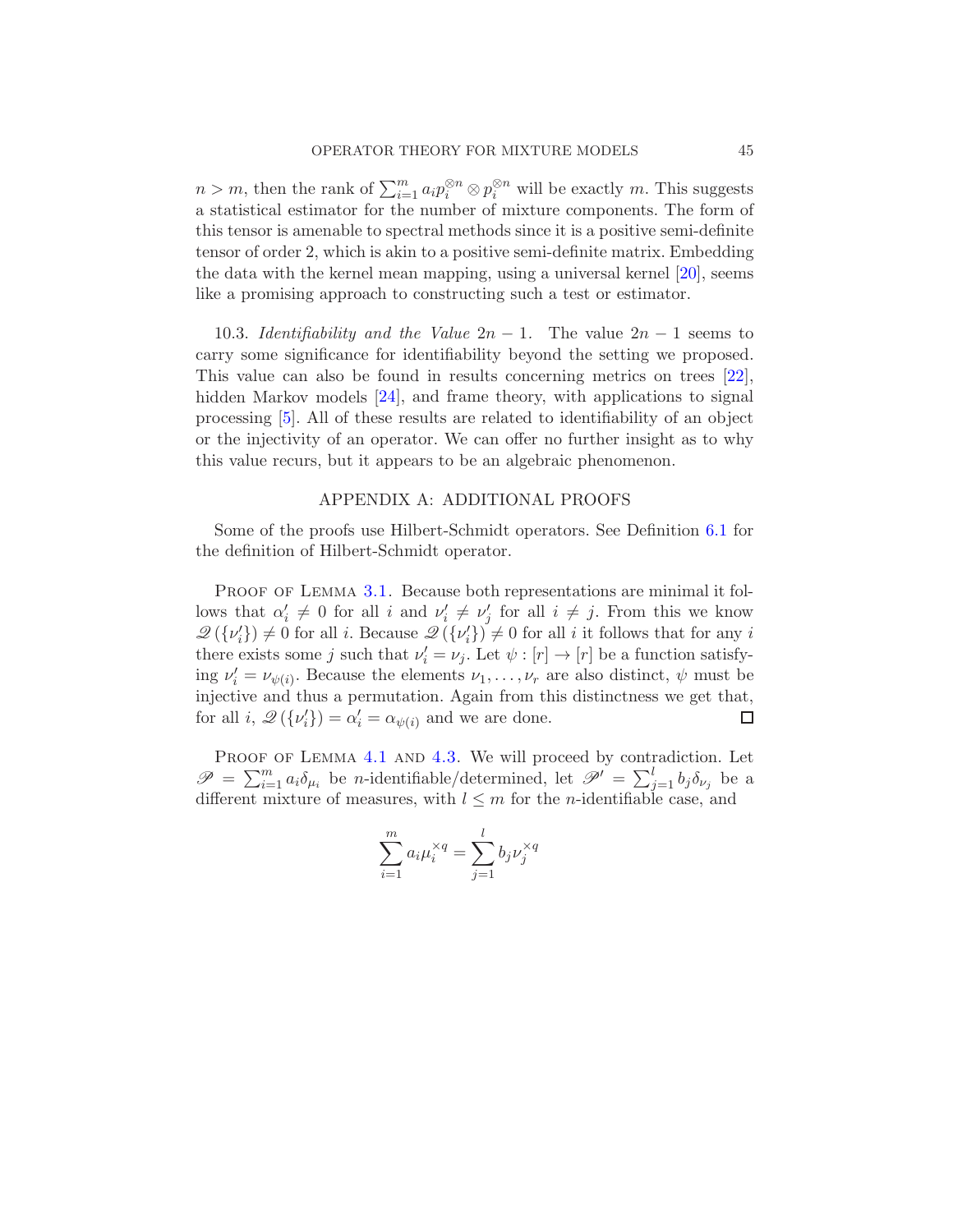for some  $q > n$ . Let  $A \in \mathcal{F}^{\times n}$  be arbitrary. We have

$$
\sum_{i=1}^{m} a_i \mu_i^{\times q} = \sum_{j=1}^{l} b_j \nu_j^{\times q}
$$
  
\n
$$
\Rightarrow \sum_{i=1}^{m} a_i \mu_i^{\times q} (A \times \Omega^{\times q - n}) = \sum_{j=1}^{l} b_j \nu_j^{\times q} (A \times \Omega^{\times q - n})
$$
  
\n
$$
\Rightarrow \sum_{i=1}^{m} a_i \mu_i^{\times n} (A) = \sum_{j=1}^{l} b_j \nu_j^{\times n} (A).
$$

This implies that  $\mathscr P$  is not *n*-identifiable/determined, a contradiction.

 $\sum_{i=1}^{m} a_i \delta_{\mu_i}$  not be *n*-identifiable/determined. It follows that there exists a PROOF OF LEMMA [4.2](#page-4-5) AND [4.4.](#page-5-3) Let a mixture of measures  $\mathscr{P}$  = different mixture of measures  $\mathscr{P}' = \sum_{j=1}^{l} b_j \delta_{\nu_j}$ , with  $l \leq m$  for the *n*identifiability case, such that

$$
\sum_{i=1}^m a_i \mu_i^{\times n} = \sum_{j=1}^l b_j \nu_j^{\times n}.
$$

Let  $A \in \mathcal{F}^{\times q}$  be arbitrary, we have

$$
\sum_{i=1}^{m} a_i \mu_i^{\times n} (A \times \Omega^{\times n-q}) = \sum_{j=1}^{l} b_j \nu_j^{\times n} (A \times \Omega^{\times n-q})
$$

$$
\Rightarrow \sum_{i=1}^{m} a_i \mu_i^{\times q} (A) = \sum_{j=1}^{l} b_j \nu_j^{\times q} (A)
$$

and therefore  $\mathscr P$  is not q-identifiable/determined.

 $\Box$ 

 $\Box$ 

PROOF OF LEMMA [5.1.](#page-9-1) Example 2.6.11 in [\[14](#page-51-11)] states that for any two  $\sigma$ finite measure spaces  $(S, \mathscr{S}, m)$ ,  $(S', \mathscr{S}', m')$  there exists a unitary operator  $U: L^2(S, \mathscr{S}, m) \otimes L^2(S', \mathscr{S}', m') \to L^2(S \times S', \mathscr{S} \times \mathscr{S}', m \times m')$  such that, for all  $f, g$ ,

$$
U(f \otimes g) = f(\cdot)g(\cdot).
$$

Because  $(\Psi, \mathcal{G}, \gamma)$  is a  $\sigma$ -finite measure space it follows that  $(\Psi^{\times m}, \mathcal{G}^{\times m}, \gamma^{\times m})$ is a  $\sigma$ -finite measure space for all  $m \in \mathbb{N}$ . We will now proceed by induction. Clearly the lemma holds for  $n = 1$ . Suppose the lemma holds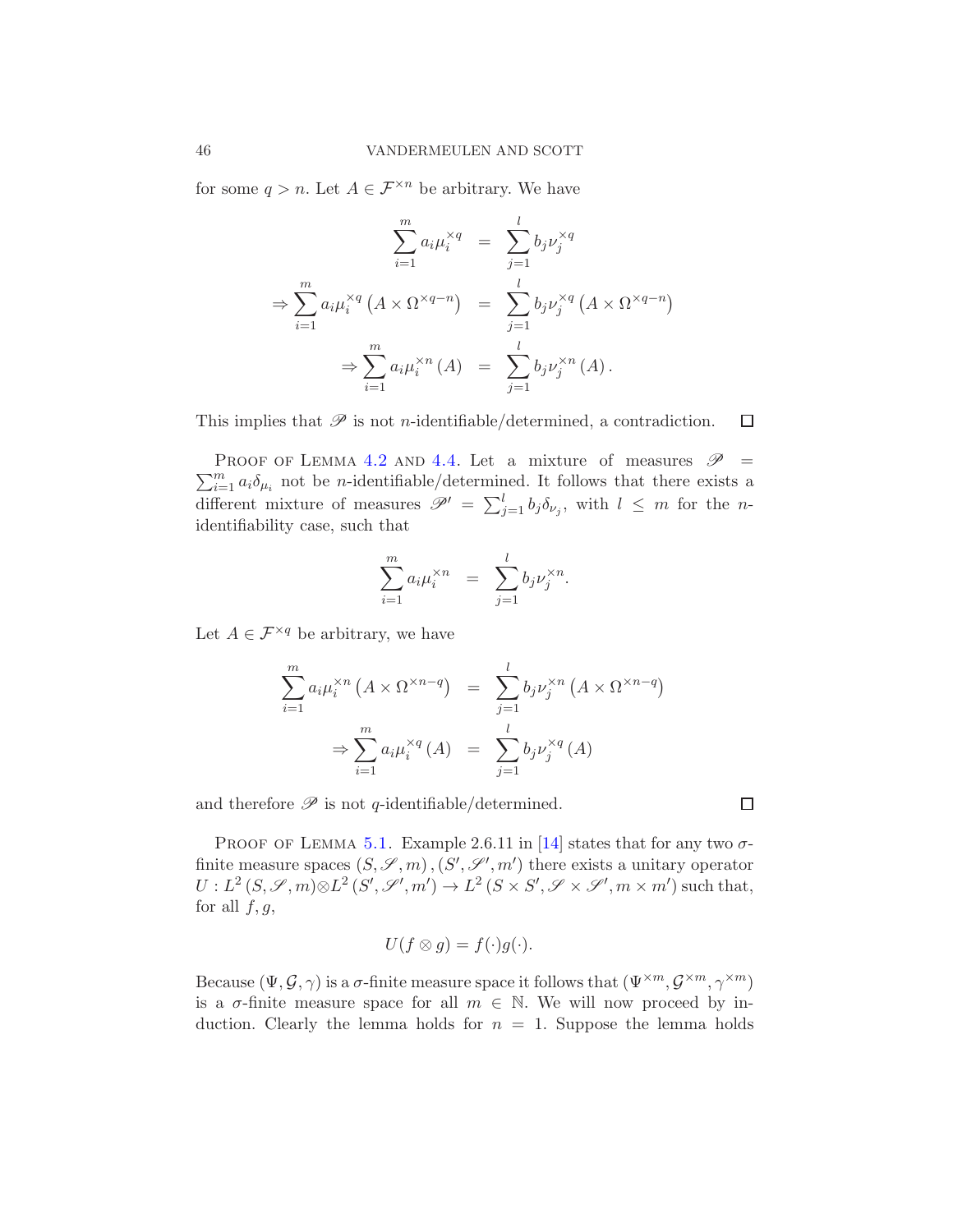for  $n - 1$ . From the induction hypothesis we know that there exists a unitary transform  $U_{n-1}$ :  $L^2(\Psi, \mathcal{G}, \gamma)^{\otimes n-1} \rightarrow L^2(\Psi^{\times n-1}, \mathcal{G}^{\times n-1}, \gamma^{\times n-1})$ such that for all simple tensors  $f_1 \otimes \cdots \otimes f_{n-1} \in L^2(\Psi, \mathcal{G}, \gamma)^{\otimes n-1}$  we have  $U_{n-1}$   $(f_1 \otimes \cdots \otimes f_{n-1}) = f_1(\cdot) \cdots f_{n-1}(\cdot)$ . Combining  $U_{n-1}$  with the identity map via Lemma [5.2](#page-9-3) we can construct a unitary operator  $T_n$ :  $L^{2}(\Psi, \mathcal{G}, \gamma)^{\otimes n-1}\otimes L^{2}(\Psi, \mathcal{G}, \gamma)\rightarrow L^{2}(\Psi^{\times n-1}, \mathcal{G}^{\times n-1}, \gamma^{\times n-1})\otimes L^{2}(\Psi, \mathcal{G}, \gamma),$ which maps  $f_1 \otimes \cdots \otimes f_{n-1} \otimes f_n \mapsto f_1(\cdot) \cdots f_{n-1}(\cdot) \otimes f_n$ .

From the aforementioned example there exists a unitary transform  $K_n$  :  $L^2(\Psi^{\times n-1}, \mathcal{G}^{\times n-1}, \gamma^{\times n-1}) \otimes L^2(\Psi, \mathcal{G}, \gamma) \longrightarrow$  $L^2 \left( \Psi^{\times n-1} \times \Psi, \mathcal{G}^{\times n-1} \times \mathcal{G}, \gamma^{\times n-1} \times \gamma \right)$  which maps simple tensors  $g \otimes g' \in L^2 \left( \Psi^{\times n-1}, \mathcal{G}^{\times n-1}, \gamma^{\times n-1} \right) \otimes L^2 \left( \Psi, \mathcal{G}, \gamma \right) \text{ as } K_n \left( g \otimes g' \right) = g(\cdot) g'(\cdot).$ Defining  $U_n(\cdot) = K_n(T_n(\cdot))$  yields our desired unitary transform.

PROOF OF LEMMA [5.2.](#page-9-3) Lemma [8.1](#page-29-1) states that there exists a continuous linear operator  $\tilde{U}$ :  $H_1 \otimes \cdots \otimes H_n \to H'_1 \otimes \cdots \otimes H'_n$  such that  $\tilde{U}(h_1 \otimes \cdots \otimes h_n) = U_1(h_1) \otimes \cdots \otimes U_n(h_n)$  for all  $h_1 \in H_1, \cdots, h_n \in H_n$ . Let  $\hat{H}$  be the set of simple tensors in  $H_1 \otimes \cdots \otimes H_n$  and  $\hat{H}'$  be the set of simple tensors in  $H'_1 \otimes \cdots \otimes H'_{n}$ . Because  $U_i$  is surjective for all i, clearly  $\tilde{U}(\hat{H}) = \hat{H}'$ . The linearity of  $\tilde{U}$  implies that  $\tilde{U}(\text{span}(\hat{H})) = \text{span}(\hat{H}')$ . Because span $(\widehat{H}')$  is dense in  $H'_1 \otimes \cdots \otimes H'_n$  the continuity of  $\widetilde{U}$  implies that  $\tilde{U}(H_1 \otimes \cdots \otimes H_n) = H'_1 \otimes \cdots \otimes H'_n$  so  $\tilde{U}$  is surjective. All that remains to be shown is that  $\bar{U}$  preserves the inner product (see Theorem 4.18 in [\[31](#page-52-12)]). By the continuity of inner product we need only show that  $\langle h, g \rangle = \langle \tilde{U}(h), \tilde{U}(g) \rangle$  for  $h, g \in \text{span}(\widehat{H})$ . With this in mind let  $h_1, \ldots, h_N, g_1, \ldots, g_M$  be simple tensors in  $H_1 \otimes \cdots \otimes H_n$ . We have the following

$$
\left\langle \tilde{U}\left(\sum_{i=1}^{N} h_{i}\right), \tilde{U}\left(\sum_{j=1}^{M} g_{j}\right) \right\rangle = \left\langle \sum_{i=1}^{N} \tilde{U}\left(h_{i}\right), \sum_{j=1}^{M} \tilde{U}\left(g_{j}\right) \right\rangle
$$

$$
= \sum_{i=1}^{N} \sum_{j=1}^{M} \left\langle \tilde{U}\left(h_{i}\right), \tilde{U}\left(g_{j}\right) \right\rangle
$$

$$
= \sum_{i=1}^{N} \sum_{j=1}^{M} \left\langle h_{i}, g_{j} \right\rangle
$$

$$
= \left\langle \sum_{i=1}^{N} h_{i}, \sum_{j=1}^{M} g_{j} \right\rangle.
$$

We have now shown that  $\bar{U}$  is unitary which completes our proof.

 $\Box$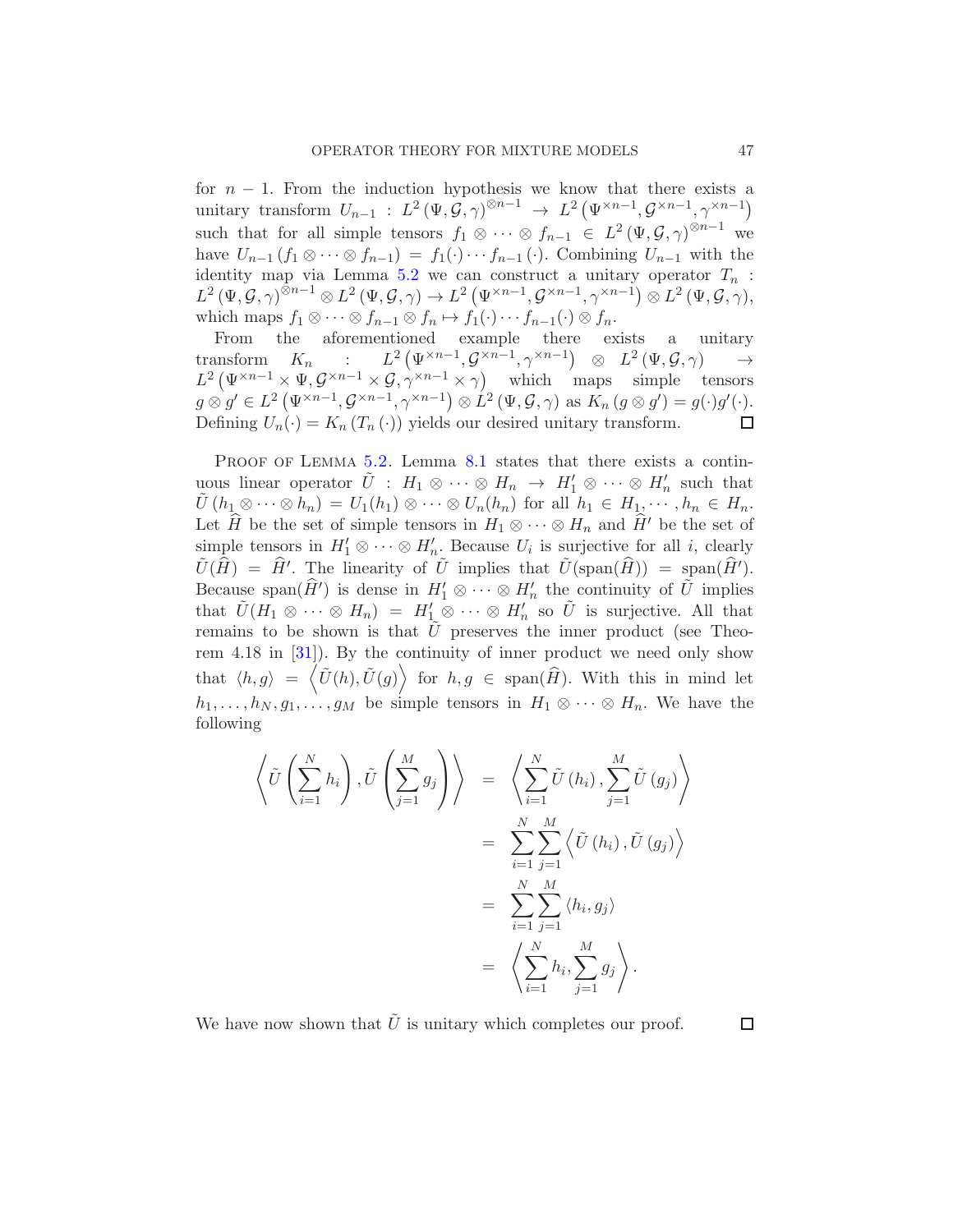PROOF OF LEMMA [5.3.](#page-9-2) We will proceed by induction. For  $n = 2$  the lemma clearly holds. Suppose the lemma holds for  $n-1$  and let  $h_1, \ldots, h_n$ satisfy the assumptions in the lemma statement. Let  $\alpha_1, \ldots, \alpha_n$  satisfy

<span id="page-47-0"></span>(8) 
$$
\sum_{i=1}^{n} \alpha_i h_i^{\otimes n-1} = 0.
$$

To finish the proof we will show that  $\alpha_1$  must be zero which can be generalized to any  $\alpha_i$ . Applying Lemma [6.6](#page-20-0) to [\(8\)](#page-47-0) we get

(9) 
$$
\sum_{i=1}^{n} \alpha_i h_i^{\otimes n-2} \langle h_i, \cdot \rangle = 0.
$$

Because  $h_1$  and  $h_n$  are linearly independent we can choose z such that  $\langle h_1, z \rangle \neq 0$  and  $z \perp h_n$ . Plugging z into [\(9\)](#page-47-1) yields

<span id="page-47-1"></span>
$$
\sum_{i=1}^{n-1} \alpha_i h_i^{\otimes n-2} \langle h_i, z \rangle = 0
$$

and therefore  $\alpha_1 = 0$  by the inductive hypothesis.

 $\sum_{i=1}^{m} h_i^{\otimes 2}$ . Without loss of generality assume that  $h_1, \ldots, h_l$  are linearly PROOF OF LEMMA [5.4.](#page-9-4) Let dim  $(\text{span}(h_1,\ldots,h_m)) = l$  and let  $h =$ independent and nonzero. From Lemma [6.6](#page-20-0) there exists a unitary transform  $U : H \otimes H \to \mathcal{H} \mathcal{S} (H, H)$  which, for any simple tensor  $x \otimes y$ , we have  $U(x \otimes y) = x \langle y, \cdot \rangle.$ 

First we will show that the rank is greater than or equal to  $l$  by contradiction. Suppose that  $g = \sum_{i=1}^{l'} x_i \otimes y_i = h$  with  $l' < l$ . Since  $l' < l$  there must exist some j such that  $h_j \notin \text{span}(x_1, \ldots, x_{l'})$ . Let  $z \perp x_1, \ldots, x_{l'}$  and  $z \not\perp h_i$ . Now we have

$$
\langle z \otimes z, h \rangle = \sum_{i=1}^{m} \langle z, h_i \rangle^2 \ge \langle z, h_j \rangle^2 > 0,
$$

but

$$
\langle z \otimes z, g \rangle = \sum_{i=1}^{l'} \langle z, x_i \rangle \langle z, y_i \rangle = 0,
$$

a contradiction.

For the other direction, observe that  $U(h)$  is a compact Hermitian operator and thus admits an spectral decomposition ([\[31](#page-52-12)] Theorem 8.15). From

 $\Box$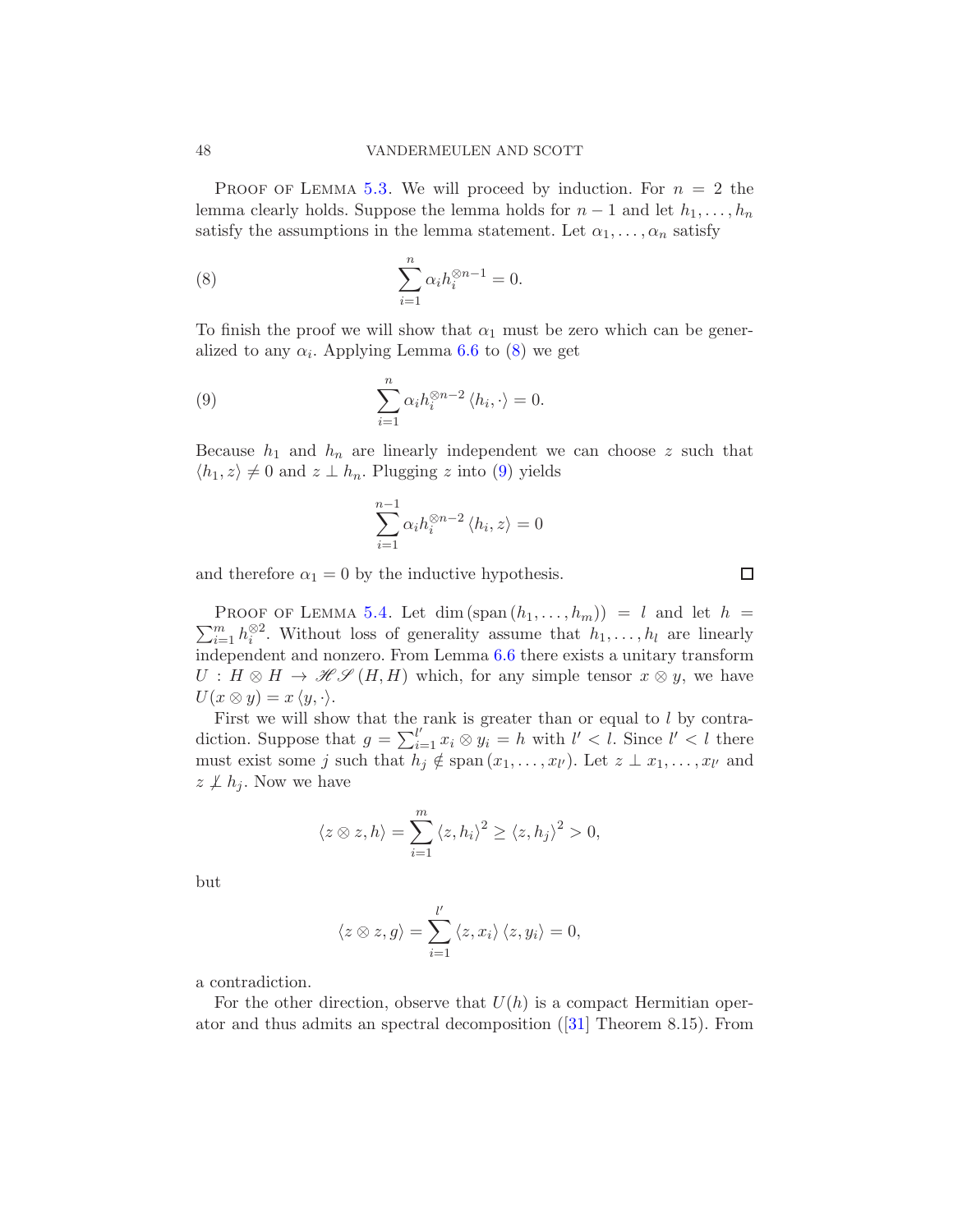this we have that  $U(h) = \sum_{i=1}^{m} h_i \langle h_i, \cdot \rangle = \sum_{i=1}^{\infty} \lambda_i \langle \psi_i, \cdot \rangle \psi_i$  with  $(\psi_i)_{i=1}^{\infty}$ orthonormal and  $\lambda_i \geq 0$  for all i since  $U(h)$  is PSD. Clearly the dimension of the span of  $U(h)$  is less than or equal to l and thus this decomposition has exactly l nonzero terms. From this we can let  $U(h) = \sum_{i=1}^{l} \lambda_i \langle \psi_i, \cdot \rangle \psi_i$ and applying  $U^{-1}$  we have that  $h = \sum_{i=1}^{l} \lambda_i \psi_i^{\otimes 2}$ . From this it follows that the rank of h is less than or equal to l and we are done. □

PROOF OF LEMMA [6.1.](#page-10-0) The lemma is obvious when  $n = n'$ . Assume that  $n' < n$ . Let  $A \in \mathcal{G}^{\times n'}$  be arbitrary. We have that

$$
\sum_{i=1}^{m} a_i \gamma_i^{*n} \left( A \times \Psi^{*n-n'} \right) = \sum_{j=1}^{l} b_j \pi_j^{*n} \left( A \times \Psi^{*n-n'} \right)
$$
  
\n
$$
\Rightarrow \sum_{i=1}^{m} a_i \gamma_i^{*n} \left( A \right) \gamma_i^{*n-n'} \left( \Psi^{*n-n'} \right) = \sum_{j=1}^{l} b_j \pi_j^{*n'} \left( A \right) \pi_j^{*n-n'} \left( \Psi^{*n-n'} \right)
$$
  
\n
$$
\Rightarrow \sum_{i=1}^{m} a_i \gamma_i^{*n'} \left( A \right) = \sum_{j=1}^{l} b_j \pi_j^{*n'} \left( A \right).
$$

Since A was chosen arbitrarily we have that  $\sum_{i=1}^{m} a_i \gamma_i^{*n'} = \sum_{j=1}^{l} b_j \pi_j^{*n'}$  $\frac{1}{j}$ .

PROOF OF LEMMA [6.2.](#page-11-0) Let  $\pi = \sum_{i=1}^n \gamma_i$ . Because  $\pi$  is  $\sigma$ -finite for all i we can define  $f_i = \frac{d\gamma_i}{d\pi}$ , where the derivatives are Radon-Nikodym derivatives. Let  $f_k$  be arbitrary. We will first show that  $f_k \leq 1$   $\pi$ -almost everywhere. Suppose there exists a non  $\pi$ -null set  $A \in \mathcal{G}$  such that  $f_i(A) > 1$ . Then we would have

$$
\gamma_k(A) = \int_A f_k d\pi
$$
  
> 
$$
\int_A 1 d\pi
$$
  
= 
$$
\sum_{i=1}^n \gamma_i(A)
$$
  

$$
\geq \gamma_k(A)
$$

a contradiction. From this we have

$$
\int f_k^2 d\pi \leq \int 1 d\pi
$$
  

$$
\leq \sum_{i=1}^n \gamma_i(\Psi)
$$
  

$$
< \infty.
$$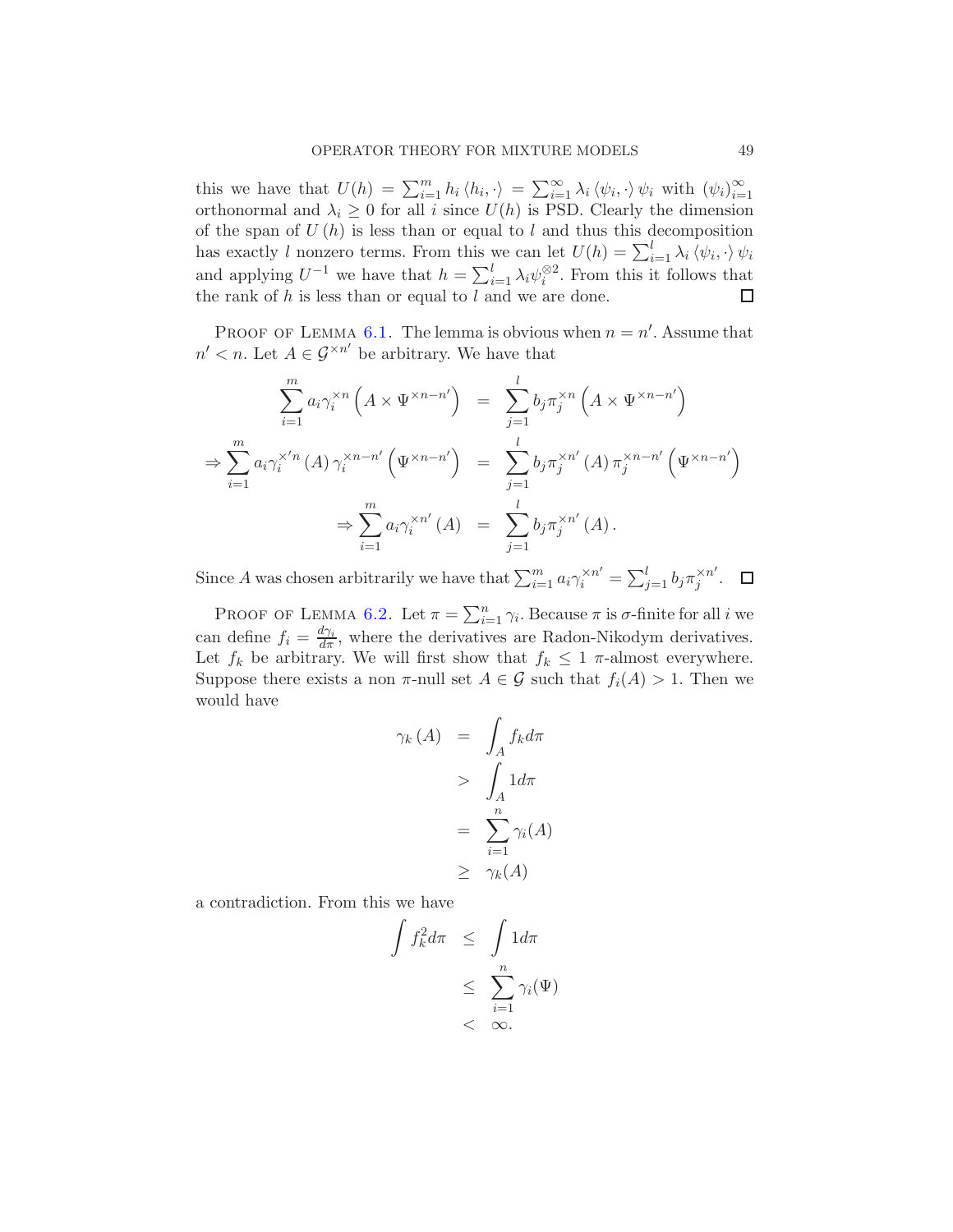From our construction it is clear that  $f_i \geq 0$   $\xi$ -almost everywhere so we can assert  $f_i \geq 0$  without issue. assert  $f_i \geq 0$  without issue.

PROOF OF LEMMA  $6.3$ . The fact that f is non-negative and integrable implies that the map  $S \mapsto \int_S f^{\times n} d\pi^{\times n}$  is a bounded measure on  $(\Psi^{\times n}, \mathcal{G}^{\times n})$ (see [\[11\]](#page-51-13) Exercise 2.12).

Let  $R = R_1 \times \cdots \times R_n$  be a rectangle in  $\mathcal{G}^{\times n}$ . Let  $\mathbb{1}_S$  be the indicator function for a set  $S$ . Integrating over  $R$  and using Tonelli's theorem we get

$$
\int_{R} f^{\times n} d\pi^{\times n} = \int \mathbb{1}_{R} f^{\times n} d\pi^{\times n}
$$
\n
$$
= \int \left( \prod_{i=1}^{n} \mathbb{1}_{R_{i}}(x_{i}) \right) \left( \prod_{j=1}^{n} f(x_{j}) \right) d\pi^{\times n} (x_{1}, \dots, x_{n})
$$
\n
$$
= \int \cdots \int \left( \prod_{i=1}^{n} \mathbb{1}_{R_{i}}(x_{i}) \right) \left( \prod_{j=1}^{n} f(x_{j}) \right) d\pi(x_{1}) \cdots d\pi(x_{n})
$$
\n
$$
= \int \cdots \int \left( \prod_{i=1}^{n} \mathbb{1}_{R_{i}}(x_{i}) f(x_{i}) \right) d\pi(x_{1}) \cdots d\pi(x_{n})
$$
\n
$$
= \prod_{i=1}^{n} \left( \int \mathbb{1}_{R_{i}}(x_{i}) f(x_{i}) d\pi(x_{i}) \right)
$$
\n
$$
= \prod_{i=1}^{n} \gamma(R_{i})
$$
\n
$$
= \gamma^{\times n}(R).
$$

Any product probability measure is uniquely determined by its measure over the rectangles (this is a consequence of Lemma 1.17 in [\[15](#page-51-7)] and the definition of product  $\sigma$ -algebra) therefore, for all  $B \in \mathcal{G}^{\times n}$ ,

$$
\gamma^{\times n}(B) = \int_B f^{\times n} d\pi^{\times n}.
$$

 $\Box$ 

# <span id="page-49-0"></span>APPENDIX B: SPECTRAL ALGORITHM FOR LINEARLY INDEPENDENT COMPONENTS

Let  $p_1, \ldots, p_m \in L^2(\Omega, \mathcal{F}, \xi)$  be linearly independent pdfs with distinct norms. Their associated mixture proportions are  $w_1, \ldots, w_m$ . With four sam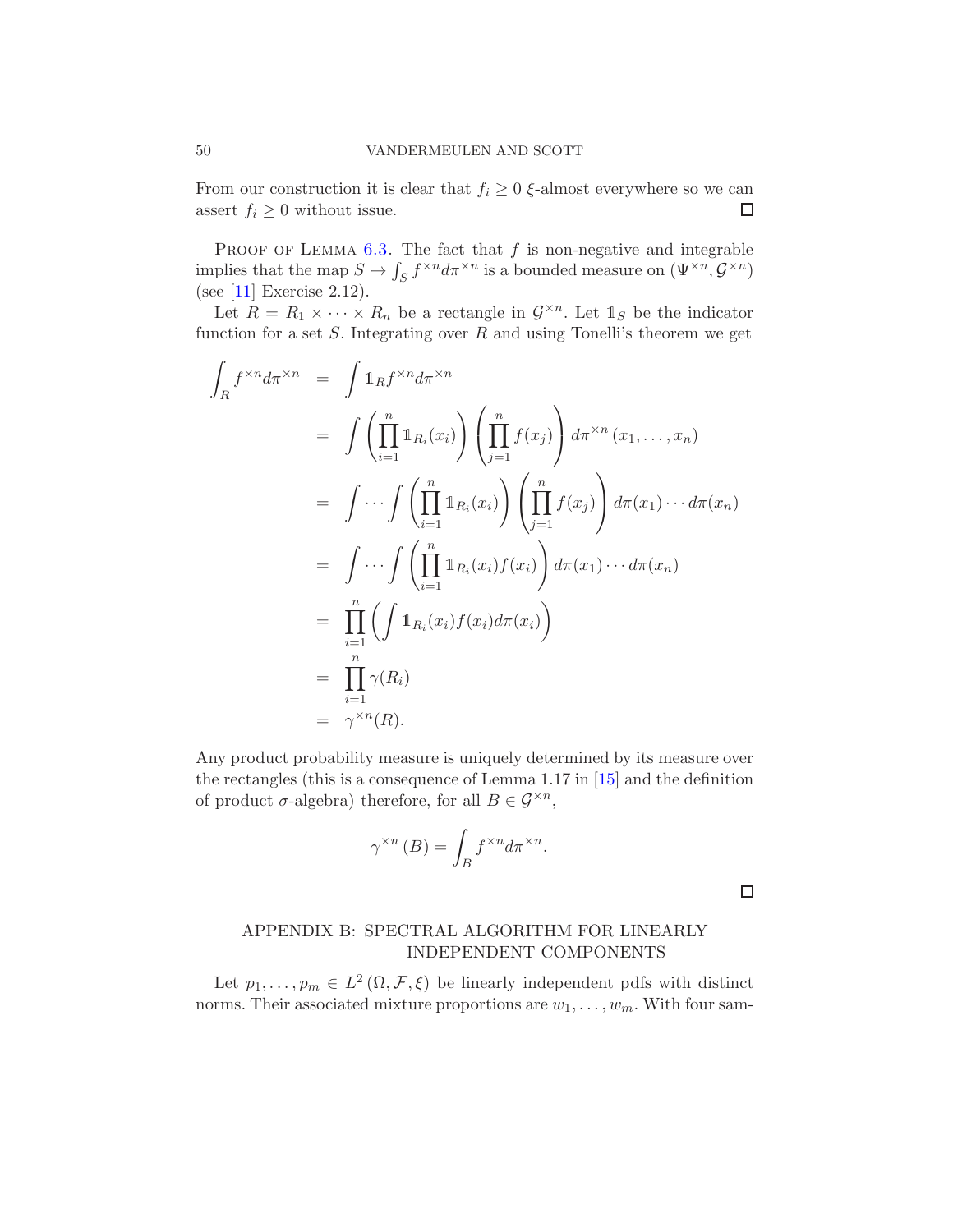ples per random group we will have access to the tensors

$$
(10)\qquad \qquad \sum_{i=1}^{m} w_i p_i^{\otimes 4}
$$

and

(11) 
$$
\sum_{i=1}^{m} w_i p_i^{\otimes 2}.
$$

We can transform the tensor in  $(11)$  to an operator

<span id="page-50-1"></span><span id="page-50-0"></span>
$$
C \triangleq \sum_{i=1}^{m} w_i p_i \langle p_i, \cdot \rangle
$$
  
= 
$$
\sum_{i=1}^{m} \sqrt{w_i} p_i \langle \sqrt{w_i} p_i, \cdot \rangle.
$$

Letting  $W = \sqrt{C^{\dagger}}$  we have that  $W\sqrt{w_1}p_1,\ldots,W\sqrt{w_m}p_m$  are orthonormal. Applying  $I \otimes W \otimes I \otimes W$  to the tensor in [\(10\)](#page-50-1) we can construct the tensor

$$
\sum_{i=1}^m w_i p_i \otimes W p_i \otimes p_i \otimes W p_i = \sum_{i=1}^m p_i \otimes W \sqrt{w_i} p_i \otimes p_i \otimes W \sqrt{w_i} p_i.
$$

which can be transformed into the operator

(12) 
$$
\sum_{i=1}^{m} p_i \otimes W \sqrt{w_i} p_i \langle p_i \otimes W \sqrt{w_i} p_i, \cdot \rangle.
$$

<span id="page-50-2"></span>Note that for  $i \neq j$  we have

$$
\langle p_i \otimes W \sqrt{w_i} p_i, p_j \otimes W \sqrt{w_j} p_j \rangle = \langle p_i, p_j \rangle \langle W \sqrt{w_i} p_i, W \sqrt{w_j} \rangle = 0.
$$

We also have that, for all  $i$ 

$$
\begin{array}{rcl}\n\|p_i \otimes W \sqrt{w_i} p_i\| & = & \sqrt{\langle p_i \otimes W \sqrt{w_i} p_i, p_i \otimes W \sqrt{w_i} p_i \rangle} \\
& = & \sqrt{\langle p_i, p_i \rangle} \langle W \sqrt{w_i} p_i, W \sqrt{w_i} p_i \rangle} \\
& = & \sqrt{\langle p_i, p_i \rangle} \\
& = & \|p_i\|\n\end{array}
$$

and thus the tensors  $p_1 \otimes W \sqrt{w_1} p_1, \ldots, p_m \otimes W \sqrt{w_m} p_m$  have distinct norms. Because of this the spectral decomposition of the operator in [\(12\)](#page-50-2) will yield the eigenvectors  $p_1 \otimes W \sqrt{w_1} p_1, \ldots, p_m \otimes W \sqrt{w_m} p_m$ . Then, using the techniques from Appendix [A,](#page-44-0) we can recover the mixture components and mixture proportions.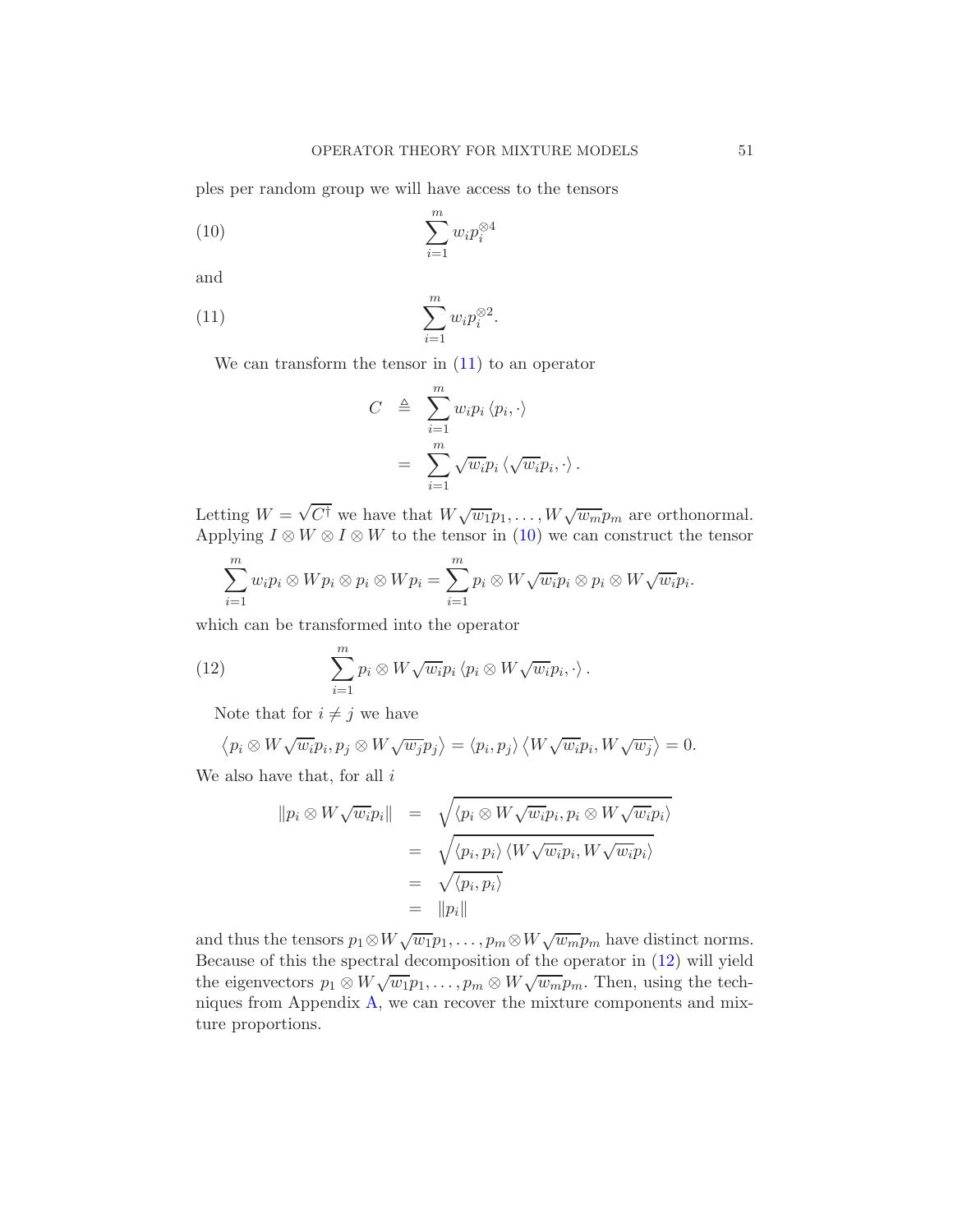### 52 VANDERMEULEN AND SCOTT

### REFERENCES

- <span id="page-51-2"></span>[1] Elizabeth S. Allman, Catherine Matias, and John A. Rhodes. Identifiability of parameters in latent structure models with many observed variables. *Ann. Statist.*, 37(6A):3099–3132, 12 2009.
- <span id="page-51-3"></span>[2] Animashree Anandkumar, Rong Ge, Daniel Hsu, Sham M. Kakade, and Matus Telgarsky. Tensor decompositions for learning latent variable models. *Journal of Machine Learning Research*, 15:2773–2832, 2014.
- <span id="page-51-0"></span>[3] Joseph Anderson, Mikhail Belkin, Navin Goyal, Luis Rademacher, and James Voss. The more, the merrier: The blessing of dimensionality for learning large Gaussian mixtures. In *Proceedings of The 27th Conference on Learning Theory*, pages 1135– 1164, 2014.
- <span id="page-51-4"></span>[4] Sanjeev Arora, Rong Ge, Ravindran Kannan, and Ankur Moitra. Computing a nonnegative matrix factorization – provably. In *Proceedings of the Forty-fourth Annual ACM Symposium on Theory of Computing*, STOC '12, pages 145–162, New York, NY, USA, 2012. ACM.
- <span id="page-51-17"></span>[5] Radu Balan, Pete Casazza, and Dan Edidin. On signal reconstruction without phase. *Applied and Computational Harmonic Analysis*, 20(3):345 – 356, 2006.
- <span id="page-51-10"></span>[6] Gilles Blanchard and Clayton Scott. Decontamination of mutually contaminated models. In *Proceedings of the Seventeenth International Conference on Artificial Intelligence and Statistics, AISTATS 2014, Reykjavik, Iceland, April 22-25, 2014*, pages 1–9, 2014.
- <span id="page-51-1"></span>[7] C. Bruni and G. Koch. Identifiability of continuous mixtures of unknown Gaussian distributions. *Ann. Probab.*, 13(4):1341–1357, 11 1985.
- <span id="page-51-12"></span>[8] Pierre Comon, Gene Golub, Lek-Heng Lim, and Bernard Mourrain. Symmetric tensors and symmetric tensor rank. *SIAM Journal on Matrix Analysis and Applications*, 30(3):1254–1279, 2008.
- <span id="page-51-9"></span>[9] David Donoho and Victoria Stodden. When does non-negative matrix factorization give a correct decomposition into parts? In S. Thrun, L. K. Saul, and B. Schölkopf, editors, *Advances in Neural Information Processing Systems 16*, pages 1141–1148. MIT Press, 2004.
- <span id="page-51-6"></span>[10] Ryan Elmore and Shaoli Wang. Identifiability and estimation in finite mixture models with multinomial components. Technical Report 03-04, Pennsylvania State University, Department of Statistics, 2003.
- <span id="page-51-13"></span>[11] Gerald B. Folland. *Real analysis: modern techniques and their applications*. Pure and applied mathematics. Wiley, 1999.
- <span id="page-51-14"></span>[12] Gene H. Golub and Charles F. Van Loan. *Matrix Computations (3rd Ed.)*. Johns Hopkins University Press, Baltimore, MD, USA, 1996.
- <span id="page-51-16"></span>[13] Yanjun Han, Jiantao Jiao, and Tsachy Weissman. Minimax estimation of discrete distributions under  $\ell_1$  loss. *CoRR*, abs/1411.1467, 2014.
- <span id="page-51-11"></span>[14] R.V. Kadison and J.R. Ringrose. *Fundamentals of the theory of operator algebras. V1: Elementary theory*. Pure and Applied Mathematics. Elsevier Science, 1983.
- <span id="page-51-7"></span>[15] O. Kallenberg. *Foundations of Modern Probability*. Probability and Its Applications. Springer New York, 2002.
- <span id="page-51-15"></span>[16] Sudeep Kamath, Alon Orlitsky, Dheeraj Pichapati, and Ananda Theertha Suresh. On learning distributions from their samples. In Peter Grnwald, Elad Hazan, and Satyen Kale, editors, *COLT*, JMLR Proceedings, 2015.
- <span id="page-51-5"></span>[17] Byung Soo Kim. *Studies of multinomial mixture models*. PhD thesis, The University of North Carolina at Chapel Hill, 1984.
- <span id="page-51-8"></span>[18] Joseph B. Kruskal. Three-way arrays: rank and uniqueness of trilinear decomposi-